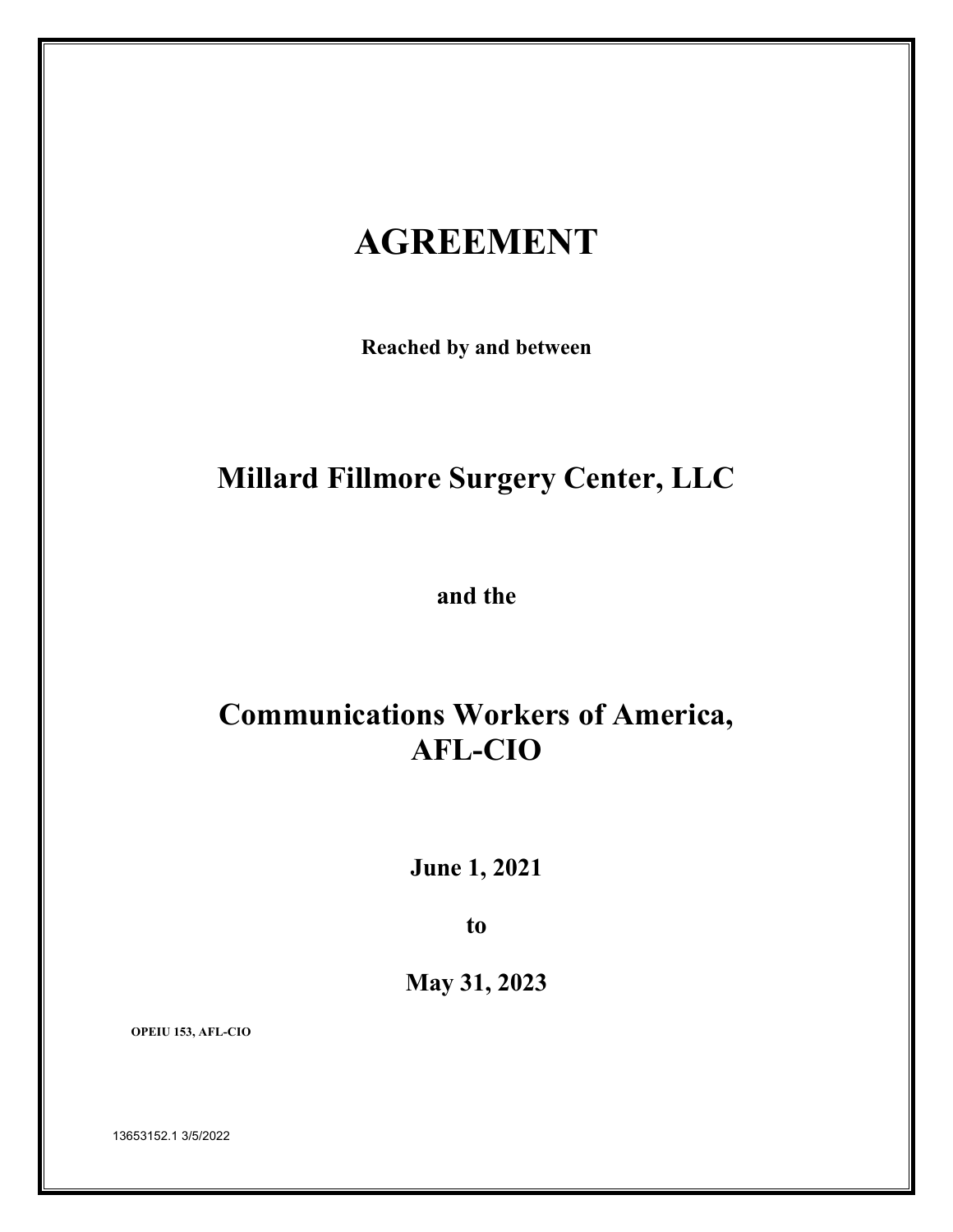# **Table of Contents**

| Article #  | <b>Title</b><br>Page # |  |
|------------|------------------------|--|
| Article 1  |                        |  |
| Article 2  |                        |  |
| Article 3  |                        |  |
| Article 4  |                        |  |
| Article 5  |                        |  |
| Article 6  |                        |  |
| Article 7  |                        |  |
| Article 8  |                        |  |
| Article 9  |                        |  |
| Article 10 |                        |  |
| Article 11 |                        |  |
| Article 12 |                        |  |
| Article 13 |                        |  |
| Article 14 |                        |  |
| Article 15 |                        |  |
| Article 16 |                        |  |
| Article 17 |                        |  |
| Article 18 |                        |  |
| Article 19 |                        |  |
| Article 20 |                        |  |
| Article 21 |                        |  |
| Article 22 |                        |  |
| Article 23 |                        |  |
| Article 24 |                        |  |
| Article 25 |                        |  |
| Article 26 |                        |  |
| Article 27 |                        |  |
| Article 28 |                        |  |
| Article 29 |                        |  |
| Article 30 |                        |  |
| Article 31 |                        |  |
| Article 32 |                        |  |
| Article 33 |                        |  |
| Article 34 |                        |  |
| Article 35 |                        |  |
| Article 36 |                        |  |
| Article 37 |                        |  |
| Article 38 |                        |  |
| Article 39 |                        |  |
| Article 40 |                        |  |
| Article 41 |                        |  |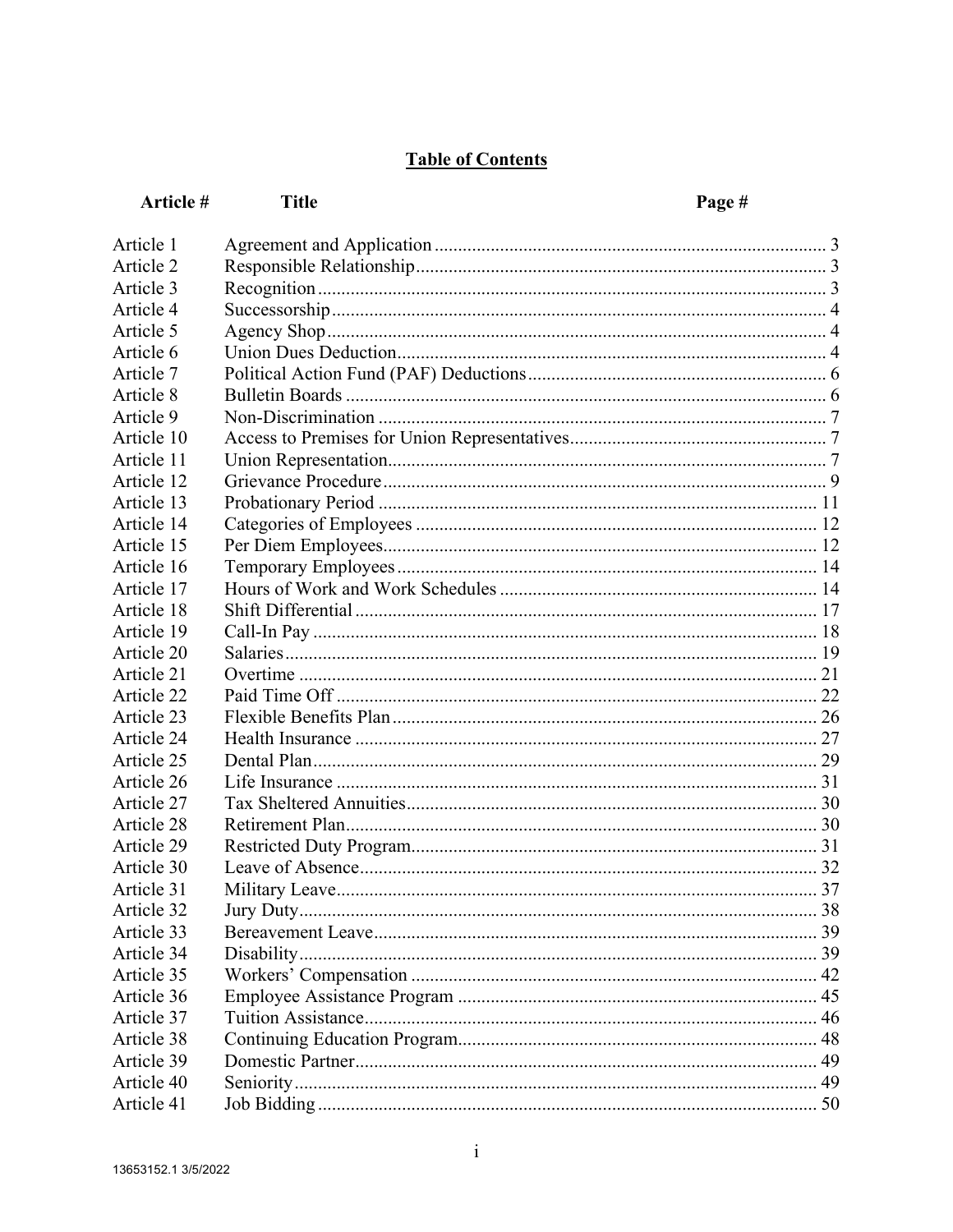| Article 42 |  |
|------------|--|
| Article 43 |  |
| Article 44 |  |
| Article 45 |  |
| Article 46 |  |
| Article 47 |  |
| Article 48 |  |
| Article 49 |  |
| Article 50 |  |
| Article 51 |  |
| Article 52 |  |
| Article 53 |  |
| Article 54 |  |
| Article 55 |  |
| Article 56 |  |
| Article 57 |  |
| Article 58 |  |
|            |  |
|            |  |
|            |  |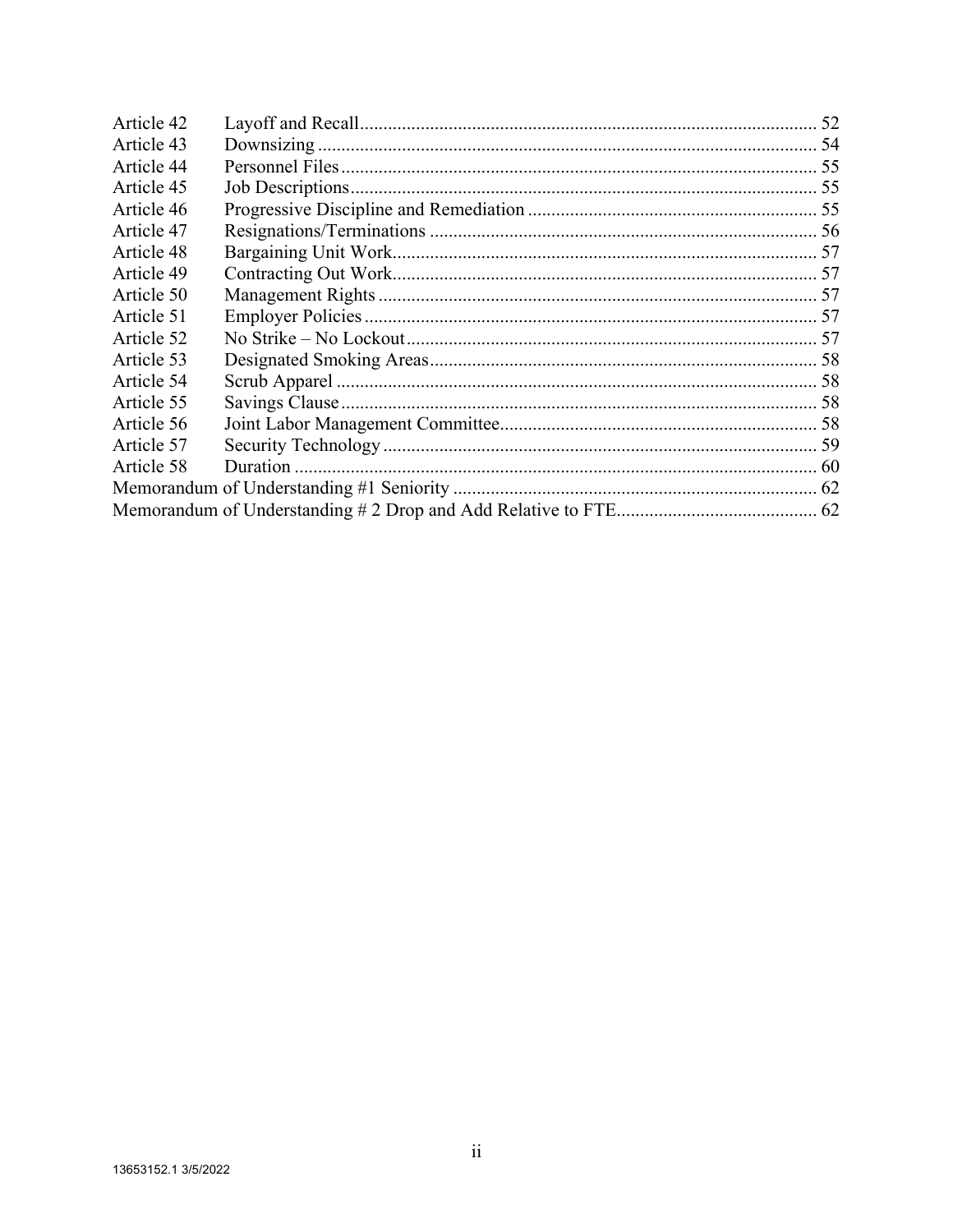## **Article 1 Agreement and Application**

Section 1. This Agreement is entered into by and between the Millard Fillmore Surgery Center, LLC, hereinafter referred to as the "Employer," and the Communications Workers of America, AFL-CIO, hereinafter referred to as the "Union."

Section 2. The provisions of this Agreement shall supersede and replace the corresponding provisions of any existing bargaining unit agreement that deals with the same issues.

#### **Article 2 Responsible Relationship**

The Employer and the Union recognize that it is in the best interest of the parties, the employees, and the public that all dealings between them continue to be characterized by mutual responsibility and respect. To insure that this relationship continues and improves, the Employer and the Union and their respective representative at all levels will apply the terms of this contract fairly in accord with its intent and meaning and consistent with the Union's status as exclusive bargaining representative of all employees covered by this contract. Each party shall bring to the attention of all employees in the units covered by this contract, including new hires, their purpose to conduct themselves in a spirit of responsibility and respect and of the measures they have agreed upon to insure adherence to this purpose.

## **Article 3 Recognition**

Section 1. The Employer hereby recognizes the Union as the exclusive representative for the purpose of collective bargaining with respect to rates of pay, wages, hours of employment, and other conditions of employment, for all of its employees in the collective bargaining unit.

Section 2. Except as excluded below, employees in the following titles in all categories of employment, employed by Millard Fillmore Surgery Center, LLC at its 215 Klein Road site are all included in the bargaining unit:

Central Supply Technician Materials Equipment Coordinator Materials Handler Registered Nurse/First Assistant Scheduling Secretary Surgical Services Registered Nurse - Operating Room - Post Anesthesia Care Unit - Pre-Operative Infection Control RN Surgical Technologist Unit Secretary <u>Rad</u>iology Technician

All other employees are excluded.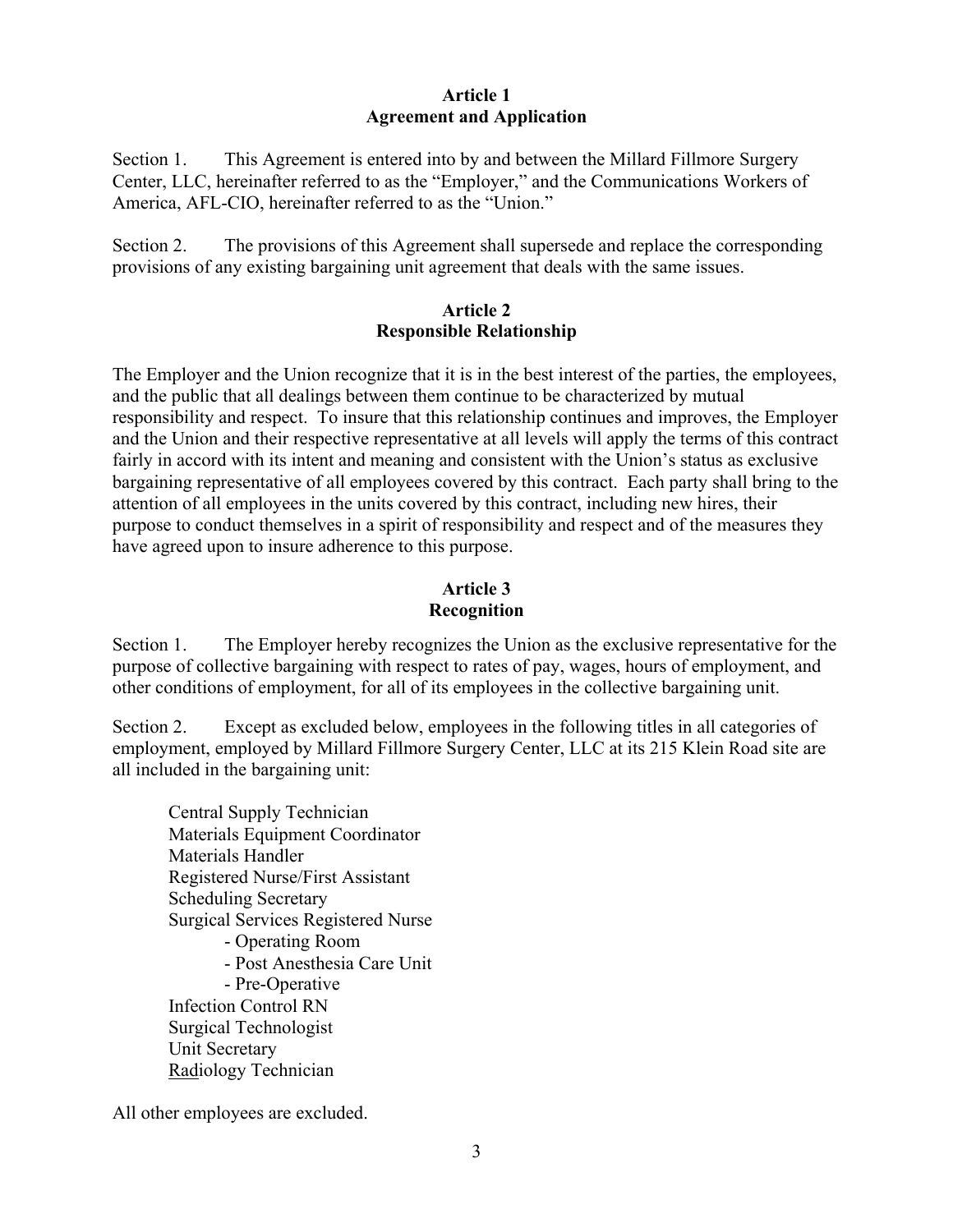In the absence of the Infection Control nurse, his / her responsibilities will be assumed by a nonbargaining unit person.

Section 3. The Employer shall provide the Local Union on a monthly basis, a list or lists showing all new hired employees, additions to the bargaining unit, terminations, deletions from the bargaining unit and name and address changes. The Employer shall provide the local Union on a quarterly basis a list **or** lists of name and address changes, a seniority list and an alphabetical bargaining unit list with Social Security numbers.

#### **Article 4 Successorship**

The Employer agrees not to sell its business or any portion of its business at any of the Employers locations covered by this Agreement to a purchaser who would provide health care services without expressly providing in the contract of sale that the purchaser shall be bound by all of the contract rights of the employees under this collective bargaining agreement.

## **Article 5 Agency Shop**

Section 1. All employees who are members of the Union on the effective date of this Agreement, shall, as a condition of employment, remain members for the term of this Agreement. All employees who wish to join the Union and do so after the effective date of this Agreement, shall, as a condition of employment, remain members of the Union for the term of this Agreement. The Employer will be given a current list of Union members on request, but not more often than once a month.

Section 2. Employees who have not joined and do not wish to join the Union must, after they have completed thirty (30) calendar days of continued employment or on the execution date of this Agreement if on that date they have been employed for thirty (30) calendar days, pay to the Union an amount equal to the then current dues (but no other charges) applicable to members as a contribution toward the administration of this Agreement. Employees who choose not to join the Union may authorize the payment of the Agency fee on a form which is the same as that shown in this Agreement except it will substitute the words "service charge equal to the monthly dues" for the words "the monthly dues and one initiation fee" in such authorization.

## **Article 6 Union Dues Deduction**

Section 1. The Employer agrees that upon receipt of an individual written request in a form approved by the Employer and signed by an employee covered by this Agreement, the Employer will deduct twenty-six (26) times per year from such employee's wages union dues specified in such request, plus an initiation fee not to exceed \$25.00 in a single deduction, and forward the full amount thus deducted to the Secretary-Treasurer of the Union or his/her authorized agent as directed. The request may be revoked by the employee at any time upon their written request to the Employer, and such request should be directed to the appropriate Employer representative.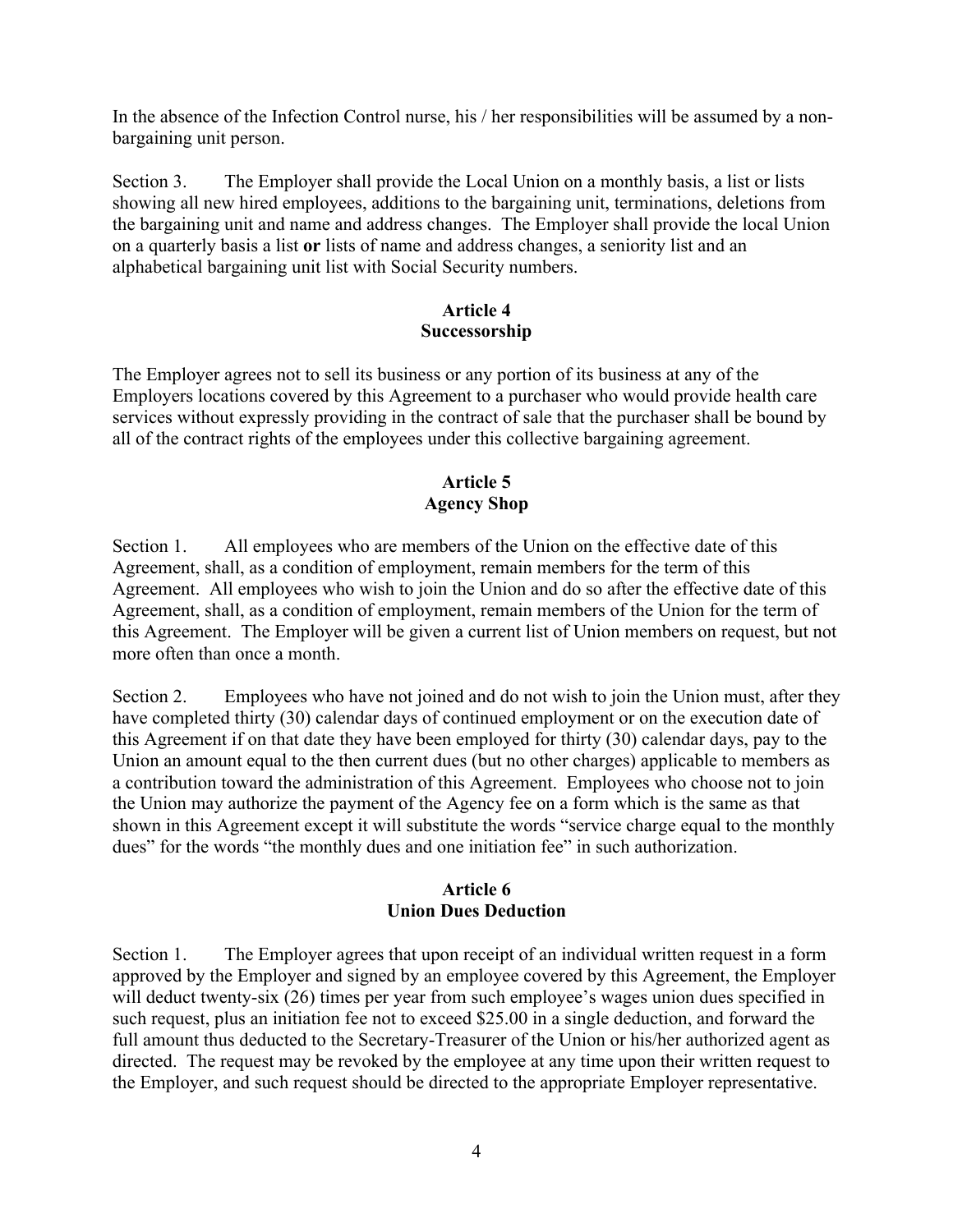Section 2. In general, dues deductions will be made or revoked in designated pay periods in the current payroll for properly executed dues deductions authorizations or revocations received by the appropriate employer representative on or before the last day of the previous payroll period. However, the Employer assumes no responsibility either to the employee or to the Union for any failure to make or for any errors made in making such deductions, but will correct any errors made in making such deductions in the payroll period following notice of such errors. The Union further agrees to hold the Employer harmless for any and all claims arising out of claims under this Article.

Section 3. The Employer agrees to make payroll deductions of Union dues and one (1) initiation fee when authorized to do so by the employee on a form as set forth below in an amount as certified to the Employer by the Secretary-Treasurer of the Union and to pay over to the Secretary-Treasurer of the Union any amounts so deducted. Changes in the amount of monthly dues or the amount of the initiation fee will be certified to the Employer at least sixty (60) calendar days prior to the requested change**.**

#### **PAYROLL DEDUCTION AUTHORIZATION**

**Name \_\_\_\_\_\_\_\_\_\_\_\_\_\_\_\_\_\_\_\_\_\_\_\_\_\_\_\_\_\_\_\_\_\_\_\_\_\_\_\_\_\_\_\_\_**

**Job Title** 

**The undersigned hereby authorizes Millard Fillmore Surgery Center, LLC to deduct from my wages:**

#### **CHECK EITHER:**

**\_\_\_\_\_\_\_\_\_\_\_ MEMBER The monthly dues and one initiation fee as certified to the Employer from time to time by the Secretary-Treasurer of the Communications Workers of America, AFL-CIO, and remit same to the Secretary-Treasurer of the Communications Workers of America, AFL-CIO, as his/her duly authorized agent. This authorization may be revoked by me at any time by written request to the Employer and by sending a copy of such request to the Secretary-Treasurer of the Union, or**

**\_\_\_\_\_\_\_\_\_\_\_ AGENCY FEE PAYER A service charge equal to the monthly dues as certified to the Employer from time to time by the Secretary-Treasurer of the Communications Workers of America, AFL-CIO as his/her duly authorized agent. This authorization may be revoked by me at any time by written request to the Employer and by sending a copy of such request to the Secretary-Treasurer of the Union.**

**Union membership dues and agency fees are not deductible as charitable contributions for federal income tax purposes.**

**Dues and agency fees, however, may be deductible in limited circumstances subject to various restrictions imposed by the Internal Revenue Code.**

**\_\_\_\_\_\_\_\_\_\_\_\_\_\_\_\_\_\_\_\_\_\_\_\_\_\_\_\_\_\_\_\_\_\_\_\_\_\_\_\_\_\_\_\_\_\_\_\_\_\_\_\_\_\_\_\_\_\_\_\_\_\_\_\_\_\_\_\_\_\_\_\_\_\_**

**\_\_\_\_\_\_\_\_\_\_\_\_\_\_\_\_\_\_\_\_\_\_\_\_\_\_\_\_\_\_\_\_\_\_\_\_\_\_\_\_\_\_\_\_\_\_\_\_\_\_\_\_\_\_\_\_\_\_\_\_\_\_\_\_\_\_\_\_\_\_\_\_\_\_\_\_**

#### **Signature of Employee**

**Resident Address**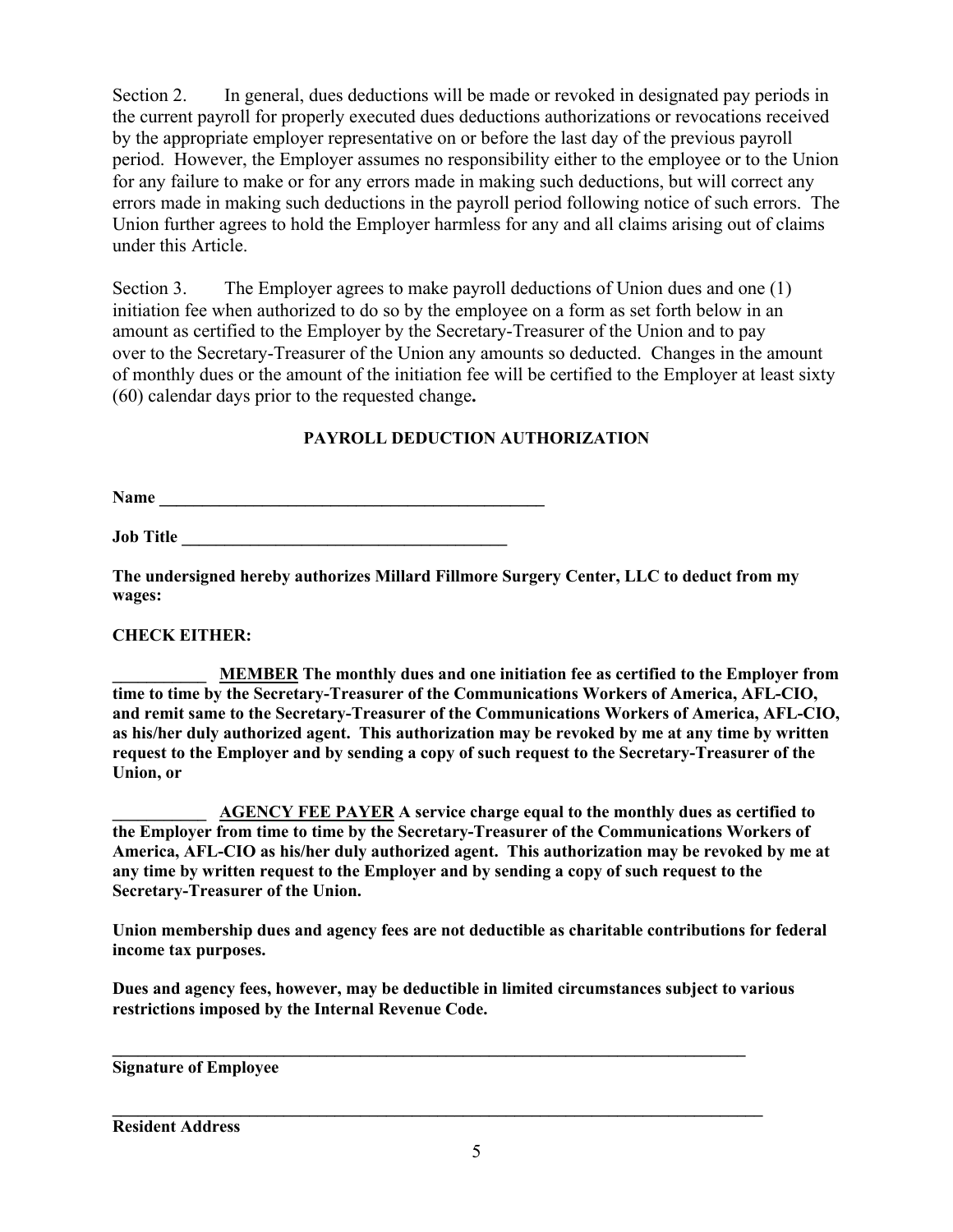**City/Town State Zip Code**

| <b>Social Security Number</b>   | Date of Birth |
|---------------------------------|---------------|
| (FOR OFFICE USE ONLY)           |               |
| <b>Date Received by Company</b> |               |
| <b>Date Effective</b>           |               |

**\_\_\_\_\_\_\_\_\_\_\_\_\_\_\_\_\_\_\_\_\_\_\_\_\_\_\_\_\_\_\_\_\_\_\_\_\_\_\_\_\_\_\_\_\_\_\_\_\_\_\_\_\_\_\_\_\_\_\_\_\_\_\_\_\_\_\_\_\_\_\_\_\_\_\_\_\_**

## **Article 7 Political Action Fund (PAF) Deductions**

Section 1. The Employer agrees that, upon receipt of an individual written request in a form approved by the Employer and signed by an employee covered by this Agreement, the Employer will deduct twenty-six (26) times per year from such employee's wages the amount indicated by the employee on the PAF deduction form, and forward the full amount thus deducted to the appropriate union's committee on political education. The request may be revoked by the employee at any time upon his/her written request to the Employer, and such request should be directed to the appropriate Employer representative.

Section 2. The Employer assumes no responsibility either to the employee or to the Union for any failure to make or for any errors made in making such deductions, but will correct any errors made in making such deductions in the payroll period following notice of such errors. The Union further agrees to hold the Employer harmless for any and all claims arising out of claims under this Article.

## **Article 8 Bulletin Boards**

Section 1. The Employer will install and maintain a glass enclosed bulletin board in the hallway near the rear exit for use by all bargaining unit members.

Section 2. The following kinds of materials or literature do not require prior advance notice:

- a.) notices of Union recreational or social affairs;
- b.) notices of Union elections;
- c.) notices of Union appointments and results of Union elections;
- d.) notices of Union meetings; and
- e.) Union educational publications.

Section 3. Bulletin boards shall be used for factual and non-controversial material. The posting of material of a political nature, other than Union elections, of any kind is strictly prohibited.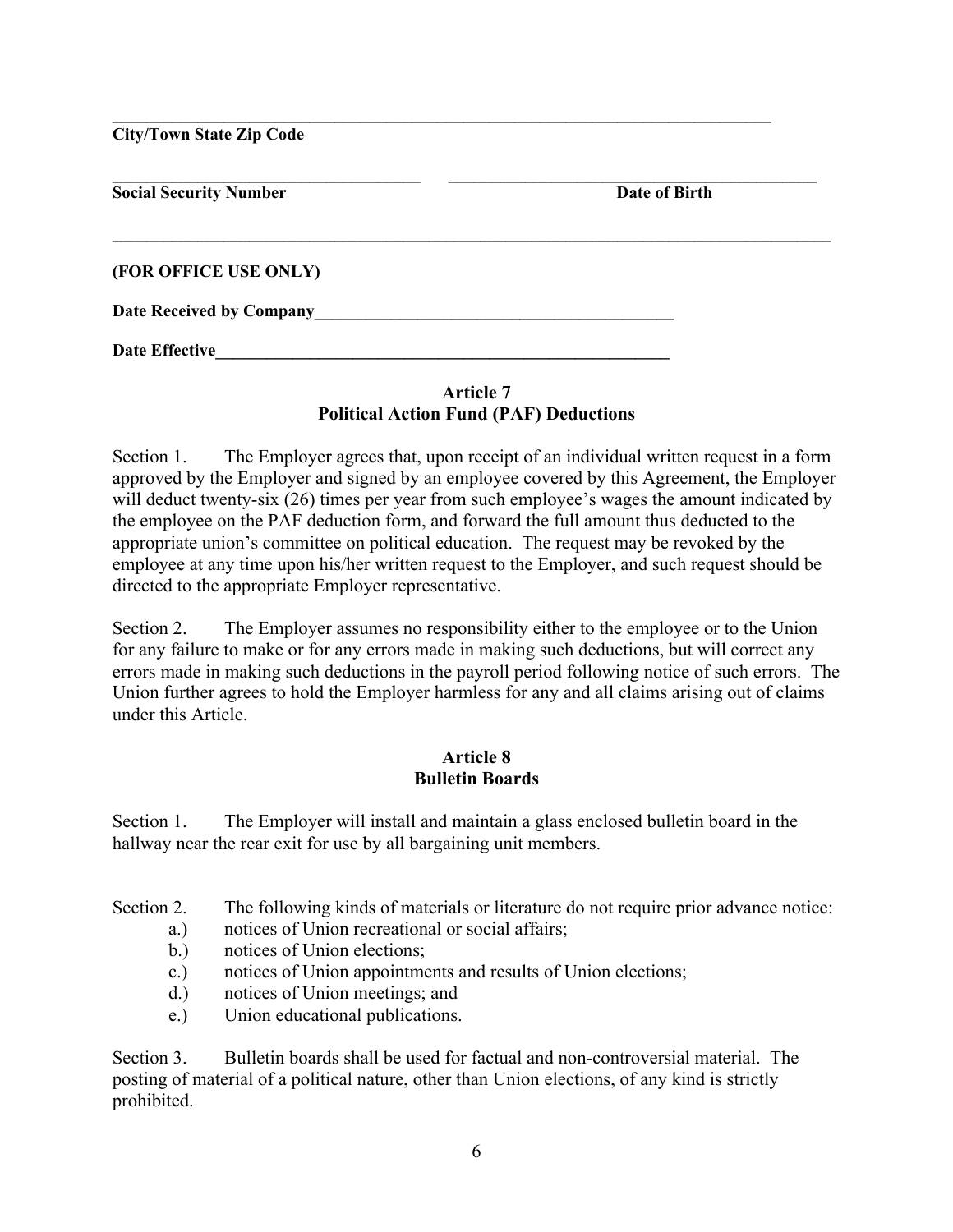#### **Article 9 Non-Discrimination**

Neither the Employer nor the Union shall discriminate against an employee on the basis of age, race, creed, religion, color, national origin, sexual orientation, gender identity and expression, genetic characteristics, military status, sex, disability, or marital status all as defined by State or Federal laws.

## **Article 10 Access to Premises for Union Representatives**

Section 1. Accredited union representatives not employed by the Employer will have reasonable access to the Employer premises for the purpose of conferring with management. Advance notice of forty-eight (48) hours shall be served. It is understood, however, that circumstances may dictate a shorter notice.

Section 2. It is agreed to and understood, that Union meetings may be scheduled on Employer property with the prior approval of the Employer.

## **Article 11 Union Representation**

Section 1. The Union may select from employees in the bargaining unit, union stewards in any number it desires for the purpose of handling grievances or other legitimate Union business. Paid time off as provided for in Section 4. of this Article shall be provided to Union designated chief stewards.

Section 2. If a steward is not available for Union business, an officer or executive board member may identify themselves to the supervisor as the person who will be acting on behalf of the steward for the period of the absence of such steward.

Section 3. The Union shall furnish the Employer a listing of designated chief stewards. Wherever there is a change in stewards, the Union shall give written notice to the Employer and such list of change notice shall be authorized and executed by the Secretary-Treasurer of the Local Union, the Union's Local President, or such other Union official designated by the Union.

Section 4. Chief stewards shall restrict their activities to the handling of grievances or other legitimate Union business. Chief Stewards shall not be permitted more than four (4) hours of paid time per week to conduct union business.

Section 5. The Employer shall not be obligated to pay stewards for time spent in grievance handling or grievance meetings beyond the end of their regular shift nor when they are not scheduled to work, unless the Employer schedules meetings for such times.

Section 6. Chief Stewards shall be required to obtain approval from their immediate supervisor to leave their work station or to take time to investigate and adjust grievances. Where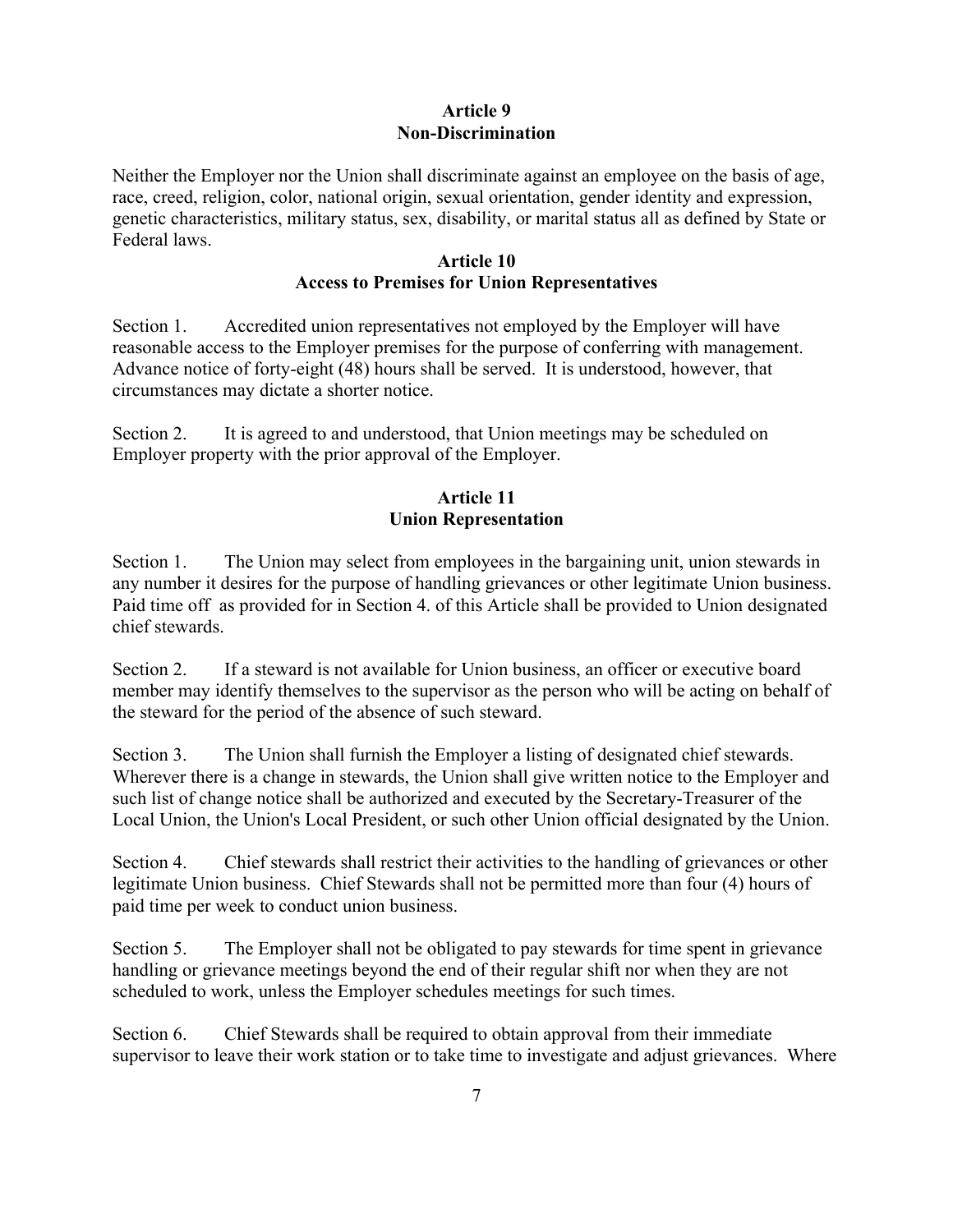practical, such approval shall be granted without unreasonable delay. It shall be understood that these employees shall report back to their work station promptly after the completion of Union business.

Section 7. In the interest of the efficient and orderly conduct of business and the economical use of time, the following activities shall not be conducted on Employer paid time by any bargaining unit employee:

- a.) activities connected with organizing efforts and the internal management of the Union;
- b.) solicitation of membership;
- c.) circulation of authorization cards or petitions;
- d.) collection of dues or other assessments;
- e.) solicitation of signatures on dues withholding authorization forms or forms revoking dues withholding authorizations;
- a.) campaigning for Union office;
- g.) distribution of literature.

Section 8. It is agreed that the collection of dues and soliciting of membership shall be allowed on Employer premises, but not on Employer paid time. However, it is to be clearly understood that if any of the above listed activities cause a disturbance or the disruption of the orderly conduct of business, such privileges may be revoked immediately.

Section 9. When an employee covered by this Agreement is interviewed by a representative of the Employer, and the result of such interview could be discipline, the employee will be so informed and will be offered union representation during such interview. It is understood that the Union representative shall not interfere with the Employer representative's interview or investigation.

Section 10. Employees who are elected or appointed to a bargaining committee for the purpose of negotiating a successor to this Agreement will be excused from work for contract negotiations and union bargaining caucus. The Employer will pay the lost time wages for one (1) employee bargaining representative.

Section 11. Employees who are elected or appointed to positions within the Union shall be granted a total of five (5) unpaid days per year for union business.

Section 12. Any employee that is excused from work for union business, regardless of whether it is with or without pay, will maintain his/her category of employment and will not lose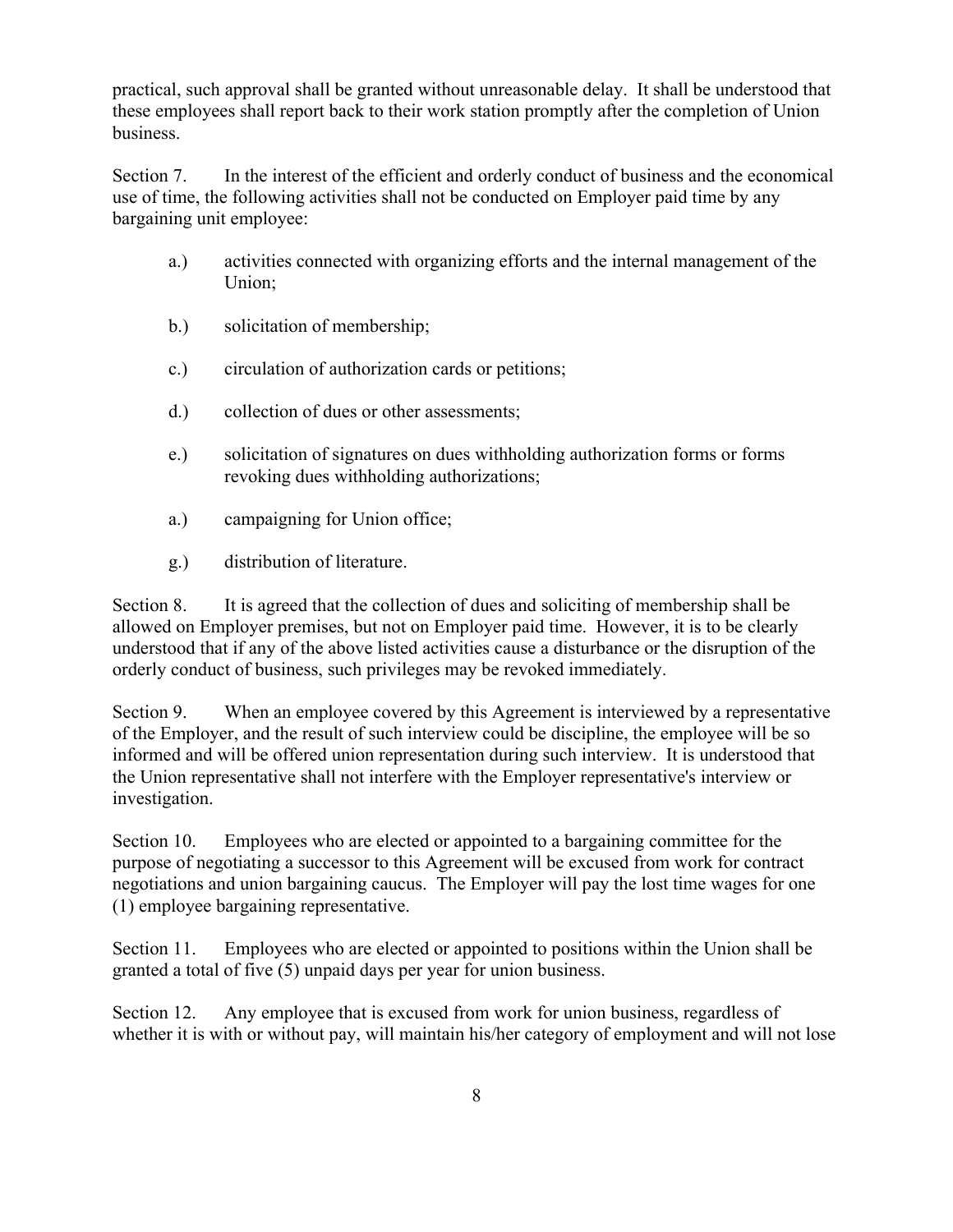any benefits provided for in this Agreement, including those provided for under the retirement plan.

Section 13. The Union shall be provided thirty (30) minutes at each new employee orientation for the purpose of addressing all new employees hired into the bargaining unit.

## **Article 12 Grievance Procedure**

Section 1. A grievance under this Agreement shall be defined as a claim of an employee**,** a class of employees or the Local Union, covered by the Agreement which involves the interpretation, administration of, or compliance with a specific provision of this Agreement. A class action grievance will be initially presented at Step 2. of the grievance procedure.

Section 2. The selection and the assignment of supervisory employees is the sole responsibility of the Employer and shall not be subject to the grievance procedure.

Section 3. All grievances shall be reduced to writing on forms provided by the Union. The Steward shall clearly and concisely state all facts which constitute the basis for the grievance and shall specify any Article or Section of the Agreement which may be involved. The grievance form shall be dated and signed by the Steward and at least one employee who claims a violation of this Agreement.

Section 4. For a grievance to be treated as a valid one, it must be presented to an Employer representative in writing, as described in Section 3, within twenty (20) calendar days after the event or events giving rise to the grievance occurred, or within twenty (20) calendar days after those events should have reasonably been known.

Section 5. Any time limit imposed upon the handling of grievances shall commence on the date of receipt. Any time limit so imposed shall be interpreted as calendar days.

Section 6. It is understood by the parties that the Union representative or an aggrieved employee shall undertake every reasonable effort, including but not limited to face to face meetings, to resolve a grievance by first discussing it with the supervisor involved. Whether or not a discussion is held, and the grievance is not resolved, it shall be presented in writing to the Employer as provided for in Section 3. and Section 4. above, and it shall be processed in the following manner:

Step 1: Grievances shall be presented in writing to the aggrieved employee's immediate supervisor for discussion with the Union Steward and the grievant if the aggrieved employee is willing and able to attend. The discussion with the supervisor or his or her designee shall be held promptly after receipt of the grievance and within seven (7) calendar days. The supervisor or designee's written answer shall be made available to the Union Steward within five (5) calendar days after the Step 1 discussion.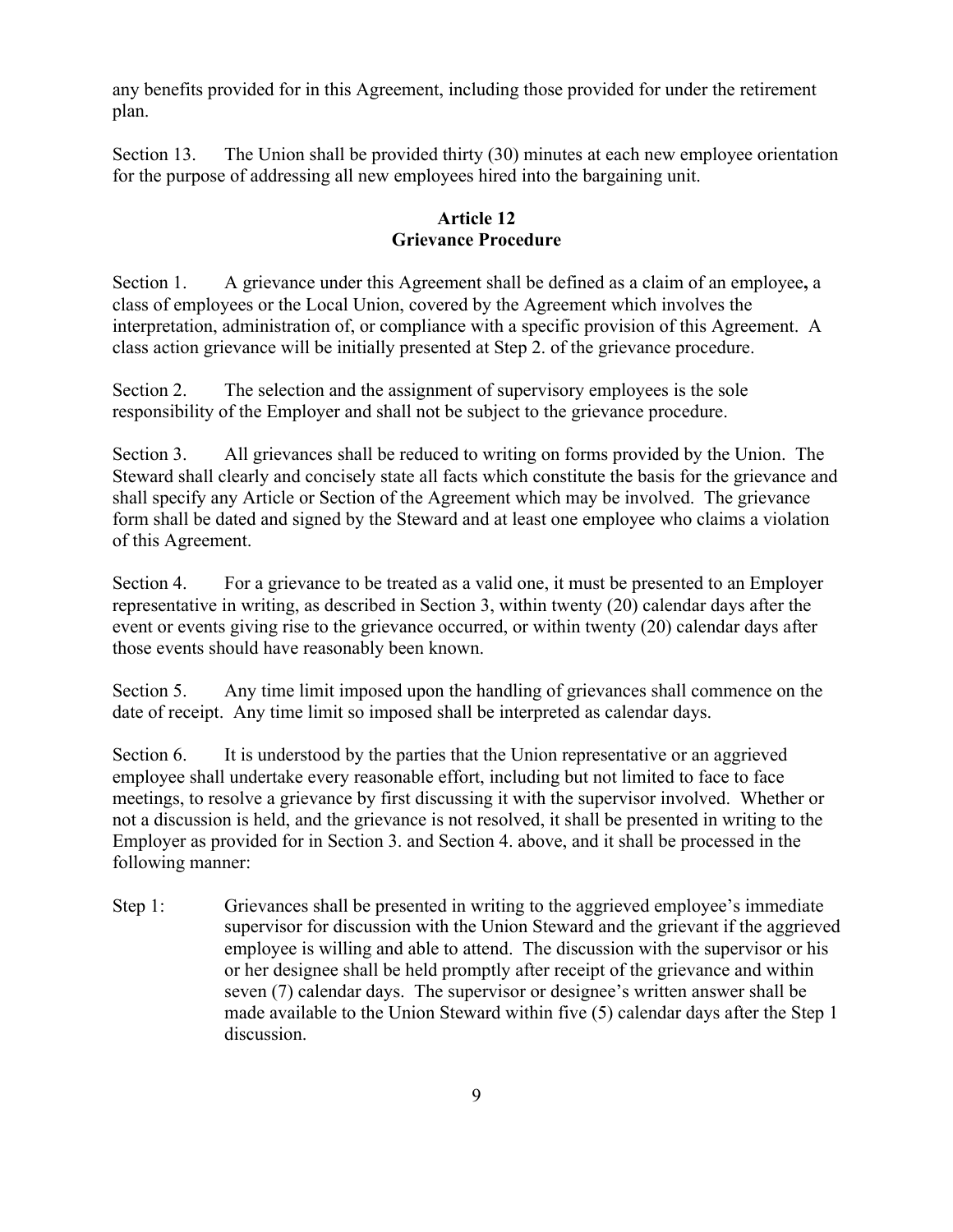- Step 2: If no mutually acceptable conclusion is reached in Step 1, the grievance shall then be presented, in writing, to the Employer's Human Resources representative, or designee, which individual shall handle second step grievances for all sites within ten (10) calendar days after the receipt by the Union Steward of the written answer derived from the Step 1 discussion. The matter shall be investigated and discussed by the Human Resources representative, or designee, including such Employer representatives as are needed or appropriate, with the designee(s) of the Union, the grievant if appropriate, and if the aggrieved employee is willing and able to attend. This meeting shall take place within seven (7) calendar days of the request unless mutually waived. The Human Resources representative, or designee, shall render a decision in writing to the Local Union President, or designee, within fourteen (14) calendar days of the Step 2 discussion.
- Step 3: If no mutually satisfactory conclusion is reached at the end of Step 2, either party to this Agreement shall give notice of its desire to arbitrate the grievance by sending a letter to the Federal Mediation and Conciliation Service (FMCS) within forty-five (45) calendar days after receipt of the Step 2 answer, which:
	- a.) requests arbitration identifying the grievance and including whatever forms are required by the Mediation Service; and
	- b.) requests the Mediation Service to send to each party a list of seven (7) names of arbitrators.

Section 7. No later than fourteen (14) calendar days following receipt of the copy of the lists, a representative of each party shall alternately strike a name until one name is left. The determination of who strikes first may be made by the coin toss with the loser making the first strike. The remaining name shall be the arbitrator for that grievance. Either party may reject a panel of arbitrators and request one additional panel.

Section 8. Any grievance not answered within the specified time periods may be appealed to the next Step of the Grievance procedure immediately. Grievance**s** may be entertained at any Step or the time limits may be changed at any Step by mutual consent of the parties in writing. Failure to timely appeal any grievance will close the grievance.

Section 9. The cost and the expense of the arbitrator and the hearing room shall be shared equally by the parties. All other expenses shall be borne by the party incurring them, and neither party shall be responsible for the costs of the other.

Section 10. Not more than a single grievance arising under this Agreement may be arbitrated in a single proceeding before an arbitrator unless by mutual agreement in writing signed by the parties.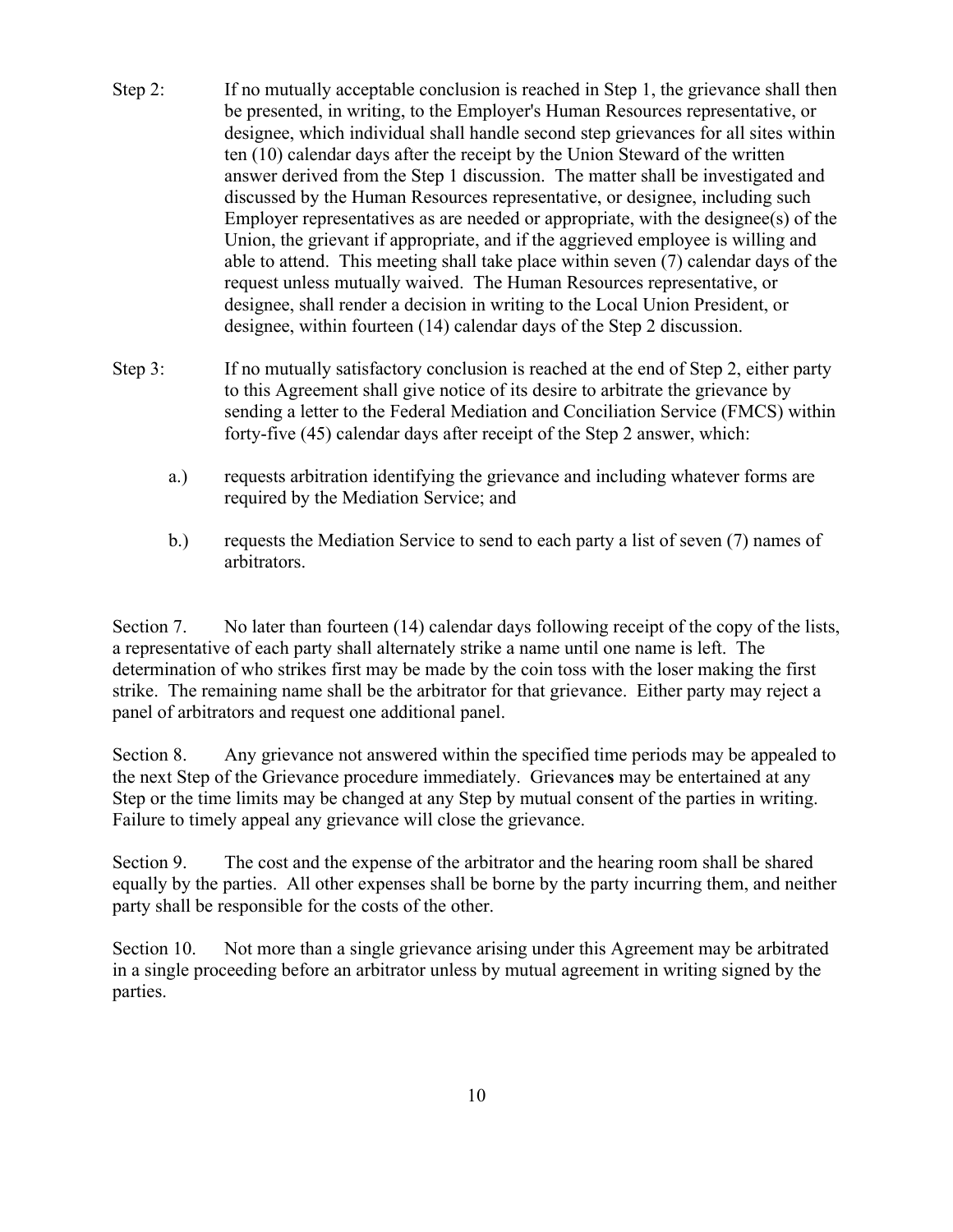Section 11. Any grievance which the Employer may have against the Union shall be reduced to writing and submitted to the chief steward who will promptly arrange a meeting at the Step 2 level of this procedure.

Section 12. A grievance alleging discharge without just cause or grievances concerning layoffs due to a reduction in the work force shall be reduced to writing within seventy-two (72) hours of the Local Union's receipt of written notice of the discharge or notice of layoff or within seventy-two (72) hours after the events should reasonably have become known to the Local Union, and shall be submitted at Step 2. of this procedure.

Section 13. The award of an arbitrator shall be final and binding on the Union, its members, the employee or employees involved and the Employer.

Section 14. The decision of the arbitrator may or may not include "make whole" decisions with respect to back pay, provided, however, if an arbitrator shall award back wages covering the period of an employee's separation from the Employer's payroll, the amount as awarded shall be less any unemployment compensation received or other compensation from any source, which the employee would not have received or earned had they not been suspended or discharged, and provided further that any wages from another job with another employer held by the employee at the time of the suspension or termination will not be the basis for any reduction in back pay awarded.

Section 15. The arbitrator shall have no authority to alter, amend or change in any way the terms and conditions of this Agreement and shall confine their decision to a determination of the facts and interpretation, administration of, and compliance with the terms of the Agreement.

#### **Article 13 Probationary Period**

Section 1. All full-time, regular part-time and part-time employees shall be probationary for a period of ninety (90) calendar days following their date of hire inclusive of the orientation period.

Section 2. The Employer may at its option extend the probationary period by thirty (30) calendar days by giving notice of extension in writing to the employee, inclusive of a plan of correction, seven (7) days prior to the expiration of the ninety (90) calendar day probationary period. Further, if the employee is absent for three (3) or more scheduled work days during the probationary period, the period will automatically be extended by the number of hours the employee was absent.

Section 3. During the probationary period or any extension hereof, the Employer may discipline, or discharge, a probationary employee without recourse to this Agreement.

Section 4. A temporary employee is defined as one who is scheduled as per Article 16, of this agreement.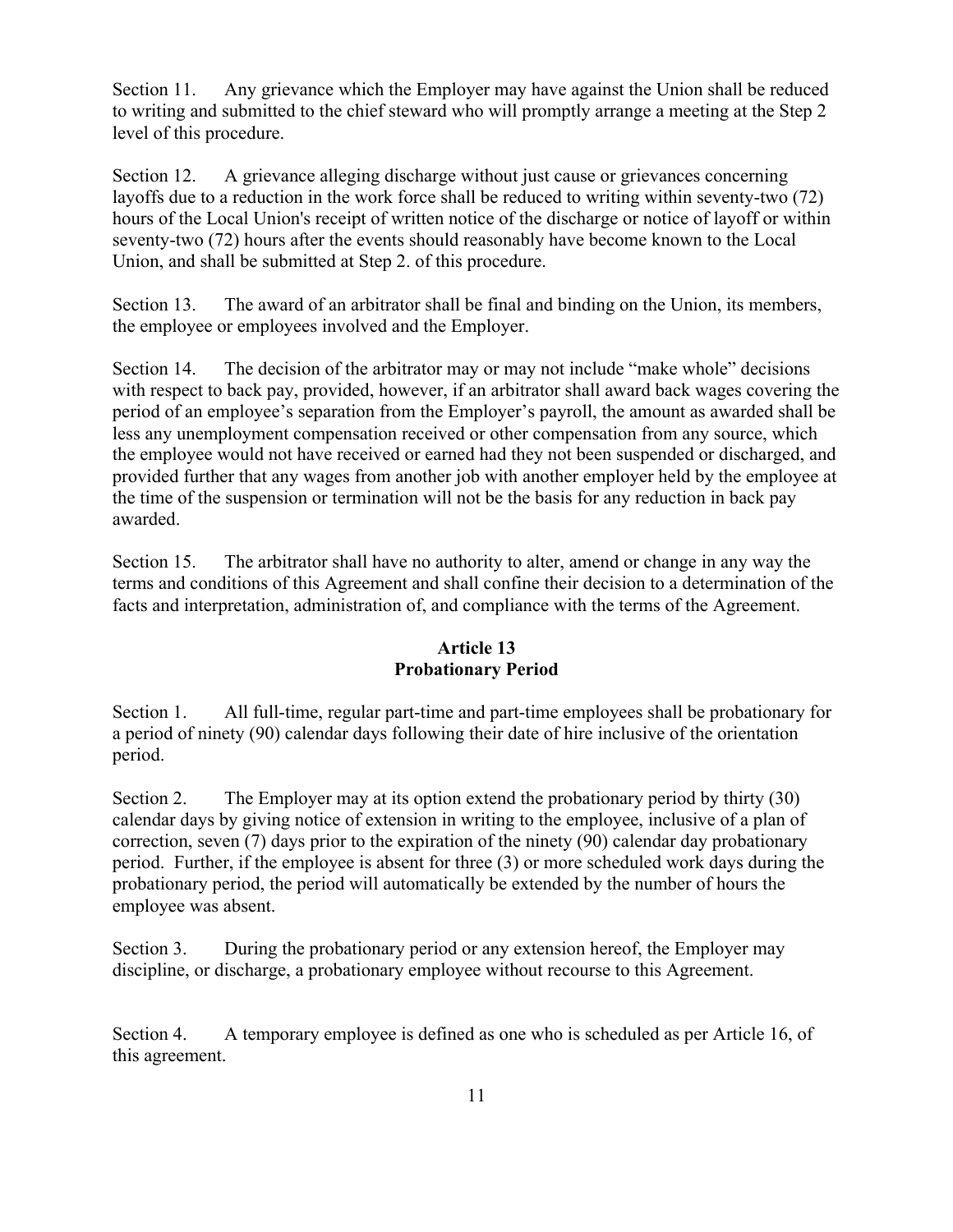## **Article 14 Categories of Employees**

Section 1. A regular full-time employee is defined as one who is regularly scheduled to work thirty-seven and one-half (37½) hours in a work week (or seventy-five [75] hours in a pay period).

Section 2. A regular part-time employee is defined as one who is regularly scheduled to work less than thirty-seven and one-half (37½) hours in a work week but works a minimum of thirty-seven and one-half [37½] hours in a pay period. Part-time employees must be available to be scheduled for work on any weekday.

Section 3. A per diem employee is defined as one who is scheduled as per Article 15, of this agreement.

Section 4. A temporary employee is defined as one who is scheduled as per Article 16, of this agreement.

## **Article 15 Per Diem Employees**

Section 1. A per diem employee is one that works on a day to day basis in accordance with the provisions of this article. Per diem employees will not be guaranteed to work a specific number of hours or a specific number of shifts per time block.

Section 2. When a per diem position in the bargaining unit is vacant, it must be posted and filled in accordance with Article 42, Job Bidding, before it can be offered to an external candidate.

- a.) Internal applicants must have been employed in the same job title as the per diem position for which they are applying or in a comparable area of practice and have been employed with the Employer for a minimum of one (1) continuous year.
- Section 3. Per diem employees will have seniority as defined in Article 41, Seniority.
- Section 4. Orientation:
	- a.) Orientation requirements will be determined by the manager. Any mandatory requirements must be met within two (2) months from date of transfer/hire.
	- b.) Per diem employees will be required to attend other mandatory in-service programs in accordance with Employer policy. Per diem employees will be reimbursed for attendance at non-mandatory in-service programs during their scheduled work hours. It is understood that until the requirements are met, the per diem employee will not be scheduled to work.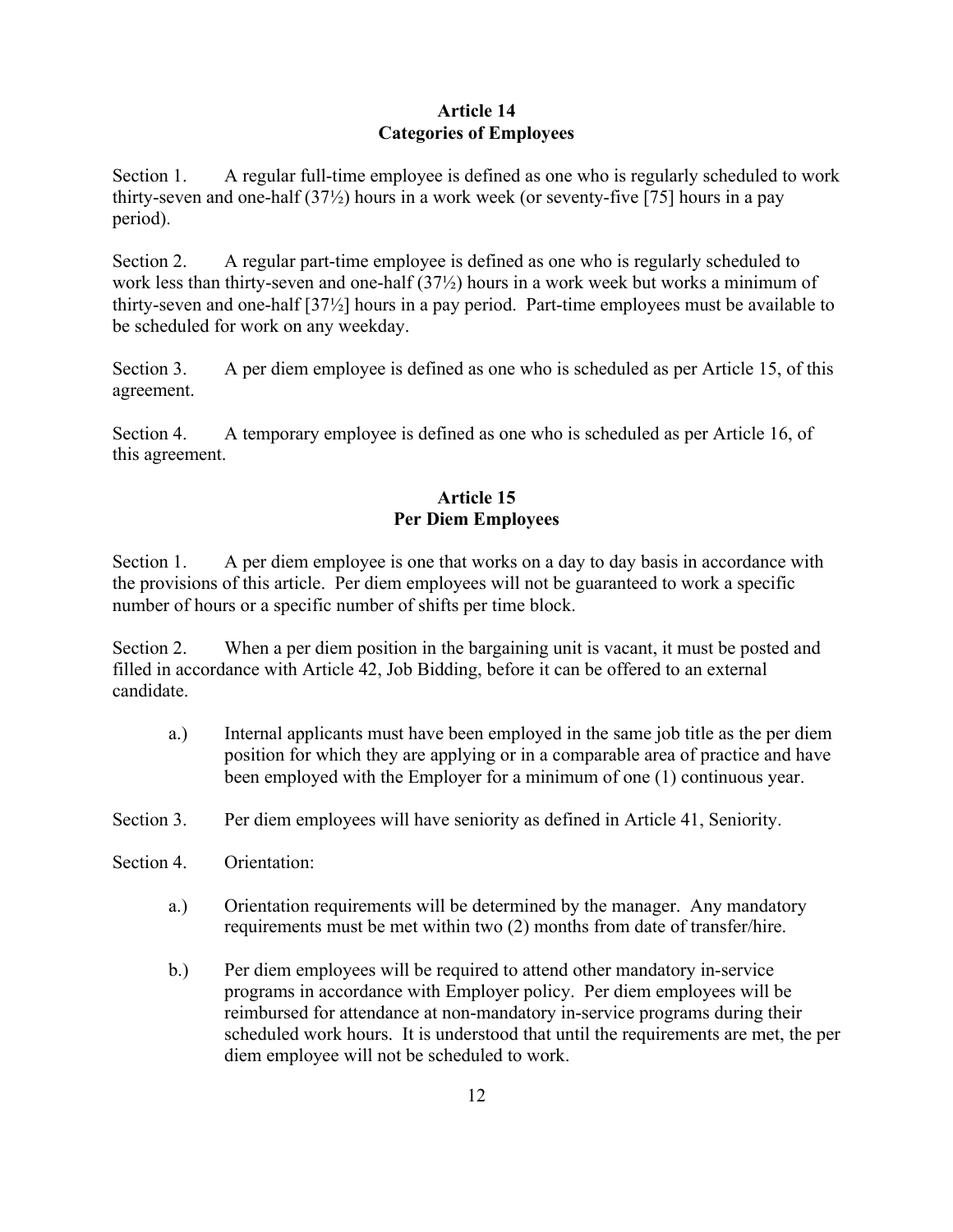Section 5. Per diem employees will not be used to permanently replace regular employees. Per diem employees will be required to work three (3) shifts per time block as needed.

- Section 6. Per diem employees will be scheduled as follows:
	- a.) Per diem employees will submit their time requests as per Article 17, Hours of Work and Work Schedules. Per diem time requests will be considered after the requests of full-time and part-time employees. The Employer will make a reasonable effort to accommodate these requests.
	- b.) Per diem employees shall give the Employer at least four (4) hours notice for cancellation of any given shift.
	- c.) The Employer shall give per diem employees at least one (1) hour notice of cancellation of services for any scheduled shift.
- Section 7. Benefits:
	- a.) Per diem employees are not entitled to paid time off.
	- b.) Per diem employees shall continue at the pay step they leave as a regular employee. External applicants shall be hired and shall receive step increases as per Article 20, Salaries. Per diem employees shall receive step increases as per Article 20, Salaries, as well as negotiated wage increases.
	- c.) Overtime provisions negotiated shall also apply to per diems.
	- d.) All differentials shall be paid if applicable.
	- e.) Per diem employees shall be able to participate in any Employer group medical insurance plan that permits the enrollment of per diem employees. However, the Employer shall not be required to pay any part of the per diem employee's premium.
	- f.) Per diem employees shall be eligible for the Retirement Plan in accordance with the provisions of each plan.
	- g.) Per diem employees are entitled to Workers' Compensation and New York Disability benefits.
	- h.) If a per diem employee changes status to a full-time or regular part-time status, the employee shall begin to earn accrual of all benefit time (paid time off) based on their years of continuous employment from their original date of hire.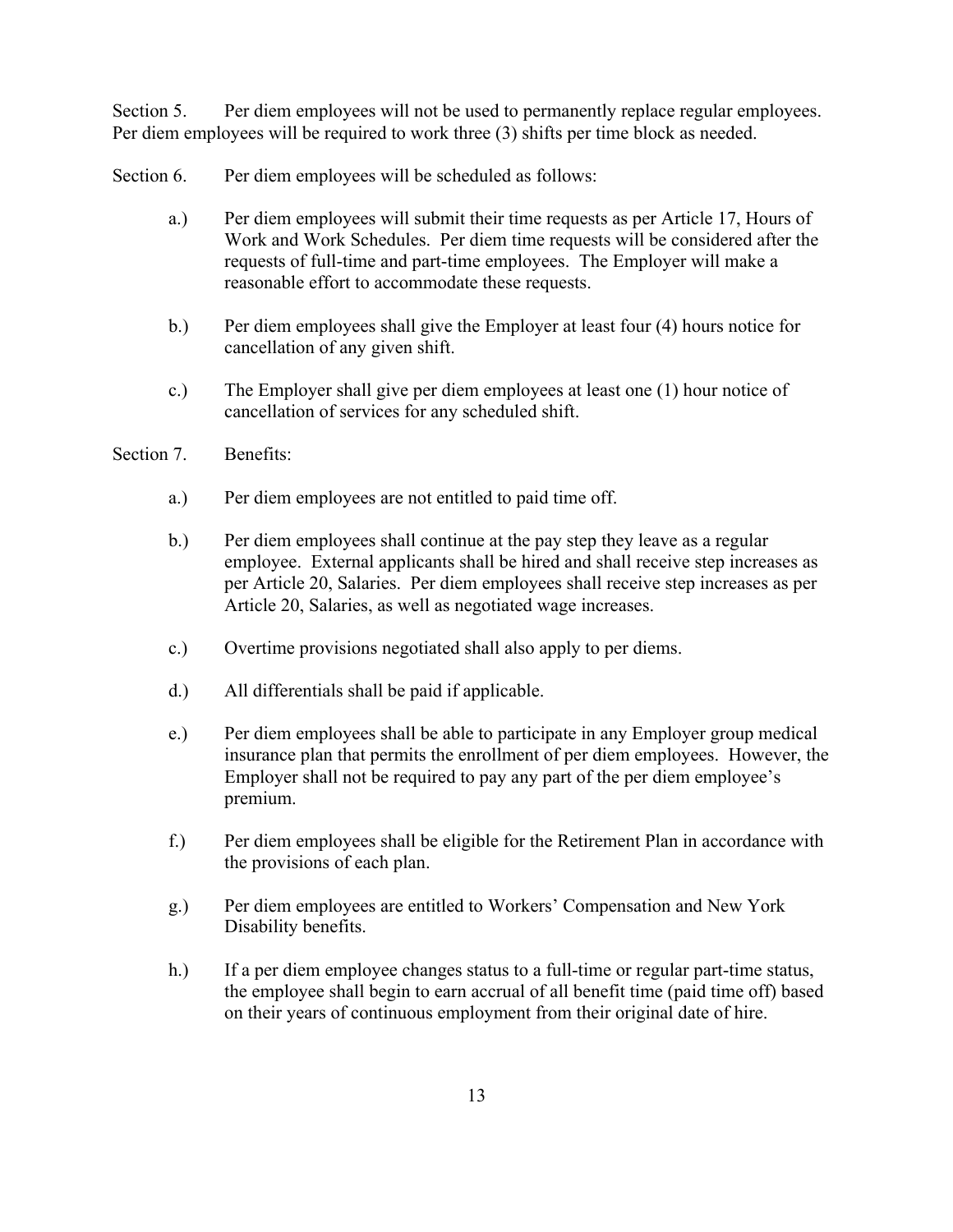i.) Per diem employees shall be entitled to all Employer discounts (i.e., hospital discounts).

Section 8. Employees who transfer to a per diem position shall not lose any paid time off, earned prior to the transfer. The employee shall be paid all accrued, unused paid time off.

## **Article 16 Temporary Employees**

Section 1. A temporary employee is an employee hired from outside of the Employer for a specific job of limited duration not exceeding six (6) months. It is understood, however, that circumstances may exist that require an extension of up to three (3) months. At the expiration of the six (6) month limit, or any extension thereof, the Employer will be required to either delete the temporary position or post it in accordance with Section 5. below.

Section 2. Temporary employees will not be utilized to do bargaining unit work which can be performed by available laid off employees.

Section 3. Temporary employees will not be considered members of the bargaining units and will not be entitled to the protections provided for by this Agreement.Temporary employees are not entitled to benefits.

Section 4. If a temporary employee is selected to fill a permanent position, the employee's original date of hire will be maintained. The temporary employee must complete a full probationary period.The probationary period will be determined according to the temporary employee's original date of hire and the time actually worked in the temporary position, not to exceed ninety (90) days. If a temporary employee is selected to fill a permanent position other than the position worked while in a temporary status and the probationary period has been worked, the employee will serve a trial period as per Article 42, Job Bidding.

Section 5. If the Employer desires to permanently fill a position that has been filled by a temporary employee, the position shall be posted and filled through the normal process as outlined in Article 42, Job Bidding.

## **Article 17 Hours of Work and Work Schedules**

Section 1. The work week for all employees covered by this Agreement will begin at 12:00 am on Monday each week and end the following Friday at closing.

Section 2. The regular work shift for employees working four (4), ten (10) hour shifts will have the majority of hours scheduled, inclusive of a one-half  $(\frac{1}{2})$  hour unpaid meal period between 6:00 am to 5:00 pm. The regular work shifts for employees working five (5), eight (8) hour shifts will have the majority of hours scheduled, inclusive of a one-half (½) hour unpaid meal period between 6:00 am to 6:00 pm for the dayshift and the majority of hours scheduled,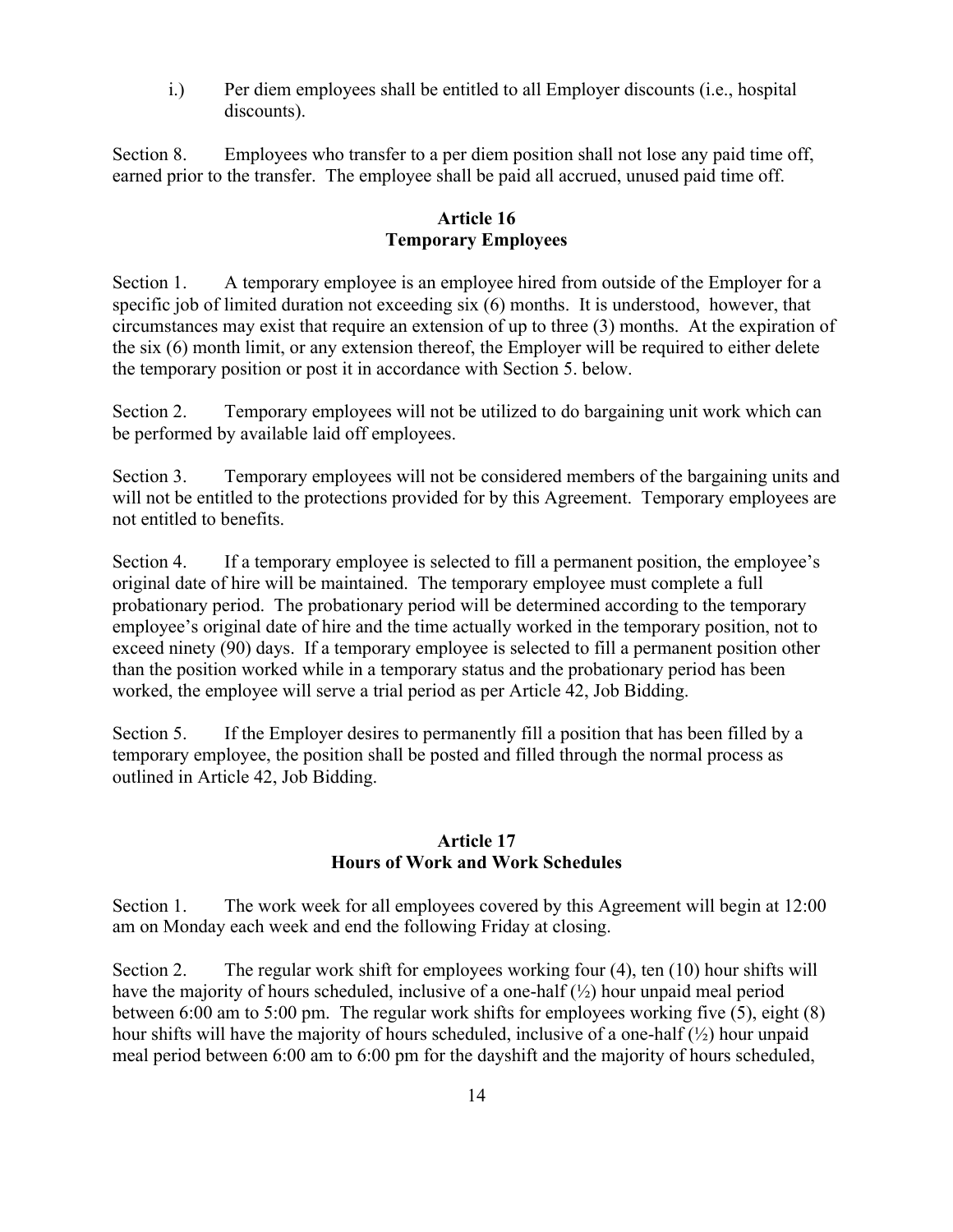inclusive of a one-half  $(\frac{1}{2})$  hour unpaid meal period between 3:00 pm to 11:00 pm for the evening shift. There will be no mixing of 8 and 10 hour shift durations for individuals hired into an 8 or 10 hour shift position unless an employee volunteers to do so.

Should it be necessary to make a change in the scheduling method or starting and ending times, the Employer will produce a suggested change in writing at least thirty (30) calendar days prior to its proposed implementation and give the Union an opportunity to write and present a proposal for discussion regarding the change prior to the date of implementation.

Section 4. Work schedules must be posted at least ten (10) days in advance of time the employee is expected to work. Work schedules may not be changed without the knowledge and agreement of the responsible manager and the affected employee. However, in extreme emergencies it is understood that an employee may have to have his/her schedule changed.

Section 5. Time requests shall be made at least four (4) weeks, but not more than twelve (12) weeks, in advance of the time block on a form provided by the Employer. A time block will be defined as four (4) consecutive weeks. The approval or disapproval of these requests shall be included in the posted schedule.

Approval of time requests will be distributed as evenly as possible. Should a conflict arise between a request for PTO and a request for a day off, the request for PTO will take preference. If conflicts still arise, seniority shall govern.

Section 6. Special time requests for a day off shall be submitted to the responsible manager. A manager will reply indicating approval or denial within two (2) weeks of the request. Failure of the manager to reply within two (2) weeks indicates approval of the time request. A special time request is one that:

- a.) must be made prior to the time frames required in the contract for a regular time request;
- b.) requires approval or denial prior to the posting of the time block that will include the date requested;
- c.) is for circumstances that are of a "special" nature.

A special time request can be for a PTO day or for a day off (long day). Examples of a special time request include but are not limited to:

- a.) a request submitted in January for your child's wedding in June;
- b.) a request submitted in February for your child's college graduation in May;
- c.) a request submitted in March for your parent's 50<sup>th</sup> Wedding Anniversary in September.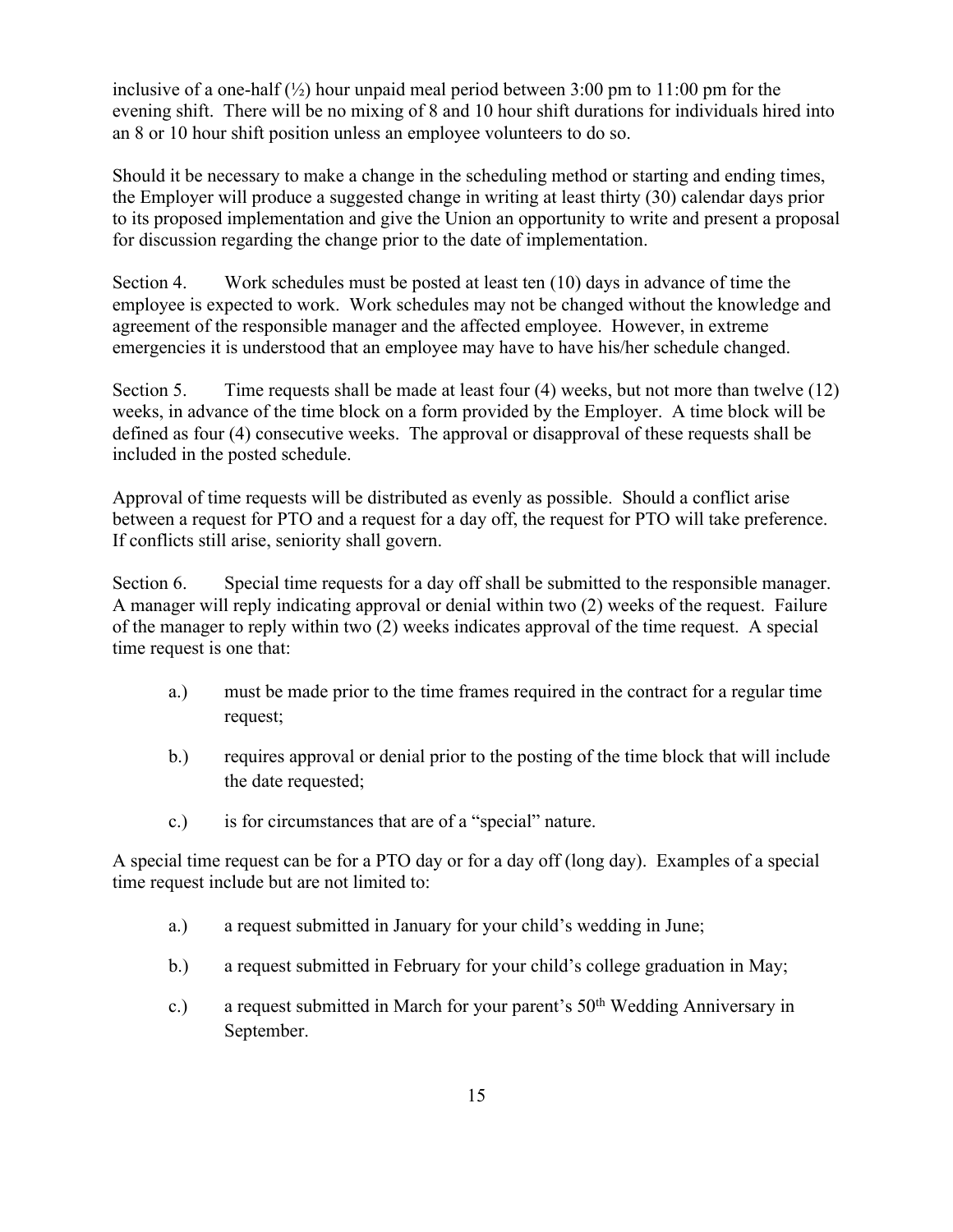Section 7. When time requests are submitted after the time frame(s) outlined in Section 5. above, the employee is responsible for finding his/her own replacement. An individual employee's request to change his/her schedule shall be presented in writing, on a form, to the immediate supervisor. The form must be submitted to the immediate supervisor/department manager, signed by both employees affected, prior to the schedule change. When the above steps have been completed, the time change will be approved providing it does not result in an overtime situation.

Section 8. Extra shifts will be defined as an opening that exists on a schedule, once all employees are scheduled the hours appropriate to their status and all per diem employees are scheduled to fulfill their requirement. Extra shifts will be filled by equally distributing the open shifts to employees who have requested extra time and in seniority order as follows:

- a.) a regular part-time employee who can work extra hours without incurring overtime;
- b.) a part-time or per diem employee who can work extra hours without incurring overtime; and
- c.) full-time employees who will incur overtime, in seniority order on a rotating basis.

Once filled, all extra shifts and overtime shifts will be clearly designated with an \* on the posted schedule. This designation will be used when administering the downsizing language.

Section 9. If staffing shortages occur on shift-to-shift basis (due to disabilities, workers compensation and unscheduled call-ins/FMLA, etc. or increases in volume), the shifts will be distributed by those who have signed up on an availability list for extra time and overtime as follows:

- a. a part-time employee who has signed up on the availability list for the unit and who can work extra hours without incurring overtime;
- b. a per diem employee who has signed up on the availability list for the unit and who can work extra hours without incurring overtime; and
- c. employees who have signed up on the availability list for the unit who will incur overtime in seniority order on a rotating basis (wheel).

In the event there is more than one employee in (a), (b), or (c), the position will be filled by the most senior employee in the same job title and then by employees in the bargaining unit qualified and willing to do the work.

After the process has been completed, openings may be filled by any means available to the Employer.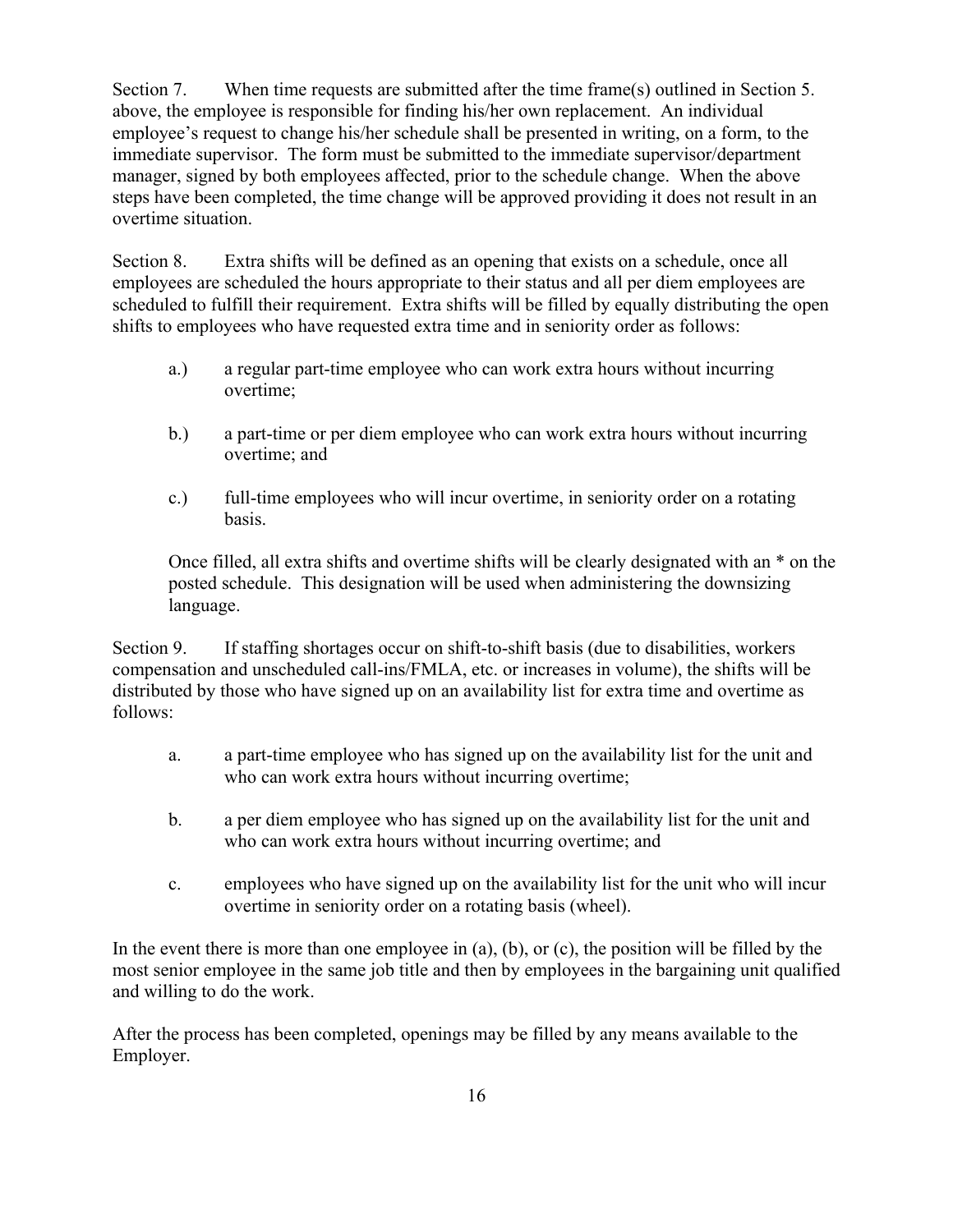Section 10. Each employee shall be given an opportunity for a fifteen (15) minute rest period, with pay, at a natural break point in work operations near the mid-point of the first one-half of his/her shift and the second one-half (½) of his/her shift.

Section 11. Each employee shall have a thirty (30) minute break at the mid-point of his/her shift for lunch. It is understood by the parties that the fifteen (15) minute rest period(s) may be added to the lunch break, or combined into a single break, by the mutual agreement of the Employer and the employee.

Section 12. Employees must notify their supervisor if available when they are unable to take a meal break, except where the employee's position does not allow them to leave their work station.

Section 13. Time worked shall be recorded by an automated time system, at the Employer's option.

Section 14. The ability to establish extended shifts can be completed with the mutual agreement of the majority of the affected employees in the department and the Employer. If a decision is made to establish a special shift:

- a.) the Union and the Employer will meet to negotiate the terms of the new shift;
- b.) the new shift will be trialed for a period not to exceed four (4) months;
- c.) the Union and the Employer will meet at the end of the trial period to review:
	- (1.) any change(s) which need to be made;
	- (2.) if the trialed shift will become permanent.

## **Article 18 Shift Differential**

Section 1. Shift differential will be paid to all employees for hours worked on a premium shift (evening and night shifts) in accordance with the provisions of this Article.

Section 2. Shift differential will be used in the computation of overtime.

Section 3. For employees who are hired to work the evening shift, shift differential will be applied to all time that employee is scheduled off with pay.

Section 4. Evening shift differential will be paid for all evening shifts when the majority of hours are scheduled after three o'clock (3:00pm). Shift differential will be paid for all hours worked on that shift.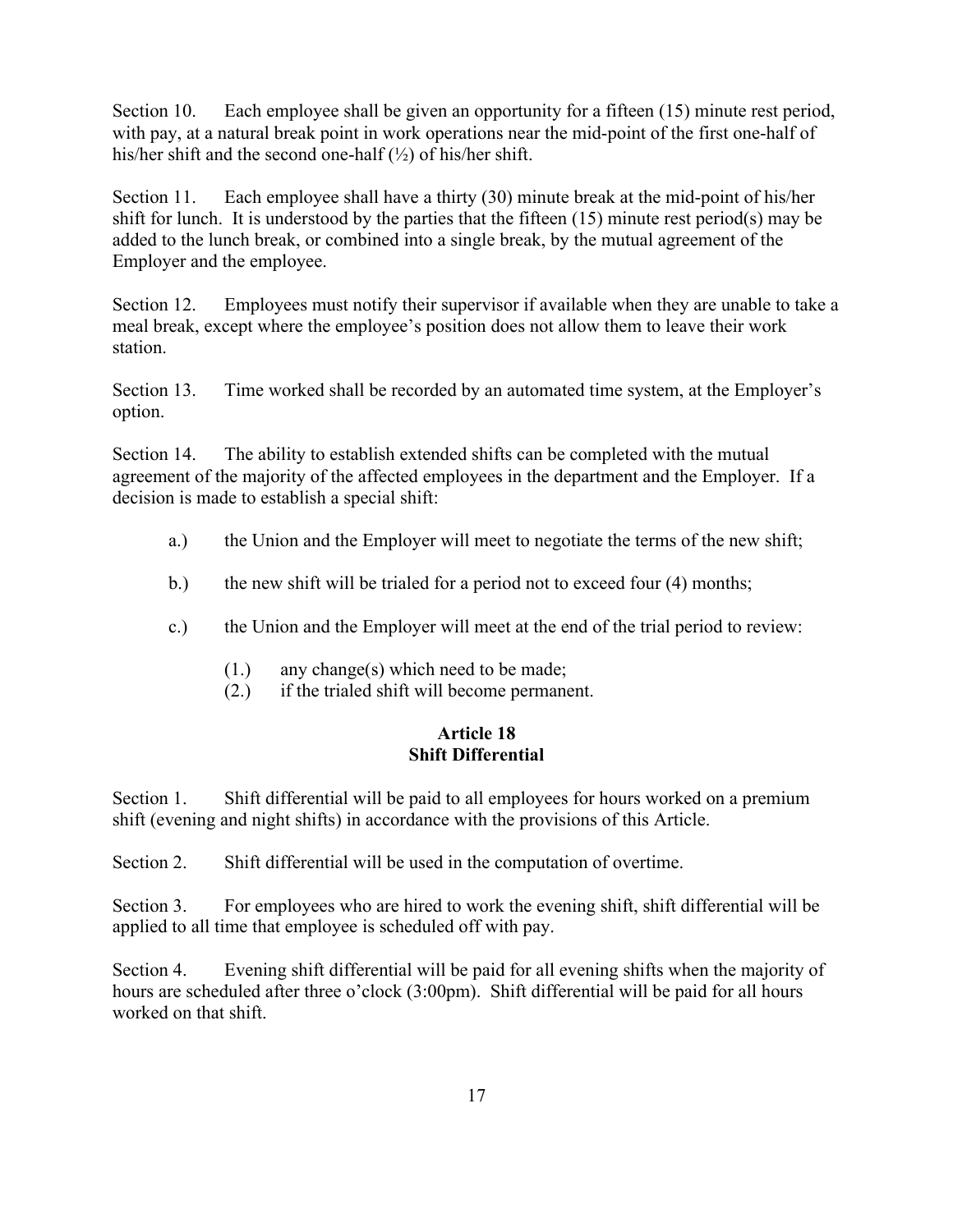Section 5. An employee who is called in to work on a premium shift, will receive shift differential for all hours worked on the premium shift.

Section 6. Shift differential premiums shall be as defined in Article 20, Salaries.

## **Article 19 Call-In Pay**

Section 1. Four (4) hours pay or a minimum of four (4) hours work shall be provided to employees called to work for a work assignment outside their regular scheduled work hours. Being called back to work for the purpose of this Article, does not include being held over or starting early.

It is understood that an employee may agree to work a predetermined number of hours that is less than four (4) hours and be paid for less than four (4) hours, i.e. lunch coverage for 2 hours. If the predetermined agreement is exceeded in terms of time frames the employee will be paid a minimum of four (4) hours pay or four (4) hours work shall be provided.

Section 2. Employees who are not scheduled for a shift but are called and report on duty within two (2) hours after the start of the shift in question will receive pay at their applicable hourly rate for the full shift. If called but not required to stay the entire shift, they will be paid a minimum of four (4) hours pay at the applicable rate.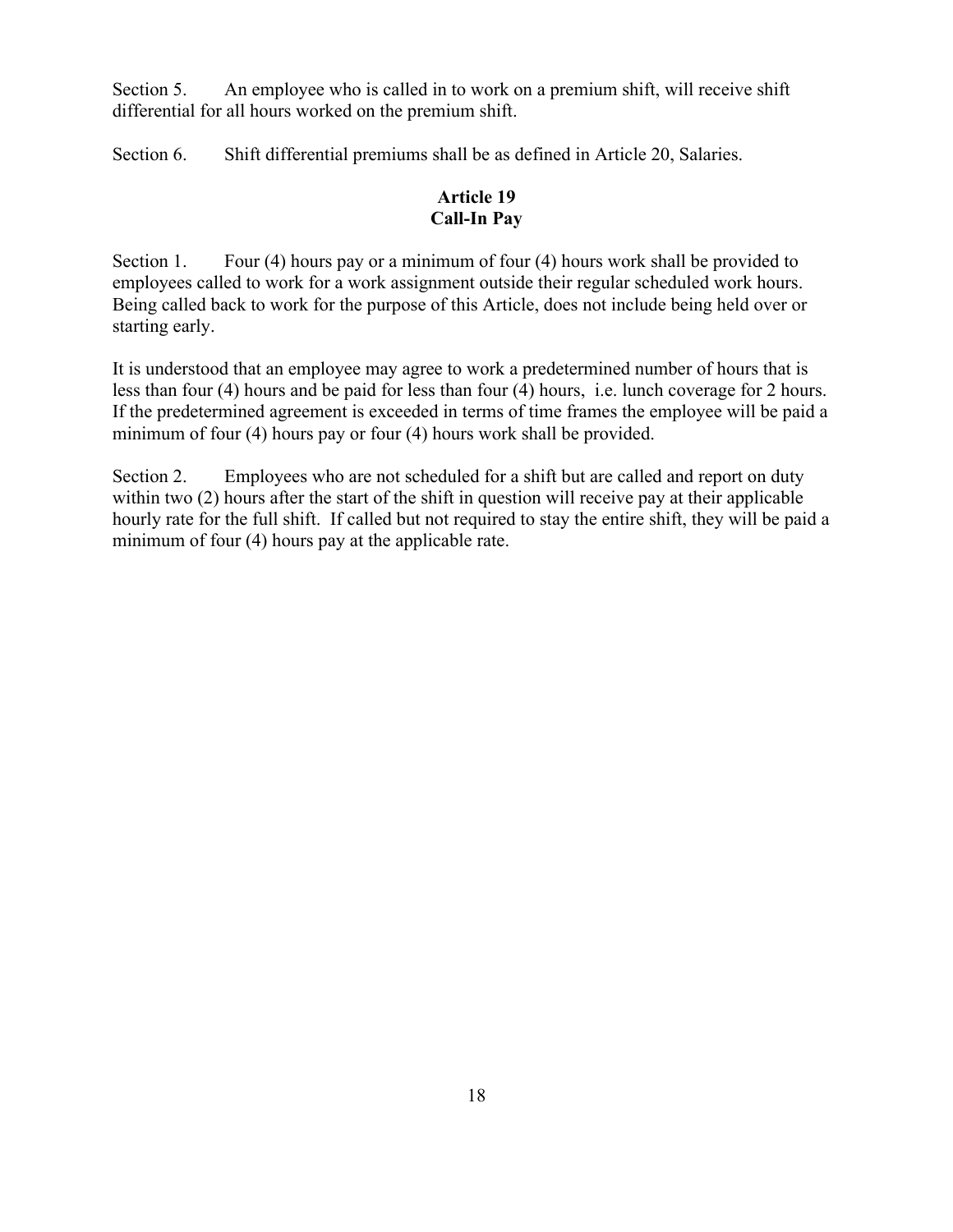#### **Article 20 Salaries**

Section 1.

a.) This section will be effective the first full pay period in June 2021 (current) and will represent a three percent (3%) increase in the base rate::

|              | <b>Start</b> | 1st     | 2 <sub>nd</sub> | 3rd     | 4th     | 8th     | 12 <sub>th</sub> | 16th         | 20 <sup>th</sup> |
|--------------|--------------|---------|-----------------|---------|---------|---------|------------------|--------------|------------------|
| Grade        | Rate         | Anniv.  | Anniv.          | Anniv.  | Anniv.  | Anniv.  | Anniv.           | <b>Anniv</b> | Anniv.           |
|              | Step 1       | Step 2  | Step 3          | Step 4  | Step 5  | Step 6  | Step 7           | Step 8       | Step 9           |
|              | \$17.64      | \$18.18 | \$18.71         | \$19.28 | \$19.87 | \$20.46 | \$21.08          | \$21.73      | \$22.06          |
| $\mathbf{2}$ | \$18.28      | \$18.61 | \$18.98         | \$19.34 | \$19.72 | \$20.13 | \$20.49          | \$20.88      | \$21.20          |
| 3            | \$18.84      | \$19.41 | \$19.99         | \$20.60 | \$21.22 | \$21.87 | \$22.52          | \$23.73      | \$24.11          |
| 4            | \$20.39      | \$21.01 | \$21.65         | \$22.32 | \$22.97 | \$23.67 | \$24.37          | \$25.11      | \$25.50          |
| 5            | \$21.62      | \$22.03 | \$22.47         | \$22.87 | \$23.32 | \$23.78 | \$24.26          | \$24.71      | \$25.07          |
| 6            | \$24.36      | \$25.06 | \$25.77         | \$26.48 | \$27.26 | \$28.05 | \$28.84          | \$29.68      | \$30.12          |
| 7            | \$32.68      | \$32.95 | \$33.53         | \$34.16 | \$38.86 | \$43.60 | \$44.34          | \$45.18      | \$45.87          |
| 8            | \$36.04      | \$36.71 | \$37.43         | \$38.16 | \$42.74 | \$44.51 | \$45.27          | \$46.11      | \$46.77          |

b.) This section will be effective the first full pay period in June 2022 and will represent a two and one half percent (2.5%) increase in the base rate:

|              | <b>Start</b> | 1st     | 2nd     | 3rd     | 4th     | 8th     | 12 <sub>th</sub> | 16th    | 20 <sub>th</sub> |
|--------------|--------------|---------|---------|---------|---------|---------|------------------|---------|------------------|
| Grade        | Rate         | Anniv.  | Anniv.  | Anniv.  | Anniv.  | Anniv.  | Anniv.           | Anniv   | Anniv.           |
|              | Step 1       | Step 2  | Step 3  | Step 4  | Step 5  | Step 6  | Step 7           | Step 8  | Step 9           |
|              | \$18.08      | \$18.64 | \$19.18 | \$19.76 | \$20.37 | \$20.97 | \$21.60          | \$22.28 | \$22.62          |
| $\mathbf{2}$ | \$18.74      | \$19.08 | \$19.45 | \$19.82 | \$20.22 | \$20.63 | \$21.00          | \$21.40 | \$21.73          |
| 3            | \$19.31      | \$19.90 | \$20.49 | \$21.11 | \$21.75 | \$22.41 | \$23.09          | \$24.32 | \$24.72          |
| 4            | \$20.90      | \$21.54 | \$22.19 | \$22.88 | \$23.54 | \$24.26 | \$24.98          | \$25.74 | \$26.14          |
| 5            | \$22.16      | \$22.58 | \$23.03 | \$23.44 | \$23.91 | \$24.38 | \$24.87          | \$25.33 | \$25.70          |
| 6            | \$24.97      | \$25.69 | \$26.41 | \$27.14 | \$27.95 | \$28.75 | \$29.56          | \$30.43 | \$30.87          |
|              | \$33.49      | \$33.77 | \$34.37 | \$35.02 | \$39.83 | \$44.69 | \$45.45          | \$46.31 | \$47.01          |
| 8            | \$36.94      | \$37.63 | \$38.37 | \$39.11 | \$43.80 | \$45.63 | \$46.41          | \$47.26 | \$47.94          |

Section 2. Charge pay will be paid to an employee in any case where the employee has been assigned by the normal manager / supervisor the responsibility for decision making and / or managerial responsibilities. Effective the first full pay period following ratification charge pay will be two dollars (\$2.00) per hour.

Section 3. In addition to the base pay, preceptor pay will be one dollar and fifty cents (\$1.50) for all time in excess of one (1) hour that an employee is assigned to preceptor duties.

Section 4. Shift differential for the evening shift with the majority of hours worked subsequent to 3:00 pm will be paid one dollar (\$1.00) per hour.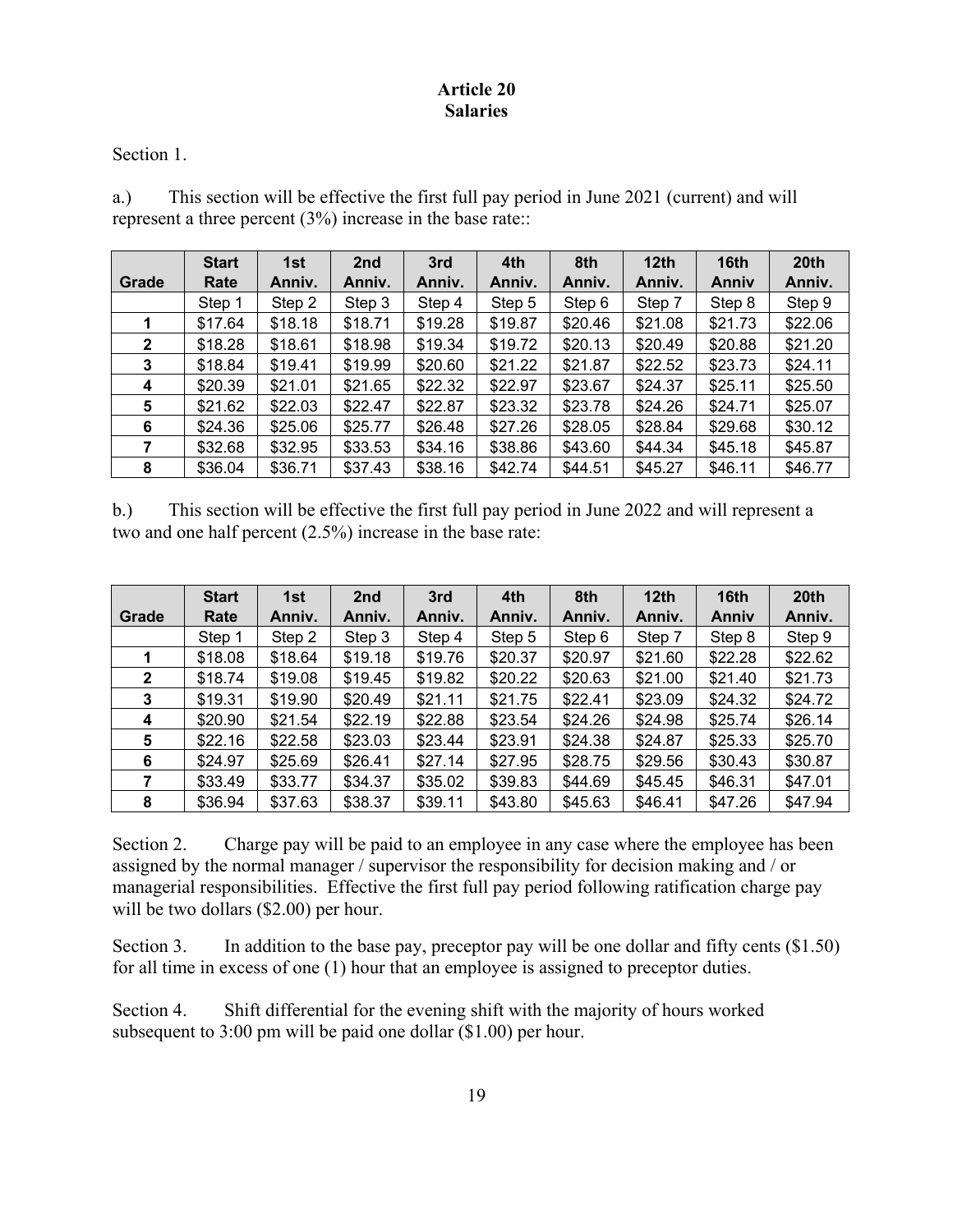Section 5. The right to begin new employees in the above Step 1 through Step 5, based on the Employer's assessment of that employee's prior related experience, is reserved to the Employer. Employees hired with experience shall be credited the years of service that correlate to the step at which they are placed for purposes of step progression moving forward. (It's understood that this will apply to all current MFSC employees who were hired previously with experience.)

Section 6. Increases to Steps 2 through Step 5 shall occur on the first day of the payroll period following the appropriate anniversary date of the employee's assignment to that Step.

Section 7. Increases in Step 6, Step 7, Step 8 and Step 9 shall occur on the employee's eighth  $(8<sup>th</sup>)$ , twelfth  $(12<sup>th</sup>)$ , sixteenth  $(16<sup>th</sup>)$  and twentieth  $(20<sup>th</sup>)$ anniversary date, respectively, of continuous service for the Employer.

Section 8. When an employee is promoted, he/she shall be placed in the appropriate step which will not be less than five percent  $(5%)$  or more than a ten percent  $(10%)$  increase and will not be less than Step 1 for the new job. If there is more than one step in the five percent (5%) to ten percent (10%) range, the employee will be placed at the highest step. At the time of promotion, employees shall be considered to have the years of service that correlate to the Step at which they are placed, pursuant to this Section for purposes of step progression moving forward. Such employee's overall years of service with the Employer shall not dictate step progression.

Section 9. When a Surgical Technologist is promoted from Surg Tech into an RN position, he/she shall be assigned to a Step, in accordance with the following schedule inclusive of any Surgical Technologist who has accepted an RN job prior to the ratification of this Agreement:

- a.) a Surgical Technologist with four (4) or less years of Surgical Technologist experience with MFSC will be placed in Step 1;
- b.) a Surgical Technologist with five (5) through eight (8) years of Surgical Technologist experience with MFSC will be placed at Step 3; finally
- c.) a Surgical Technologist with more than eight (8) years of Surgical Technologist experience with MFSC will be placed at Step 5.

At the time of promotion, employees shall be considered to have the years of service that correlate to the Step at which they are placed, pursuant to this Section for purposes of step progression moving forward. Such employees' overall years of service with the Employer shall not dictate step progression.

Section 10. Paycheck errors of three (3) hours of pay or more will be corrected with a supplemental check upon request within two (2) business days.

Section 11. Job titles are listed below. If the Employer creates a new job, they will negotiate the salary with the Union.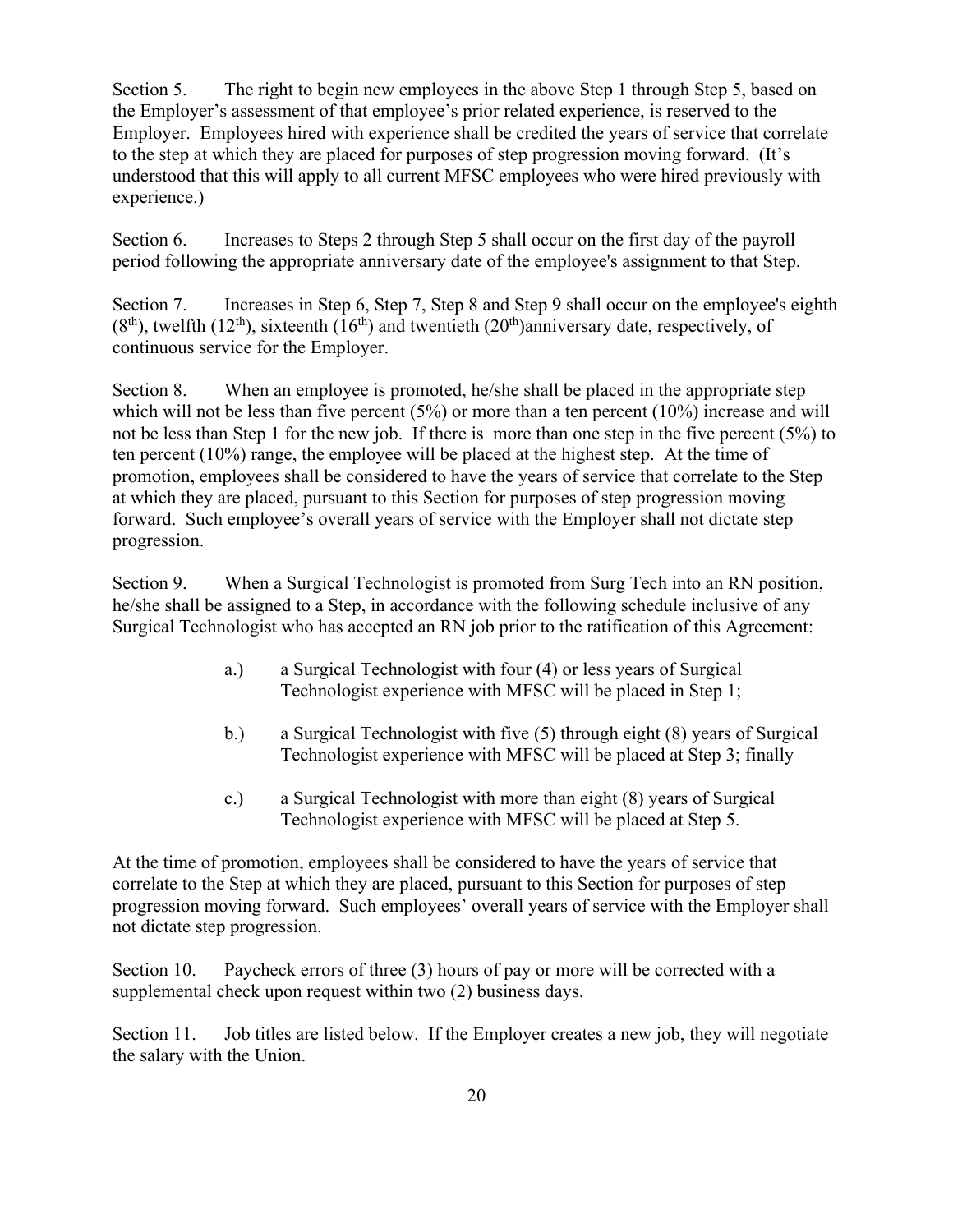#### **JOB TITLES:**

 **Grade 1** Unit Secretary

 **Grade 2** Materials Handler

 **Grade 3** Patient Receptionist/Registration

 **Grade 4**  Central Supply Technician/Sterile Processing Technician Scheduling Secretary

**Grade 5** Materials Equipment Coordinator

**Grade 6** Surgical Technologist Radiologist Technician

#### **Grade 7**

Registered Nurse

- Operating Room
- Post Anesthesia Care Unit
- Pre-Op
- Infection Control Nurse

#### **Grade 8**

Registered Nurse

- First Assistance

#### **Article 21 Overtime**

Section 1. Overtime shall be paid to all employees covered by this Agreement. No employee will be required to work beyond the end of his/her shift but may volunteer to do so.

Section 2. Overtime shall be paid at one and one-half  $(1\frac{1}{2})$  times an employee's basic hourly rate (including shift differential) for actual hours worked in excess of thirty-seven and one-half (37½) hours in a scheduled week except in those job titles where the normal work week exceeds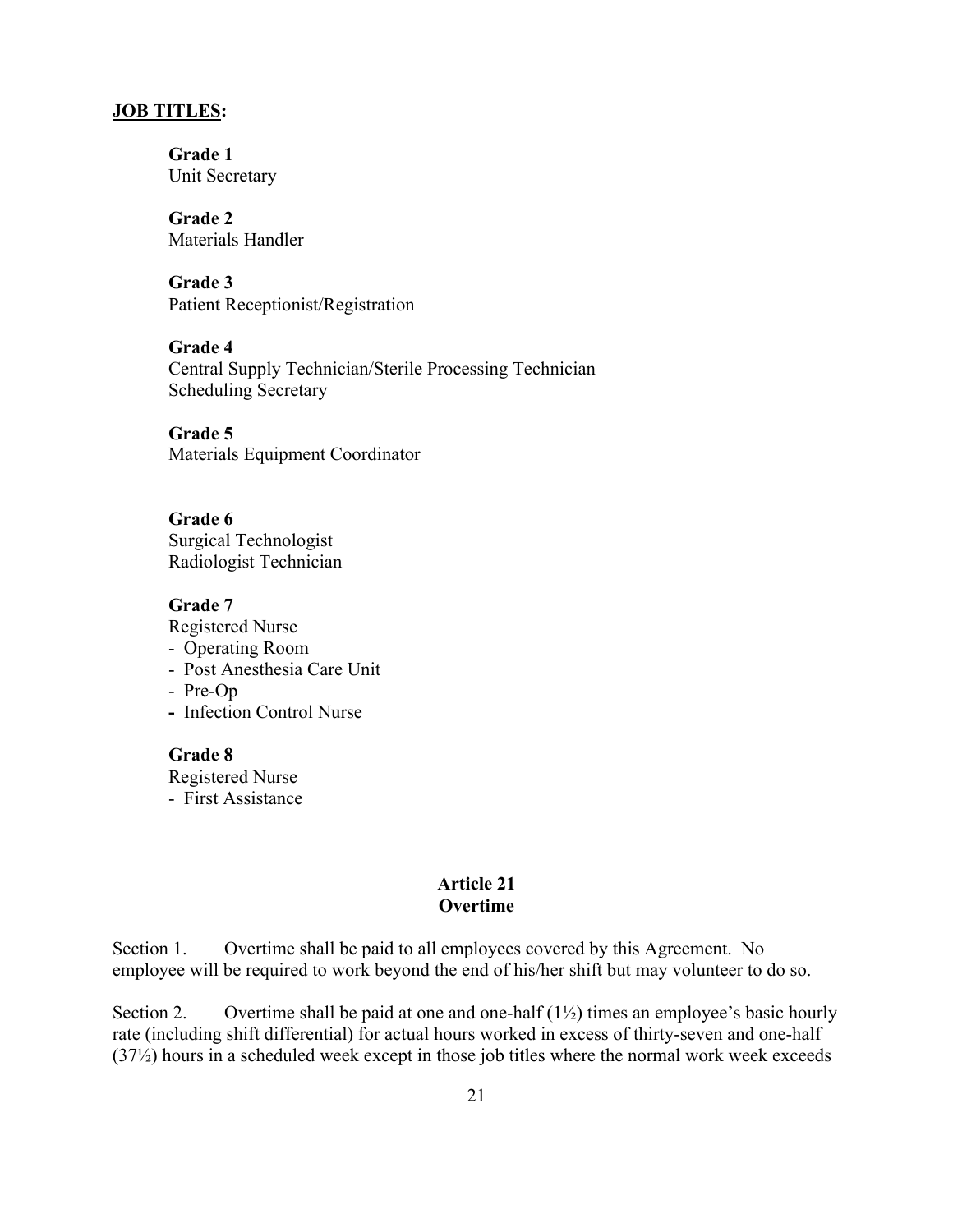thirty-seven and one-half (37½) hours. In these instances, overtime shall be paid at one and onehalf  $(1\frac{1}{2})$  times the employee's basic hourly rate (including shift differential) for actual hours worked in excess of the employee's normal work week.

Section 3. Scheduled paid time off, including personal days will be considered as time worked for the purpose of computing overtime. Unscheduled paid time off will not be considered as time worked for the purpose of computing overtime.

Section 4. All employees who are required to remain at work due to inclement weather or an extreme emergency will be paid at one and one-half  $(1\frac{1}{2})$  times the employee's regular hourly salary.

Section 5. Overtime must be authorized in advance by the appropriate supervisor or designee, if available.

## **Article 22 Paid Time Off**

Section 1. All full-time and regular part-time employees are eligible for Paid Time Off (PTO) according to the following schedules.

a.) Plan 1 will apply to all registered nurses.

|                                                                         | <b>PTO</b>          |                       |                       |
|-------------------------------------------------------------------------|---------------------|-----------------------|-----------------------|
| <b>Years of Service</b>                                                 | <b>Accrual Rate</b> | <b>Maximum Annual</b> | <b>Maximum Annual</b> |
|                                                                         | Per Hours           | <b>PTO Hours</b>      | <b>PTO Days</b>       |
| Date of hire to End of Probation                                        | .0333               | 174.5                 | 23.25                 |
| End of probation to Last Day of 1 <sup>st</sup> Year                    | .1192               | 174.5                 | 23.25                 |
| First Day of 2 <sup>nd</sup> Year to Last Day of 4 <sup>th</sup> Year   | .1192               | 232.5                 | 31                    |
| First Day of 5 <sup>th</sup> Year to Last Day of 10 <sup>th</sup> Year  | .1538               | 300                   | 40                    |
| First Day of 11 <sup>th</sup> Year to Last Day of 25 <sup>th</sup> Year | .1615               | 315                   | 42                    |
| First day of 26 <sup>th</sup> Year and forward                          | .1731               | 337.5                 | 45                    |

b.) Plan 2 will apply to all clerical, service and technical employees.

|                                                                         | <b>PTO</b>          |                       |                       |
|-------------------------------------------------------------------------|---------------------|-----------------------|-----------------------|
| <b>Years of Service</b>                                                 | <b>Accrual Rate</b> | <b>Maximum Annual</b> | <b>Maximum Annual</b> |
|                                                                         | Per Hours           | <b>PTO Hours</b>      | <b>PTO Days</b>       |
| Date of hire to End of Probation                                        | 0.0333              | 158                   | 21                    |
| End of probation to Last Day of 1 <sup>st</sup> Year                    | 0.1077              | 158                   | 21                    |
| First Day of 2 <sup>nd</sup> Year to Last Day of 4 <sup>th</sup> Year   | 0.1077              | 210                   | 28                    |
| First Day of 5 <sup>th</sup> Year to Last Day of 10 <sup>th</sup> Year  | 0.1385              | <b>270</b>            | 36                    |
| First Day of 11 <sup>th</sup> Year to Last Day of 25 <sup>th</sup> Year | 0.1576              | 307.5                 | 41                    |
| First day of 26 <sup>th</sup> Year and forward                          | 0.1731              | 337.5                 | 45                    |

Section 2. Each eligible employee will be assigned a Paid Time Off (PTO) bank to accumulate hours to use for all paid time off.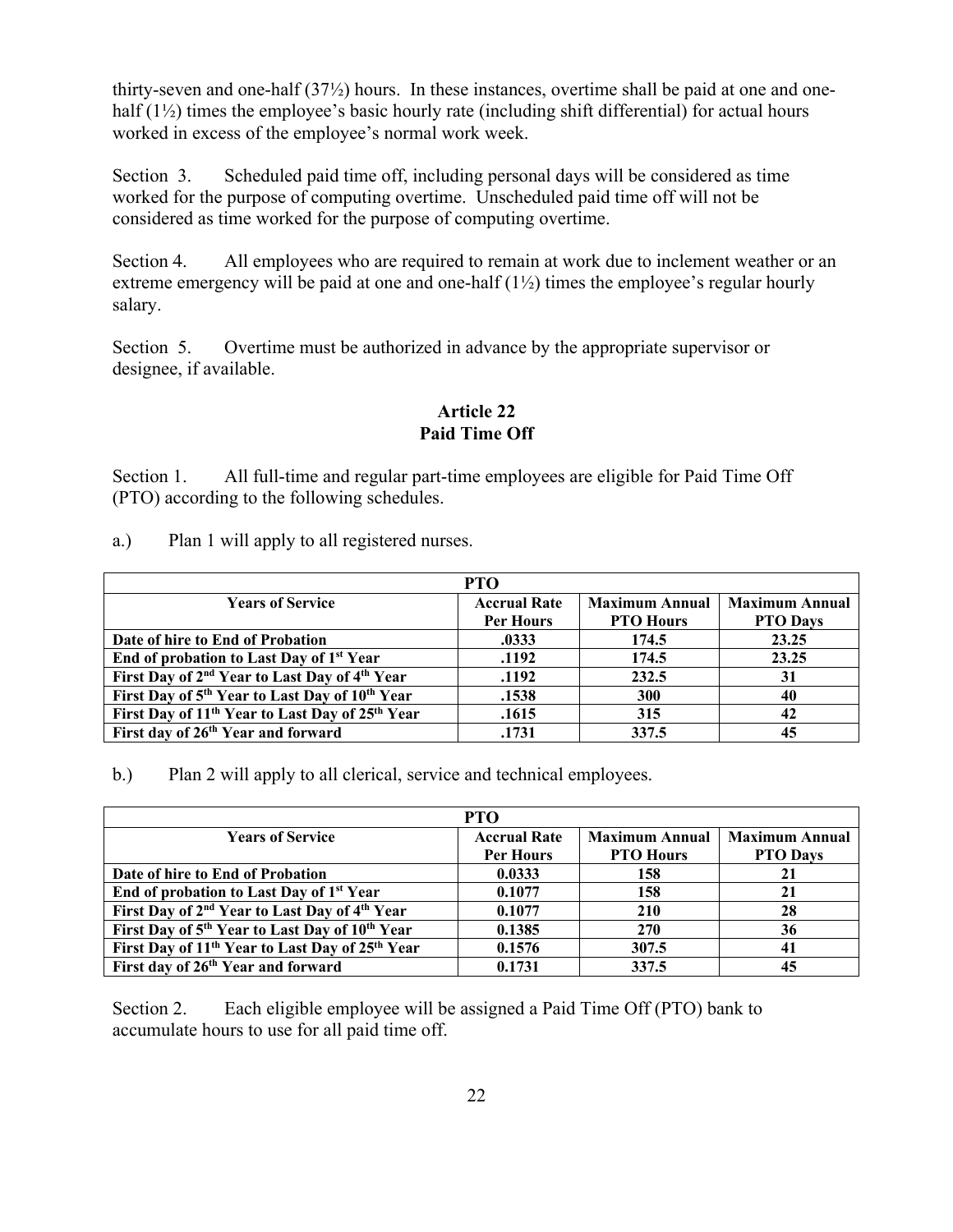Section 3. Eligible employees shall accrue PTO at a rate based on years of service as defined by their date of hire. PTO is accrued on all hours worked up to seventy-five (75) hours in a pay period. During their probationary period, newly hired employees shall only be permitted to use PTO for the reasons set forth in the New York State Paid Sick Leave Law, including illness and medical treatment.

Section 4. Employees are eligible for, and may use PTO as it is earned. Earned hours are those hours that are accrued and accumulated in the PTO bank and owned by the employee. Hours are banked on the Monday following the end of each pay period.

Section 5. The employee's pay check stub should reflect the net PTO balance as of the beginning of the previous pay period.

Section 6. An employee changing from part-time or per diem status to either full-time or regular part-time status shall begin earning PTO from the first day of the pay period worked in the new status.

Section 7. PTO is an accrual system with paid leave time earned for each hour paid as well as for each hour of excused absence, or other paid leave time which substitutes for regular work hours, up to the maximums outlined in Section 1 above.

Section 8. Scheduled PTO will be considered as time worked for the purpose of computing overtime.

Section 9. A part-time employee may request to use PTO in excess of the hours they are hired to work, up to 37.5 per week. For example, an employee who is hired to work three (3) days per week (22.5) may request to use up to five (5) days in a week (37.5) hours.

Section 10. Part-time employees who have worked "extra" hours and earned "extra" PTO as a result, should be scheduled to utilize PTO in increments equal to hours earned. For example, an employee who hired as a 0.6 FTE but who has earned PTO equivalent to a 0.8 FTE, should be paid as a 0.8 FTE when they take the PTO time

Section 11. PTO should be scheduled in advance of the time block with routine time requests but in no event with less than forty-eight (48) hours notice and will be approved in the same manner as routine time requests. Up to two (2) shifts of paid time off will be designated for personal reasons. PTO for personal emergencies will be granted with one (1) hour notice. PTO for personal emergencies cannot be used for a shift after a request for scheduled PTO for that shift has been denied. Unscheduled absences must be reported at least one (1) hour prior to the start of the employees shift. PTO will be paid for all hours of a scheduled or unscheduled shift or partial shift. Employees do not have the option to take time without pay except for excused absence time.

Section 12. The new plan year begins on the first day of the first pay period of the new calendar year. The PTO plan year ends on the last day of the last pay period of the calendar year.

Section 13. Holidays: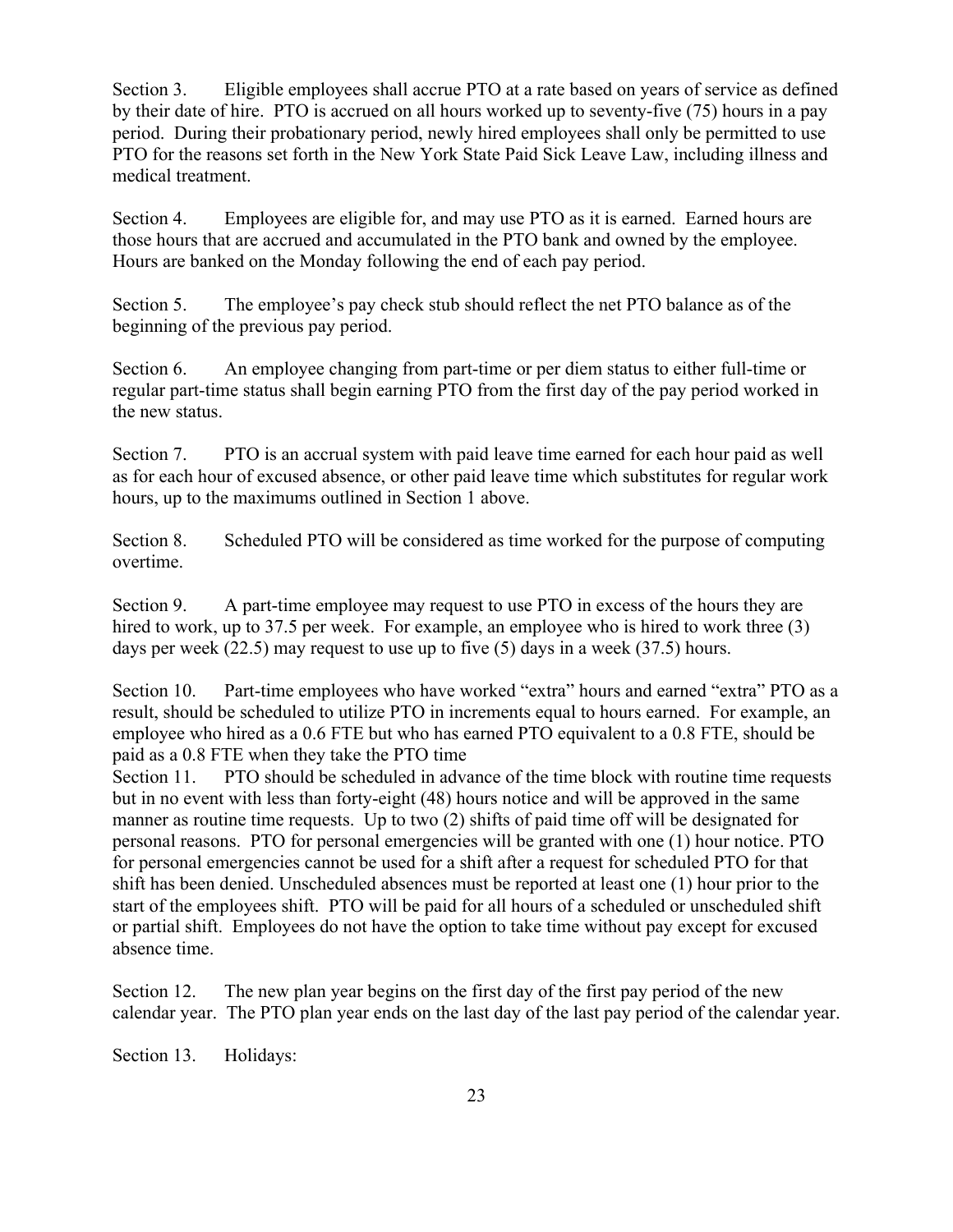- a.) If a major holiday falls on a Saturday, Friday will be considered the holiday. If a major holiday falls on a Sunday, Monday will be considered the holiday.
- b.) 5 Day/Eight Hour employees shall have the option to use PTO or excused absence time for the following holidays: New Year's Day, Memorial Day, Independence Day, Labor Day, Thanksgiving Day, and Christmas Day ("Major Holidays").
- c.) 4 Day/Ten Hour employees shall have the option to use PTO on the Major Holidays and may request to work the remaining four work days in the week, provided that their work hours, PTO, and/or approved time off total to at least 37.5 hours in the workweek.
- d.) The proposed work schedule for each department at the Employer is subject to the approval of the responsible manager prior to the schedule being posted. Work schedules for 4 Day/10 Hour employees for weeks in which a major holiday falls will be approved by management, provided staffing is appropriate for each day of that week, based on the Employer's expected needs.
- e.) Nothing set forth in this Section shall affect or restrict the Employer's ability to engage in downsizing, as provided in this agreement.

Section 14. Requests for PTO of one (1) or more consecutive weeks will be requested on the appropriate form as follows:

- a.) by November 1 of the preceding year for all time requests for February, March, April and May;
- b.) by March 1 for June, July, August and September; and
- c.) by July 1 for October, November, December and January.

Section 15. Employees will be notified of approval or denial within thirty (30) calendar days from the date requests are due. Requests will be approved if the employee is not notified within thirty (30) calendar days. Requests submitted after the due dates set forth above will be considered in the order in which they are received. Approval or denial will be as stated above or within thirty (30) calendar days after requests are submitted. Requests will be approved if the employee is not notified within thirty (30) calendar days.

Section 16. When there is a conflict in PTO selection between two (2) or more employees, the highest seniority date will govern.

Section 17. For PTO requested during the time period between June 15 and September 15, a maximum of ten (10) PTO days or seventy-five (75) hours will be taken. For PTO requested during the time period between December 20 and January 1, a maximum of five (5) PTO days or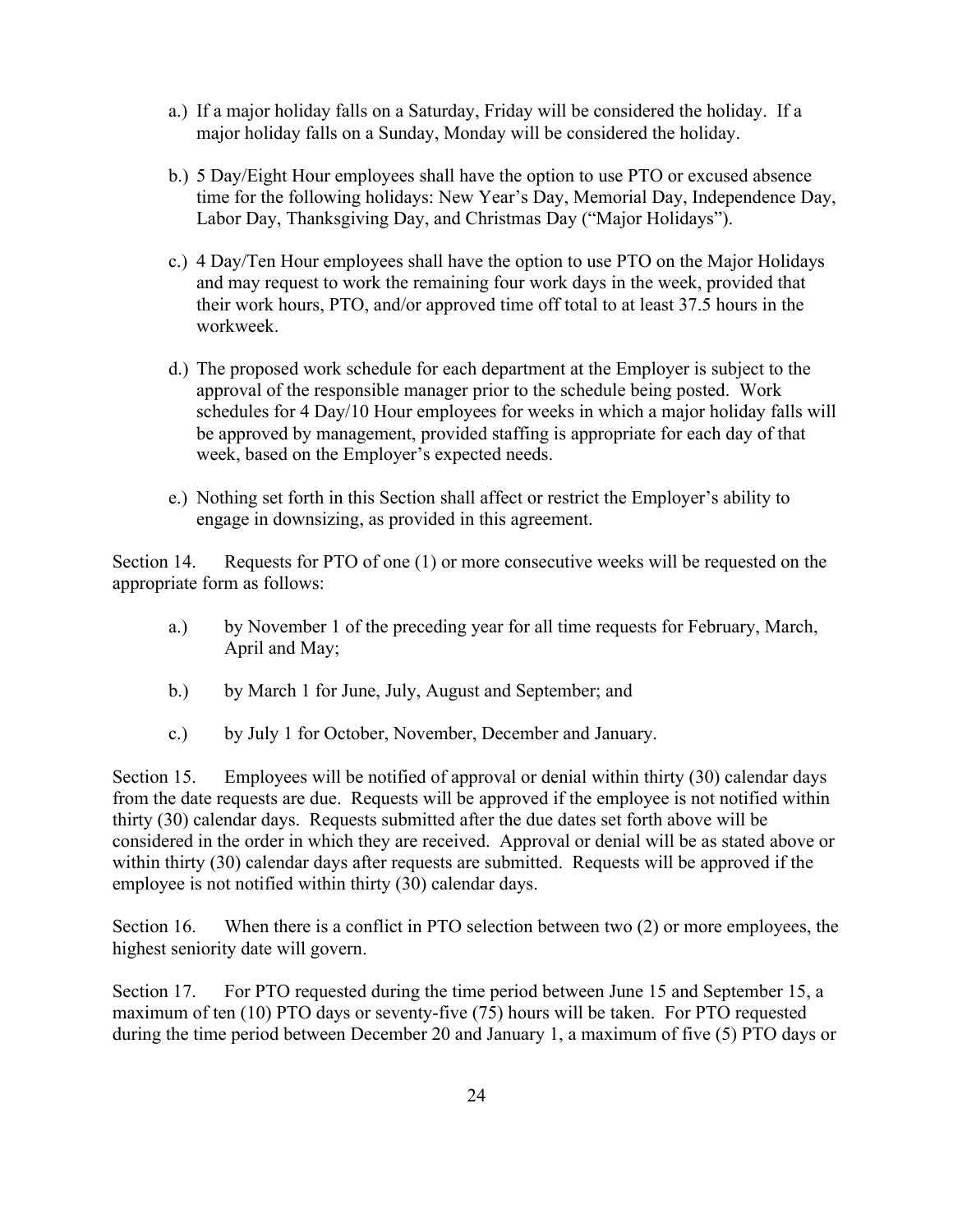thirty-seven and one-half (37½) hours will be taken. It is understood by the parties that days off may be scheduled at the beginning and/or the end of a vacation period.

Section 18. Vacation schedules for management employees will not interfere with the scheduling of bargaining unit personnel.

Section 19. Should an employee desire to change or rescind an approved vacation, the employee will submit the change at least thirty (30) days prior to the first day of the month in which the vacation is requested. Resulting availability of PTO days/week(s) will be offered to an employee who was denied. Approval will be governed by seniority. For the periods of June 15 through September 15 and December 20 through January 1, prime time vacation limits will apply. It is understood that the employer/management may increase availability of PTO at any time as circumstances permit.

Section 20. If a benefit earning employee transfers to a non-benefited position or is laid off, available PTO hours will be paid out in cash in the pay period following the transfer of status or layoff.

Section 21. An eligible employee may voluntarily donate a portion of his/her own PTO benefit hours to another benefited employee who is away from work on an approved leave for disability, Family Medical Leave, or personal leave of absence for hardship reasons. PTO donations, however, may not begin until the employee off on leave has stopped accruing PTO and that time has been utilized. The employee will be eligible to give hours from his/her own accrued balance of PTO. Time donated will be converted to a dollar value which will in turn be converted to the equivalent hours of time based on the recipient's hourly rate. An employee may donate up to thirty-seven and one-half (37½) hours from their accrued balance in each PTO Plan Year. Donations may be made from accrued, unused PTO only. Once donated, the gift is irrevocable. Recipients of donated PTO are eligible to be paid up to seventy-five hours (75) of PTO per pay period.

Section 22. Employees on New York State disability or Workers' Compensation will continue to earn PTO hours any time they draw from their PTO bank to cover waiting periods or supplement their statutory benefit.

Section 23. Employees may request PTO hours over and above the accrued balance in their PTO bank up to a maximum of thirty-seven and one-half (37½) hours for full-time employees and to a maximum of twenty-four (24) hours for regular part-time employees. It is understood that utilization of negative PTO hours will only extend through the last full pay period of April of each calendar year.

Section 24. If an employee terminates employment for any reason, including retirement, all accrued, unused PTO shall be paid out in cash in the second pay period following termination. If the PTO bank is negative at the time of termination an amount equal to the employee's hourly pay rate at the time of termination, times the hours necessary to bring the bank back to zero will be withheld from the employee's last paycheck.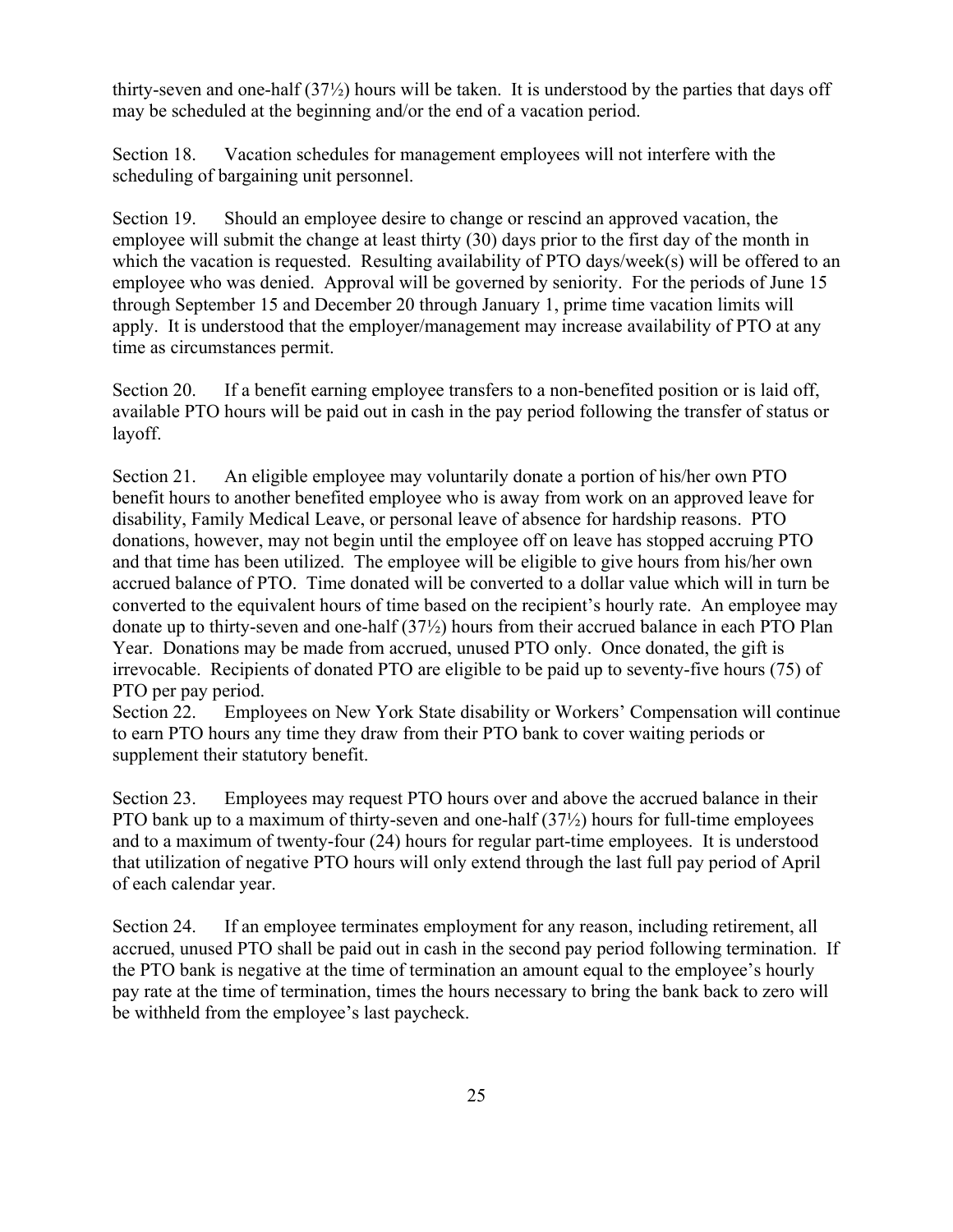Section 25. Annually, at the close of the PTO plan year, the Employer will provide a listing of the ending PTO balance for each employee. There will be an automatic carryover of up to fifty two and a half (52.5) hours for full-time employees and thirty one and a half (31.5) hours for regular part-time employees.

- a.) Any PTO balance existing at the close of the 2021 PTO plan year that exceeds the required carryover amount, as defined in this section, will be bought out in cash based on the rate of pay in effect at the time payment is made and automatically included in the employee's paycheck, after the end of the first six (6) full pay periods in 2022.
- b.) Carryover hours must be used by the end of thirteen (13) pay periods. It is the employee's responsibility to request and use carryover hours. If an employee makes a good faith effort to use time carried over into 2022 but their requests are denied, the remaining hours will be bought out in cash and payment made by the last pay period in July 2022.
- c.) After July 2022, the PTO buyouts set forth in subsections (a) and (b) above will no longer be available. At the close of the 2022 PTO plan year, and for all subsequent PTO plan years, any PTO balance in excess of the required carryover amount is forfeited. Following the close of the 2022 PTO plan year, and for all subsequent plan years, employees are still required to use any carryover hours by the end of thirteen (13) pay periods. It is the employee's responsibility to request and use carryover hours. Any carryover hours not used by the end of thirteen (13) pay periods is forfeited.

Section 26. The Employer and the Union acknowledge the existence of N.Y. Labor Law 196 b, and hereby agree pursuant to Subsection 9 of that statute that the leave provided pursuant to this Agreement constitutes a comparable benefit that will be provided to bargaining unit employees.

#### **Article 23 Flexible Benefits Plan**

Section 1. The Employer will make available to full-time and regular part-time employees' flexible benefits plan. The flexible benefits plan includes the following options:

- a.) Health Insurance;
- b.) Dental Insurance;
- c.) Vision Insurance;
- d.) Health Care Flexible Spending Account;
- e.) Dependent Care Flexible Spending Account;
- f.) Employee Supplement Life Insurance;
- g.) Dependent Life Insurance (Spouse/Child);
- h.) Supplemental Accidental Death & Dismemberment Insurance;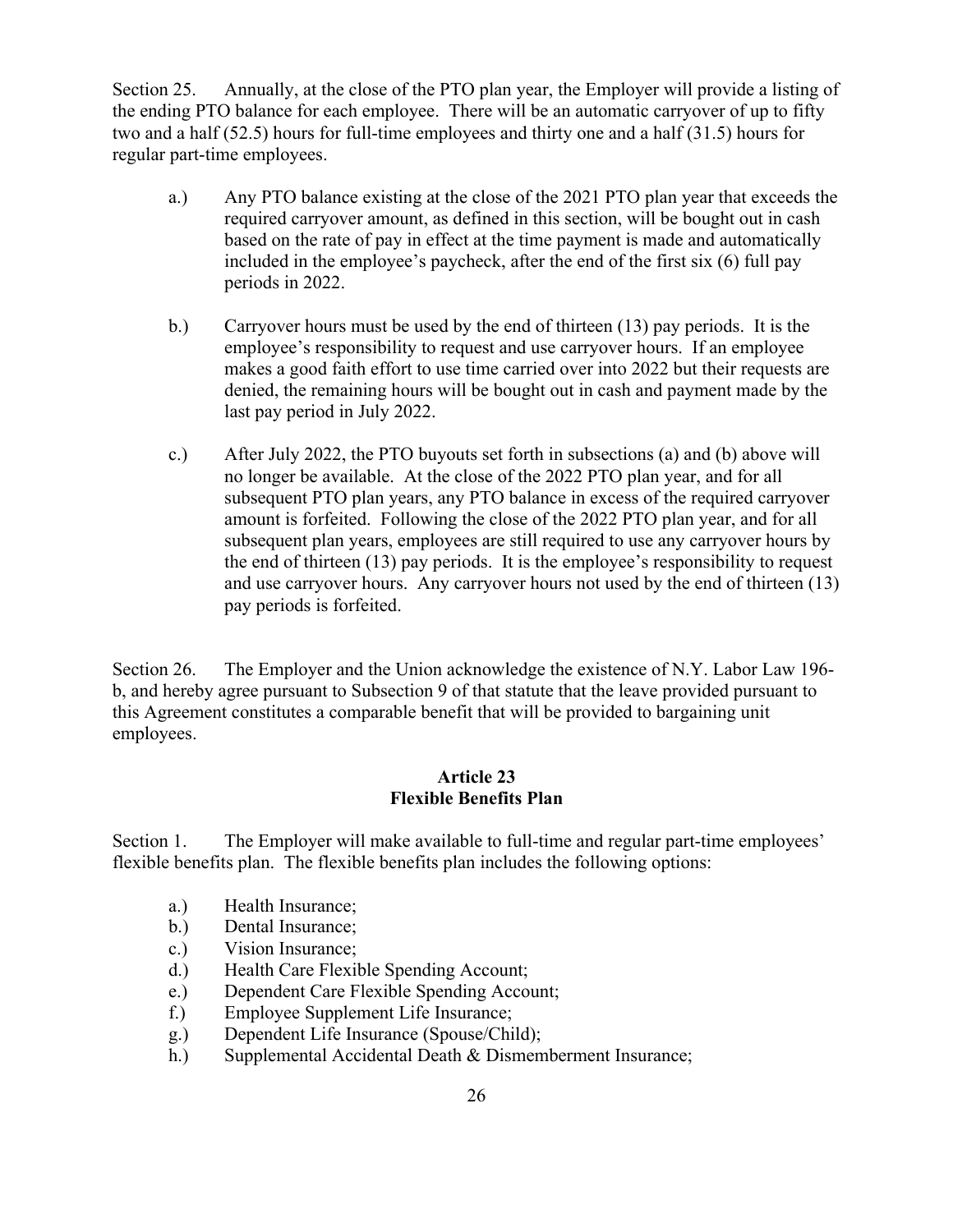i.) Long Term Disability Insurance.

Section 2. The plan is a section 125 cafeteria plan. Employee elections may be made when employees become eligible, or during the annual open enrollment period. Elections may be changed only during open enrollment periods, or within thirty (30) days of a qualified family status change as defined by the Internal Revenue Service.

Section 3. Employee contributions to the medical, dental, flexible spending account will be deducted from employees' pay on a pre-tax basis. Employee contributions to supplemental life, dependent life, accidental death and dismemberment and long term disability insurance will be deducted from employees' pay on an after-tax basis.

Section 4. Flexible Spending Accounts:

Employees may contribute pre-tax dollars from their pay to a health care and/or dependent care flexible spending account, up to the annual limits specified in the plan document, and will be reimbursed for eligible expenses as defined in the plan document.

Section 5. Accidental Death & Dismemberment (AD&D):

Employees may elect AD&D coverage for themselves and eligible dependents. This coverage supplements any employer-provided AD&D coverage.

Section 6. Long Term Disability:

Employees may elect long term disability insurance for themselves. Plan descriptions are available from the Site Director.

## **Article 24 Health Insurance**

Section 1. The Employer will make the following health plan available to all full-time and regular part-time employees covered by this Agreement inclusive of a three (3) tier prescription drug co-pay.

- a.) Platinum POS Plus
- b.) Silver Classic

This change shall be effective September  $1<sup>st</sup>$ , 2022.

Section 2. In the event that any of the carriers decides to phase out or change any of the current coverage provisions and/or riders listed in this Agreement, the most comparable coverage provision and/or rider offered by that particular carrier will be used as a replacement. In the event that any of the carriers decides to phase out the complete plan, then the Employer will allow the plan participants to select any of the other plans offered. In the event of either referenced changes, the Employer will give (30) days' notice to the Union.

Section 3. Eligible employees may apply for health insurance coverage at the time of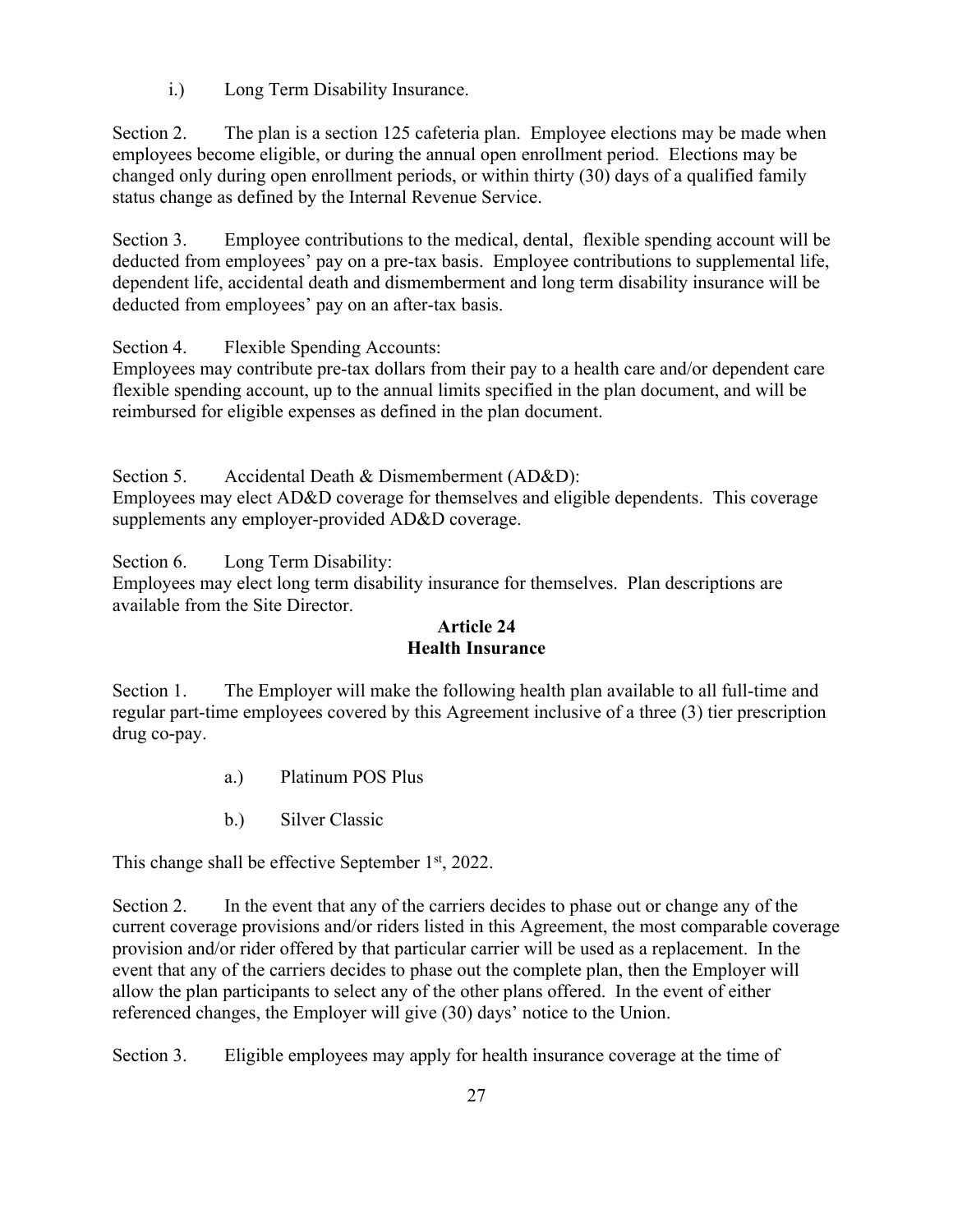Employment, when they transfer to an eligible status, within thirty (30) days of a qualified family status change, or during the annual open enrollment period held each August with coverage becoming effective the following September 1. An eligible employee may select single, employee and spouse, employee and children, or family coverage.

Section 4. Coverage will begin on the first day of the month following or coinciding with completion of sixty (60) calendar days of employment for new hires. Employees may elect to begin coverage on the following September 1. An eligible employee may select single, employee and spouse, employee and children, or family coverage.

Section 5. For employees who transfer to an eligible status, eligibility for coverage begins on the first day of the month following the status change, provided the employee has already completed sixty (60) calendar days of employment.

Section 6. Employees who terminate employment with the Employer for any reason will continue their health insurance to the last day of the month of termination. Deductions will be taken from the employee's final paycheck.

Section 7. The Employer will contribute toward the cost of selected medical coverage a percentage amount as follows:

| a.)             | Full-time         | 80% |
|-----------------|-------------------|-----|
| $\mathbf{c}$ .) | Regular Part-time | 65% |

Contributions to premium payments by the Employer shall not begin until the first of the month following sixty (60) days of employment. For changes in employment status, employee contributions will begin/change on the first day of the month following the status change.

Section 8. Employees who retire from the Millard Fillmore Surgery Center, LLC will be eligible to participate in the health plan they are enrolled in at time of retirement, or switch to Medicare plan offered by the same carrier of the plan they participate in at time of retirement subject to the insurance company's underwriting requirements. The retiree will be responsible for 100% of the cost of the plan.

Section 9. All employees hired prior to ratification of the 2021 Agreement will be eligible to waive medical coverage and elect to receive a \$60.00 opt-out cash payment for full-time employees and regular part-time employees. This cash payment will be applied to the first two (2) pay periods of each month (twenty-four [24] pay periods per year). Employees must complete the enrollment process and elect the opt-out credit in order to receive these payments.

Section 10. The following riders will be added to all health plans where applicable:

- a.) Durable medical equipment at 50% co-pay;
- b.) Inpatient Detoxification.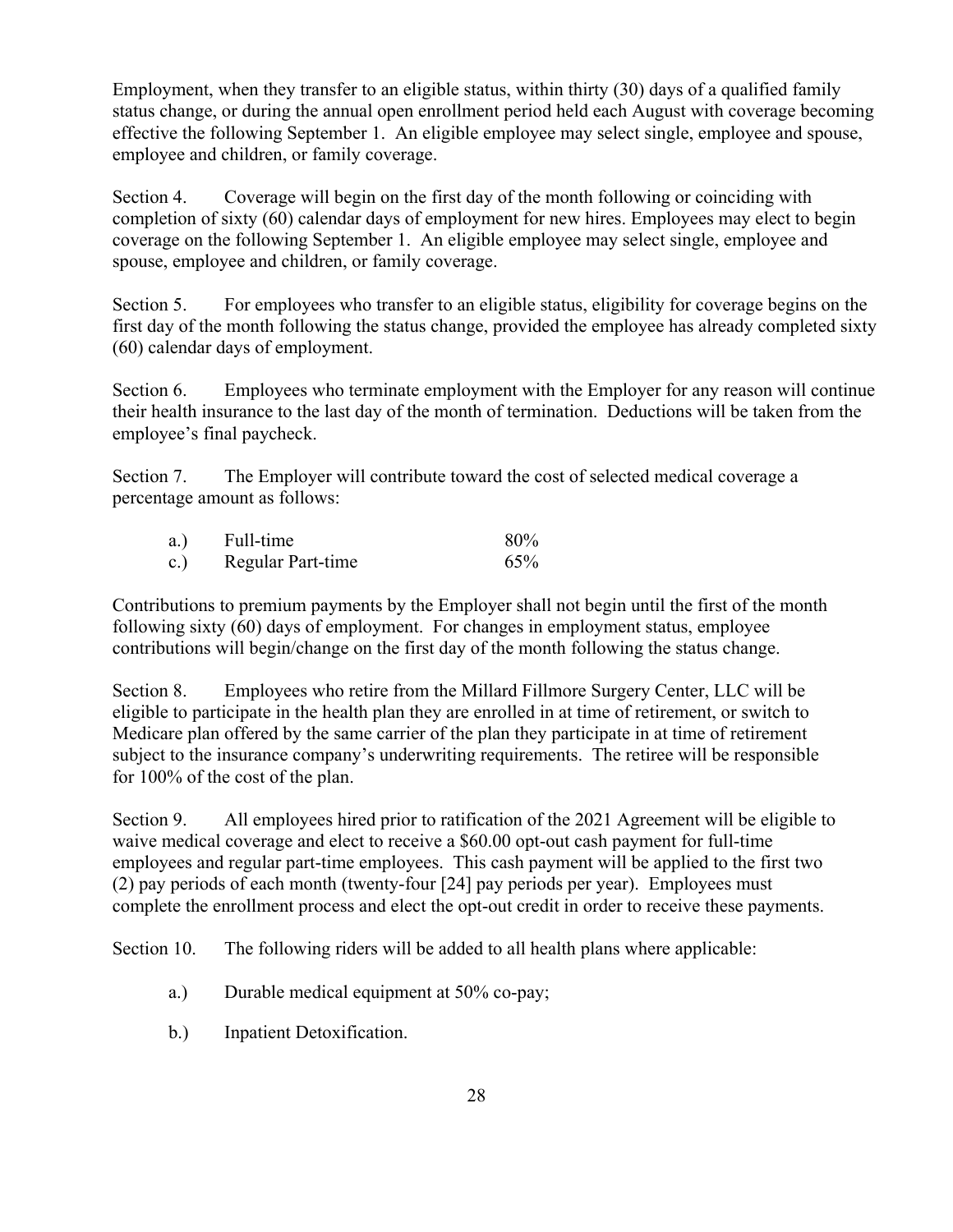## **Article 25 Dental Plan**

Section 1. The Employer will make available to all full-time and regular part-time employees the following Delta dental plan:

- a.) 100% preventive;
- b.) 80% basic restorative;
- c.) fifty percent (50%) major restorative;
- d.) fifty percent (50%) orthodontics with a \$1,000.00 lifetime maximum per person;
- e.) \$1,000.00 annual maximum; and

Section 2. Eligible employees may apply for coverage at the time of employment, when they transfer to an eligible status, within thirty (30) days of a qualified family status change, or during the annual open enrollment period held each February with coverage becoming effective April 1. An eligible employee may select single or family coverage.

Section 3. Coverage will begin on the first day of the month following completion of sixty (60) calendar days of employment for new hires.

Section 4. For employees who transfer to an eligible status, eligibility for coverage begins on the first day of the month following the status change, provided the employee has already completed sixty (60) calendar days of employment. Otherwise, coverage begins on the first day of the month following sixty (60) days of employment.

Section 6. The Employee will pay one hundred percent (100%) of the cost of the premium for single coverage and family coverage.

#### **Article 26 Life Insurance**

Section 1. The Employer will provide, without cost to the employee and in accordance with the provisions of a standard group life insurance program, coverage under a group life insurance policy and coverage under a group accidental death and dismemberment (AD&D) insurance policy. Each policy provides coverage that is equal to one (1) times annual base salary (rounded to the next higher one thousand dollars [\$1,000]) for all active full-time and regular part-time employees having one (1) or more years of continuous employment.

Section 2. The coverage amount for regular part-time employees will be computed based on annual budget hours for the position times the hourly rate rounded to the next higher one thousand dollars (\$1,000).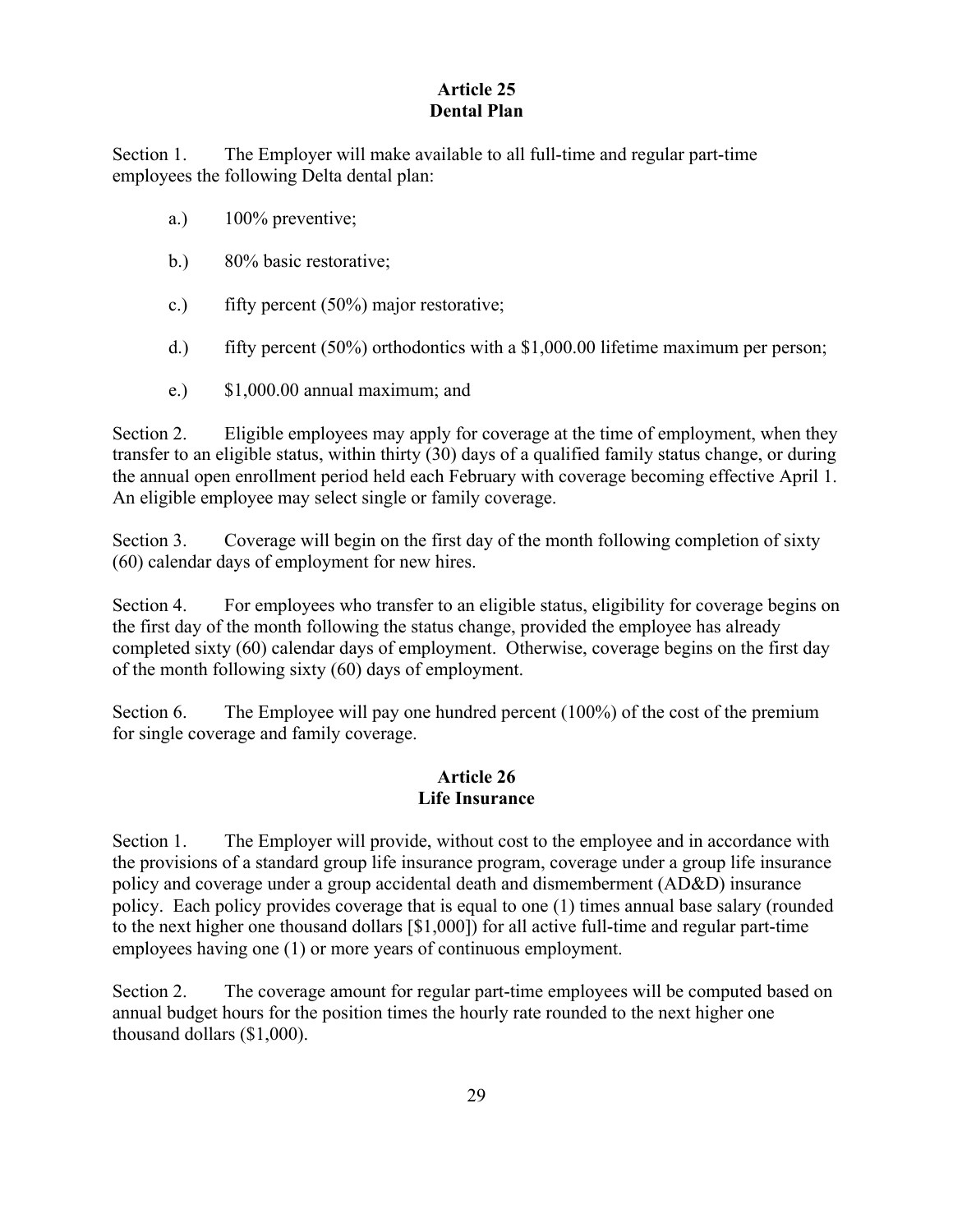Section 3. The Employer shall make available to all employees eligible for the group life insurance plan, an optional Supplemental and Dependent Life Insurance plan. Employees will pay the full cost of any option they select.

- a.) Eligible employees may obtain additional life insurance on themselves or purchase life insurance coverage on their spouse, dependent children, domestic partner, or any combination of the above in accordance with the provisions of the policy and subject to the underwriting requirements established by the insurance company.
- b.) The employee, through payroll deduction, shall pay all supplemental life insurance premiums.
- c.) Upon termination, the employee has the right to convert such supplemental insurance to an individual subscribership, in accordance with the provisions of the policy and subject to the underwriting requirements established by the insurance company.
- d.) The Employer reserves the right to change carriers at any time subject to reasonable notice to the union provided such change does not result in a decrease of benefits.

## **Article 27 Tax Sheltered Annuities**

Section 1. The Employer will make available to all employees covered by this Agreement a tax sheltered annuity. Employees currently contributing to an existing program may continue to contribute to that particular plan. Employees who establish a Tax Sheltered Annuity after the effective date of this Agreement will do so through Paychex, Inc. Tax Sheltered Annuity program.

Section 2. The Employer will forward to the appropriate annuity program, the money deducted from the employee's paycheck, within fourteen (14) days from the end of the pay period.

Section 3. The Employer will match employee contributions up to fifty percent (50%) of the first four percent (4%) of employee contributions.

#### **Article 28 Retirement Plan**

Section 1. The Employer will contribute, for each full-time and regular part-time employee, on a monthly basis to the Millard Fillmore Surgery Center, LLC 401 (a) Tax Sheltered Annuity Plan a sum equal to:

- a.) three percent  $(3\%)$  of gross compensation for all employees with one (1) year of service but less than five (5) years of service;
- b.) four percent (4%) of gross compensation for all employees that have five (5) or more years of service but less than ten (10) years of service; and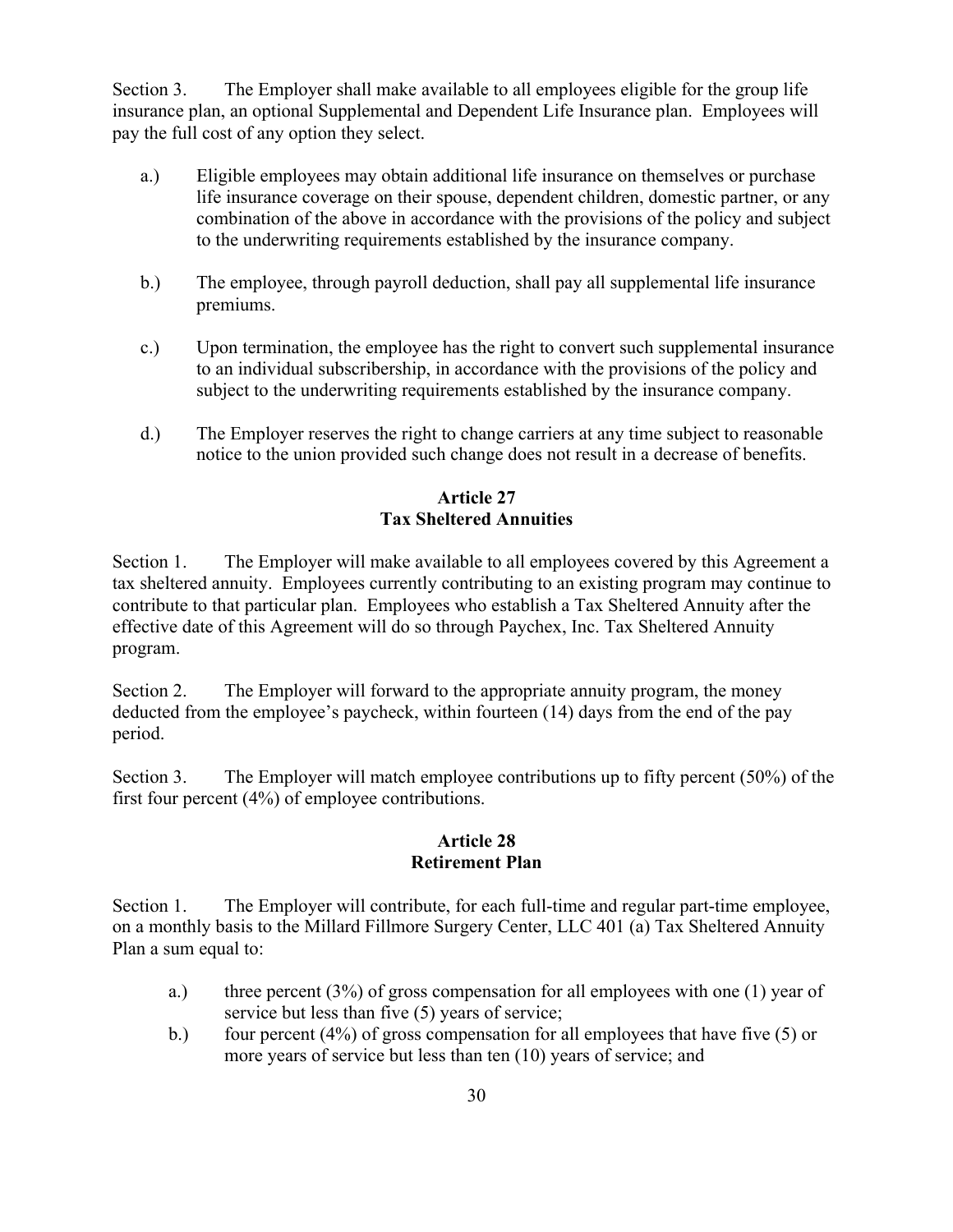c.) five percent  $(5%)$  of gross compensation for all employees that have ten  $(10)$  or more years of service.

Section 2. The Employer shall make such contributions within seven (7) days of the end of each month.

Section 3. Employees are eligible to participate in the plan upon completion of one (1) full year of employment.

Section 4. Employees will become fully vested in their account in accordance with the vesting provisions of the Internal Revenue Code.

#### **Article 29 Restricted Duty Program**

Section 1. When an employee, who is currently absent due to illness or injury is deemed able to return to work with restrictions, by the employees' private medical doctor or when an employee is physically unable to perform the full scope of their job for a limited duration, the employee may be assigned restricted duty as follows, provided such work is available.

- a.) Employee must provide the Employer with a copy of his/her medical documentation.
- b.) When required, a return to work physical will be performed, within five (5) calendar days of such request to determine the appropriateness for placement of the employee into restricted duty or full duty.
- c.) The employee's restrictions or diminished work capacities will be clearly defined and the restrictions will be stated in a way that the specific accommodations can be made.
- d.) The initial assignment of restricted duty will be for a period not to exceed twelve (12) weeks and renewable for a second period not to exceed twelve (12) weeks.
- e.) Assignment to a restricted duty position will be at the employee's current rate of pay and category of employment.
- f.) The Employer shall provide a minimum of three (3) days written notice to the employee of the requirement to return to work.
- g.) If an employee is a candidate for restricted duty and the work assignment is made suitable to his/her physical condition, skill and qualification, that employee must report to work in that position.
- h.) Regardless of the work assignment all benefits and provisions of the employee's collective bargaining agreement will apply.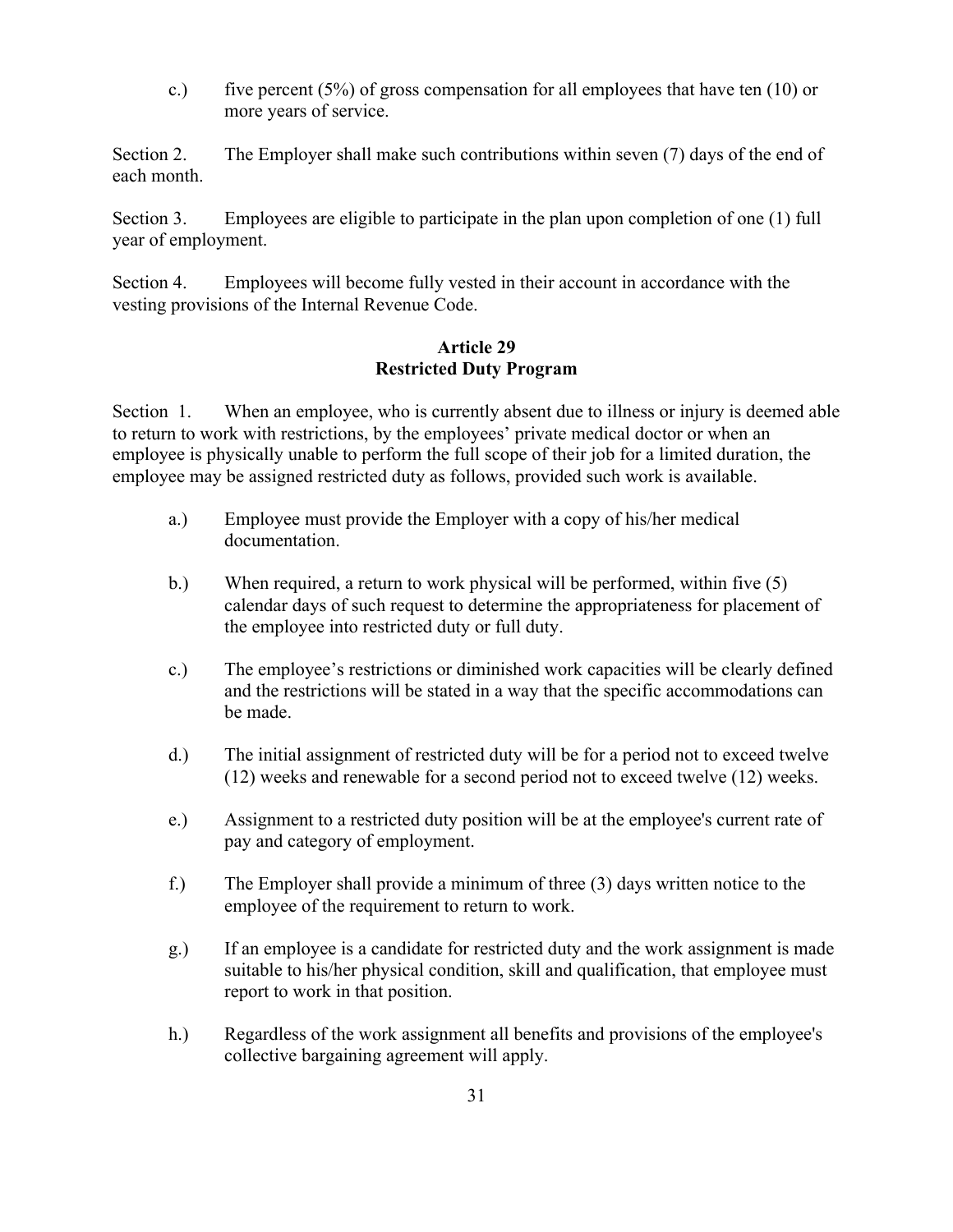Section 2. An employee on restricted duty will not be used to cover a vacant position unless the employee is released to perform all of the assigned duties of that position.

## **Article 30 Leave of Absence**

Section 1. A leave of absence without pay may be granted to all full-time and regular parttime employees covered by this agreement after one (1) year of continuous employment for the following reasons:

- a.) compelling personal;
- b.) educational purposes;
- c.) union business;
- d.) extended personal illness; and
- e.) per the Family and Medical Leave Act.

Leaves of absence will be granted automatically in the case of a workers' compensation or disability dispute, regardless of length of employment.

Leaves of absence shall not exceed six (6) months in duration. Employees may request a six (6) month extension before the end of the original six (6) month period. A request for leave of absence will not be denied arbitrarily. Requests for a leave of absence for maternity reasons will be granted. Requests for a leave of absence will not be approved for an employee who is working for another Employer, unless the second job was held prior to the leave request, or in a business owned by the employee, during the course of the leave of absence.

Section 2. An employee's application for a leave of absence must be made in writing to their supervisor, and except cases of emergency, must be submitted at least thirty (30) calendar days in advance of the date the leave is requested to begin. The request must include the beginning and ending dates of the leave being requested. If the request is granted it shall be the employee's responsibility to arrange for coverage of the cost of any employee benefit programs they wish to continue during the leave of absence. The Employer will not contribute toward the cost of any employee benefit program other than basic life insurance while an employee is on a leave of absence, with the exception of a leave of absence under the FMLA (see Section 8 below). Emergency leaves of absence will be granted upon request in the following circumstances:

- a.) to pregnant employees where there is a potential threat to the employee's pregnancy;
- b.) serious illness or injury of an immediate family member or dependent; and
- c.) for a death in the immediate family.

Section 3. Employees who are elected or appointed to office in the Union which represents the employees in the bargaining unit covered by this Agreement, will be granted a leave of absence. Such leave of absence shall be without pay, without loss of seniority, and with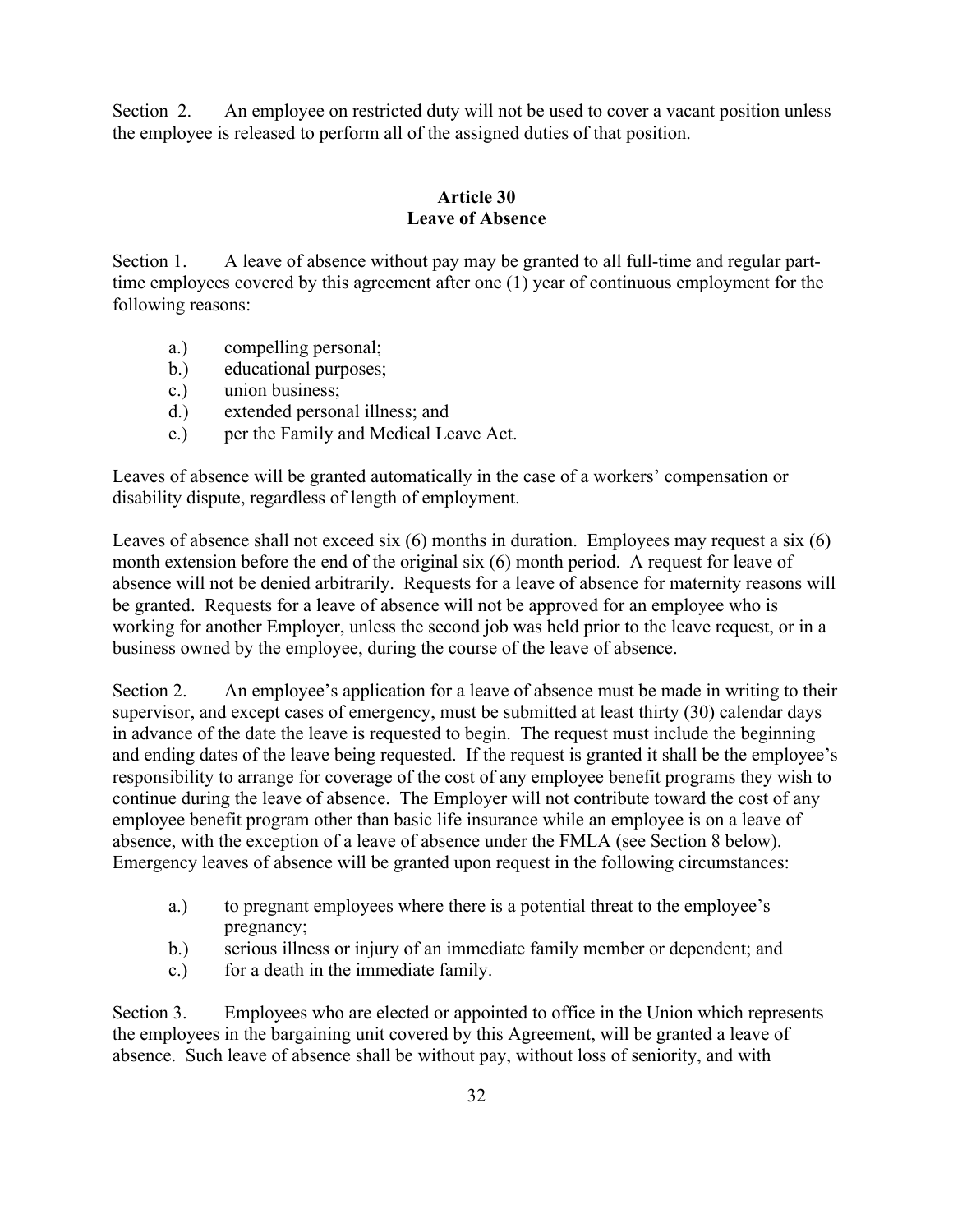continuation of health insurance, life insurance, retirement and dental benefits. It is the employee's responsibility to arrange for coverage of any deductions usually taken from salary checks for these benefits and failure to make such arrangements with the Human Resources representative will be cause for the Employer to terminate the benefits during the leave of absence. The employee will return to last prior position and shall be applied for as provided in Section 2. above.

Section 4. The granting of a leave of absence will protect the employee's hire date for all purposes for which a hire date is used. If an employee returns from a leave of absence within ninety (90) days, or up to a semester for an educational leave, from the effective date of the leave, then he/she will be returned to his/her original position. If an employee returns after ninety (90) days, or up to a semester for an educational leave, from the effective date of the leave, then he/she will be returned to a position of equal rank and status if such a position is available. Every reasonable effort will be made for an employee to return to the position held when the leave began. If there is no such position, the employee would then be placed on layoff status. It is understood that once an employee is on layoff status, that employee will be entitled to all recall rights outlined in the Article 41, Seniority. An employee returning from a leave of absence should contact their supervisor at least seven (7) calendar days prior to the expected return date to determine whether a suitable position is available.

Section 5. The returning employee may need to obtain medical clearance from his/her private medical doctor prior to returning to work following a leave of absence. If an employee is not medically cleared to return to work, they will be eligible to apply for New York State Disability. Employees returning to work following a leave of absence for other than personal illness shall obtain medical clearance only if they missed their yearly health screens while on leave. Employees returning to work from a leave of absence must make arrangements to reenroll in their benefits.

Section 6. Failure to return to work on the first work day following expiration of a leave of absence or an extension thereof, will be considered as a voluntary termination of employment, except in instances when the expiration date of an approved leave of absence falls within a period for which the employee is receiving New York State Disability benefits. Section 7. Employees who take a leave of absence may return to work prior to the scheduled expiration date of the leave after complying with Sections 4. and 5. above.

- Section 8. Family and Medical Leave Act (FMLA)
	- a.) An unpaid personal leave of up to twelve (12) weeks during any twelve (12) month period related to a family medical necessity, for employees covered by this Agreement, will be granted under the provisions of the Family and Medical Leave Act of 1993 and this collective bargaining agreement. Family medical necessity will be defined as:
		- (1) For a birth, or placement of a child with the employee for adoption or foster care and to care for such new child.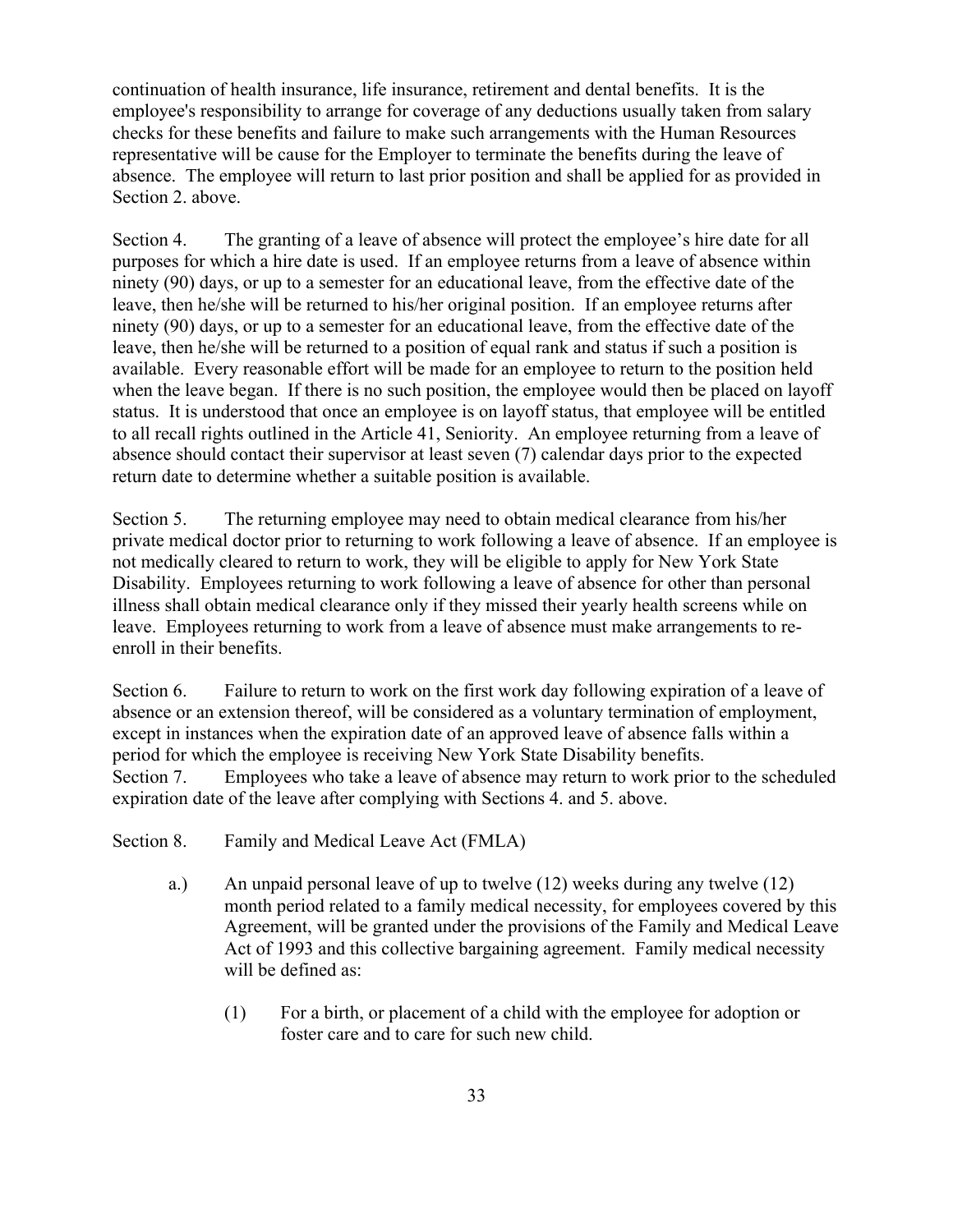- (2) In order to provide care for a son, daughter, spouse, parent, dependent or domestic partner who has been diagnosed with a serious health condition.
- (3) For a leave for the employee's own "serious health condition", if the condition makes the employee unable to perform the daily functions of his/her position.

If an employee's spouse is also an employee, each may take twelve (12) weeks of leave as provided herein.

- b.) Leaves of absence will be granted under the provisions of the Family and Medical Leave Act of 1993 under the same terms and mechanisms outlined in Sections 1. and 2. or after the employee has reached 1,170 hours of service, inclusive of all paid time off**,** and union representation time, paid or unpaid, during the twelve -(12) month period preceding the leave. The form to be utilized in applying for all leaves should be obtained from Human Resources.
- c.) The following definitions shall be applicable:
	- (1) Son or daughter a biological, adopted or foster child, step child, legal ward or child of a person standing in "loco parentis." Dependent – a person who the employee will claim as a dependent on their federal income tax for the year in which the leave is taken.
	- (2) Serious health condition an illness, injury, impairment or physical or mental condition involving either:
		- (a) Inpatient Care involving at least an overnight stay in a hospital, hospice or residential medical care facility. FMLA leave based on this portion of the definition also extends to any period of "incapacity" (defined as inability to work due to the serious health condition or recovery from that condition), and any subsequent treatment (including examinations to determine the existence of a serious health condition), in connection with the inpatient care.

## OR

- (b) Continuing Treatment by a health care provider. FMLA leave based on this portion of the definition is available in any one or more of the circumstances described in  $(A) - (E)$  below:
	- (A) A period of incapacity of more than three (3) consecutive calendar days and any subsequent treatment or period of incapacity relating to the same condition that also involves: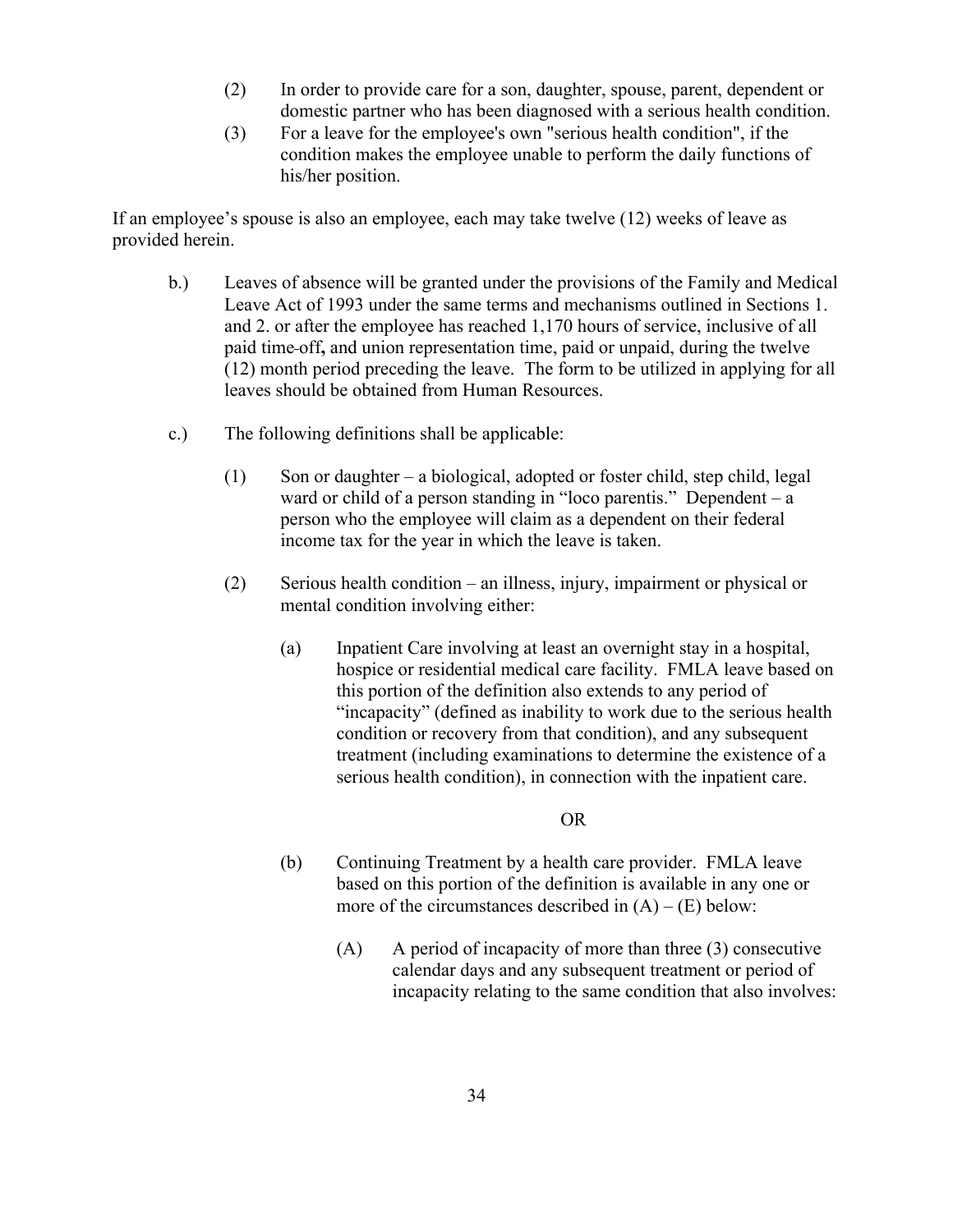- (i) treatment two or three times by a health care provider (or by others, under the supervision of or on orders of or referral by a health care provider), or
- (ii) treatment by a health care provider on at least one occasion that results in a regiment of continuing treatment (e.g., a course of prescription medication or therapy requiring special equipment) under the supervision of the health care provider.
- (B) Any period of incapacity due to pregnancy, or for prenatal care.
- (C) Any period of incapacity, or treatment for such incapacity, due to a chronic serious health condition, which is defined as one that:
	- (i) requires periodic visits to a health care provider;
	- (ii) continues over an extended period of time; and
	- (iii) may cause episodic rather than a continuing period of incapacity (e.g., asthma, diabetes, epilepsy, etc.).
- (D) A period of incapacity which is permanent or long term due to a condition for which treatment may not be effective. The employee or family member, dependent or domestic partner must be under the continuing supervision or, but need not be receiving active treatment by, a health care provider. (Examples include Alzheimer, severe stroke, or the terminal stages of a disease).
- (E) Any period of absence to receive multiple treatments (including any period of recovery) by a health care provider (or under orders of, or on referral by, a health care provider), either for restorative surgery after an accident or injury, or for a condition that if left untreated would likely result in a period of incapacity of more than three (3) consecutive calendar days, such as cancer (chemotherapy, radiation, etc.), severe arthritis (physical therapy), and kidney disease (dialysis).
- d.) An eligible health care provider could be a doctor of medicine, an osteopathic doctor, a podiatrist, a dentist, a clinical psychologist, an optometrist, a chiropractor (for certain conditions), a nurse practitioner or nurse midwife, or certain Christian Scientist practitioners.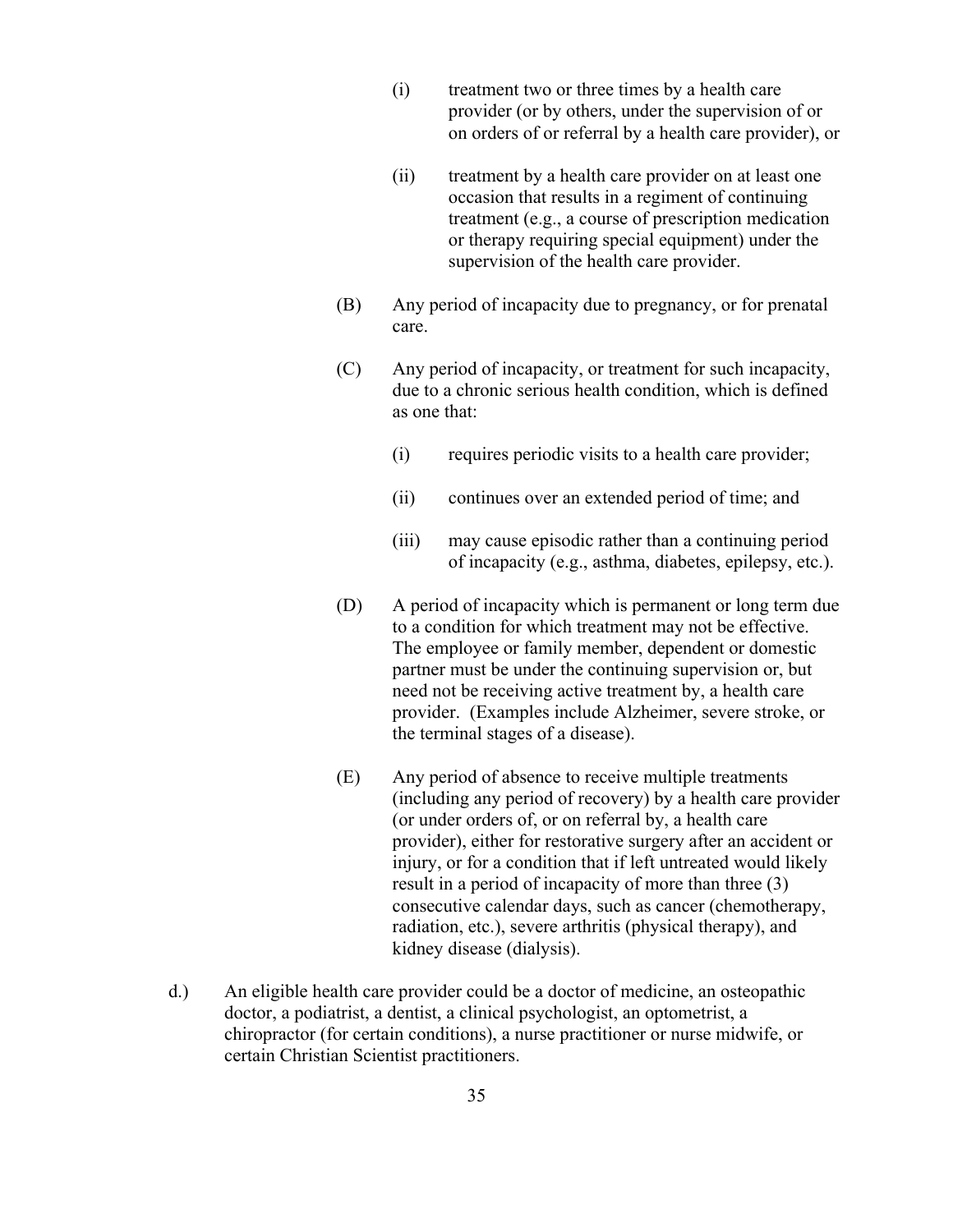- e.) An employee may take intermittent leave or may work a reduced leave schedule to reduce the usual number of hours per day or work week, as provided for by the FMLA. Prior approval, as per the FMLA, will be required.An approved request for intermittent FMLA leave is active for a maximum of one (1) year and must be re-approved after one (1) year if intermittent leave is still needed. The employee may periodically be required to provide re-certification of the need for intermittent FMLA leave, but not greater than once in a thirty (30) day period. The Employer will require medical certification of a serious health condition from the employee's physician. Once the leave is certified, Corporate Benefits shall have the sole responsibility for requiring re-certification. Failure to provide medical certification when required may result in denial of the leave.
- f.) A "rolling" twelve (12) month period measured backward from the date an employee uses any FLMA leave is used to determine the "twelve (12) month period" in which the twelve (12) weeks of leave entitlement occurs.
- g.) Eligibility for leave based upon the birth or adoption of a child expires at the end of the twelve (12) month period beginning on the date of birth or placement.
- h.) In cases where the leave is foreseeable, the employee must provide the Employer with at least thirty (30) days advance notice of the leave. If the leave must begin in less than thirty (30) days, the employee should notify the Employer at the earliest time possible. If an employee fails to provide thirty (30) days notice for a foreseeable leave with no reasonable excuse for the delay, the leave may be denied until at least thirty (30) days from the day notice is provided.
- i.) Employees on a leave of absence granted under the provisions of the Family and Medical Leave Act of 1993 for illness of a family member will be entitled to medical and dental insurance coverage for a period of twelve (12) weeks if such employees are currently participating in the medical and dental plans. The twelve (12) week period of jointly paid health insurance, will include any period of disability for which the Employer has paid its share of the health insurance premiums.
- j.) Any employee on a leave of absence granted under the provisions of the Family and Medical Leave Act of 1993 for a period not to exceed twelve (12) weeks will be returned to his/her job at the end of the leave. If the leave exceeds twelve (12) weeks, he/she will be returned to a position of equal rank and status.
- k.) The time period for any period of absence which can be covered by FMLA, including NYS Disability or Workers' Compensation shall include and run concurrent with the time period for any leave required by the Family and Medical Leave Act.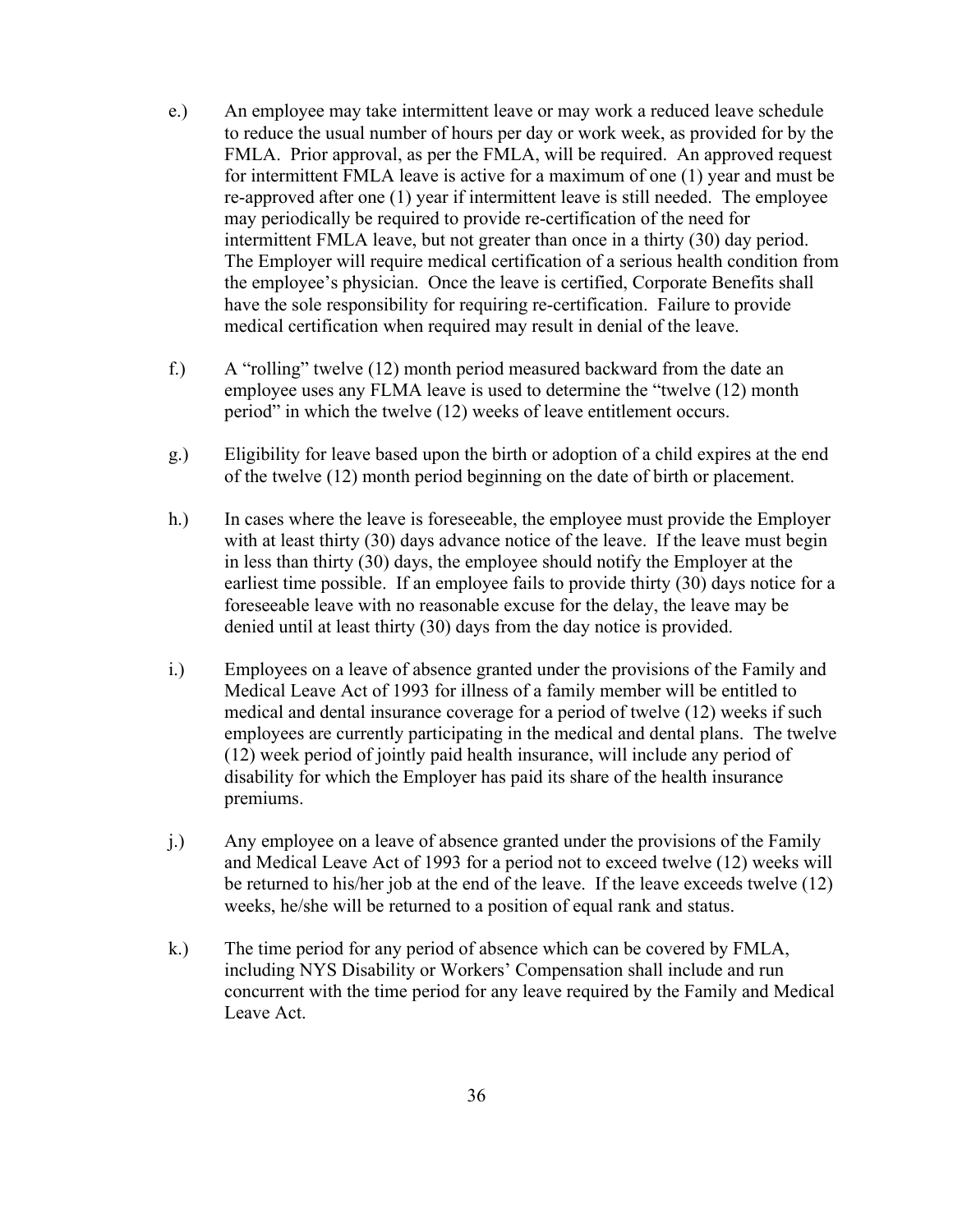Section 9. No employee shall be required to substitute accrued paid time off toward the aggregate of the leave but may substitute accrued paid time off to the leave if they so desire. The exception to this rule is in the case of an employee taking intermittent FMLA. In that instance, all time absent from work must be covered by accumulated PTO, if available.

Section 10. Deductions from employee pay to cover costs associated with New York State's Paid Family Leave ("PFL") Law shall begin January 1, 2018. When such leaves are also covered by FMLA, they shall run concurrently with FMLA. Employees may use PTO to supplement PFL, if they so choose.

## **Article 31 Military Leave**

Section 1. Leaves of absence shall be granted to all employees entering active duty of the Armed Forces of the United States and those who are absent for the purpose of performing training duty or emergency service in the Armed Forces. Re-employment rights shall be in accordance with the requirements of the Uniformed Services Employment and Re-Employment Act of 1994, as amended from time to time, and/or regulations issued there under.

Section 2. Any employee who is engaged in military service, who enlists or is called to duty should notify their manager or supervisor two (2) weeks prior to the leave effective date, or as soon as notified of upcoming service. Military orders must be provided to management to verify the need for a military leave of absence. The employee will be placed on a leave of absence to cover the time away in service, provided the total leave of absence does not exceed a five (5) year period from the effective beginning date of the leave.

Section 3. Eligible service includes voluntary or involuntary service in one of the military branches of the armed forces of the United States, including:

- a.) active duty;
- b.) active duty for training;
- c.) initial active duty for training;
- d.) inactive duty for training purposes; and
- e.) full-time National Guard duty.

Branches of the military service include:

- a.) Army, Navy, Marine Corps, Air Force, Coast Guard
- b.) Reserve service in Army, Navy, Marine Corp, Air Force or Coast Guard
- c.) Army National Guard or Air National Guard
- d.) The Commissioned Corps of the Public Health Service
- e.) Any other designation issued by the President in time of national emergency or war.

Section 4. An employee ordered to annual active duty training with the National Guard or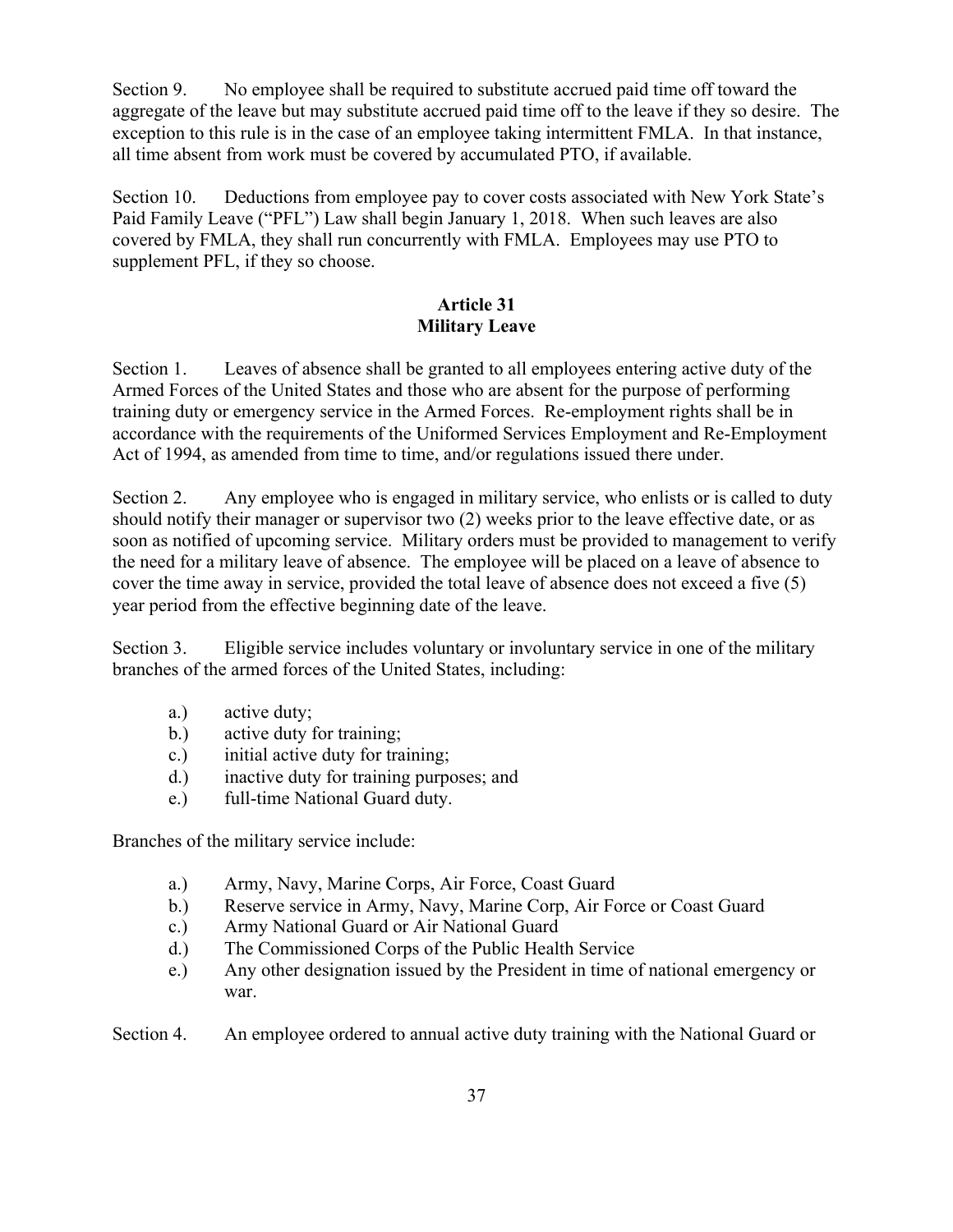Reserve for two (2) weeks or more and who loses time from work as a result will be paid the difference between their regular basic rate of pay and their lower military training pay for up to thirty (30) days in a calendar year. The employee on military leave will be required to submit to human resources a statement of military earnings to receive reimbursement for the differential. Reimbursement will be paid by the payroll department in the employee's regular bi-weekly pay within two pay periods following submission of the military earnings statement. Per Diems are not eligible for the differential payment. Absence from work for inactive duty or for examinations to determine fitness for duty will not be eligible for the military differential. An employee who elects to use paid time off during the leave will not receive a military differential.

Part-time employees will be eligible for the military differential based on their regularly scheduled bi-weekly hours.

Section 5. Regular employees entering active duty in the Armed Forces of the United States will be given the paid time off to which they are entitled under the terms of this contract. If such employees do not elect to take their paid time off before leaving, they will be paid an allowance in cash equal to and in lieu of any paid time off which is due.

Section 6. Employees who enter the service receive military health care benefits automatically, and can enroll their dependents in separate health insurance plans for dependents (CHAMPUS) if they are called to serve for at least thirty-one (31) days. However, they also may want to continue their health insurance coverage. Employees on military leave and their dependents can receive continuation coverage in their health insurance plan for up to eighteen (18) months under COBRA. If the employee elects to cease medical coverage, the coverage will be reinstated when the employee returns to work. However, if the employee's period of military service is thirty-one (31) days or less, the employee would be entitled to continue their medical coverage under the same cost sharing arrangement as prior to the leave. Employees should contact Human Resources to make the necessary arrangements.

Section 7. For computation of pension benefits for a service member returning to his/her employment after a period of military service; compensation for the period of military leave is defined as compensation computed at a rate which the employee would have been earning if the employee had not taken a leave.

#### **Article 32 Jury Duty**

Section 1. In the event an employee is required to serve jury duty, the Employer shall compensate full-time and regular part-time employees for the difference between their regular normal earnings and their jury duty fees for a period not to exceed thirty (30) working days in each calendar year.

Section 2. Employees to be eligible for pay, will notify their immediate supervisor upon receipt of the jury duty notice. Employees will cooperate with the Employer in seeking exemption or rescheduling of jury duty whenever, in the judgment of the Employer, it is necessary.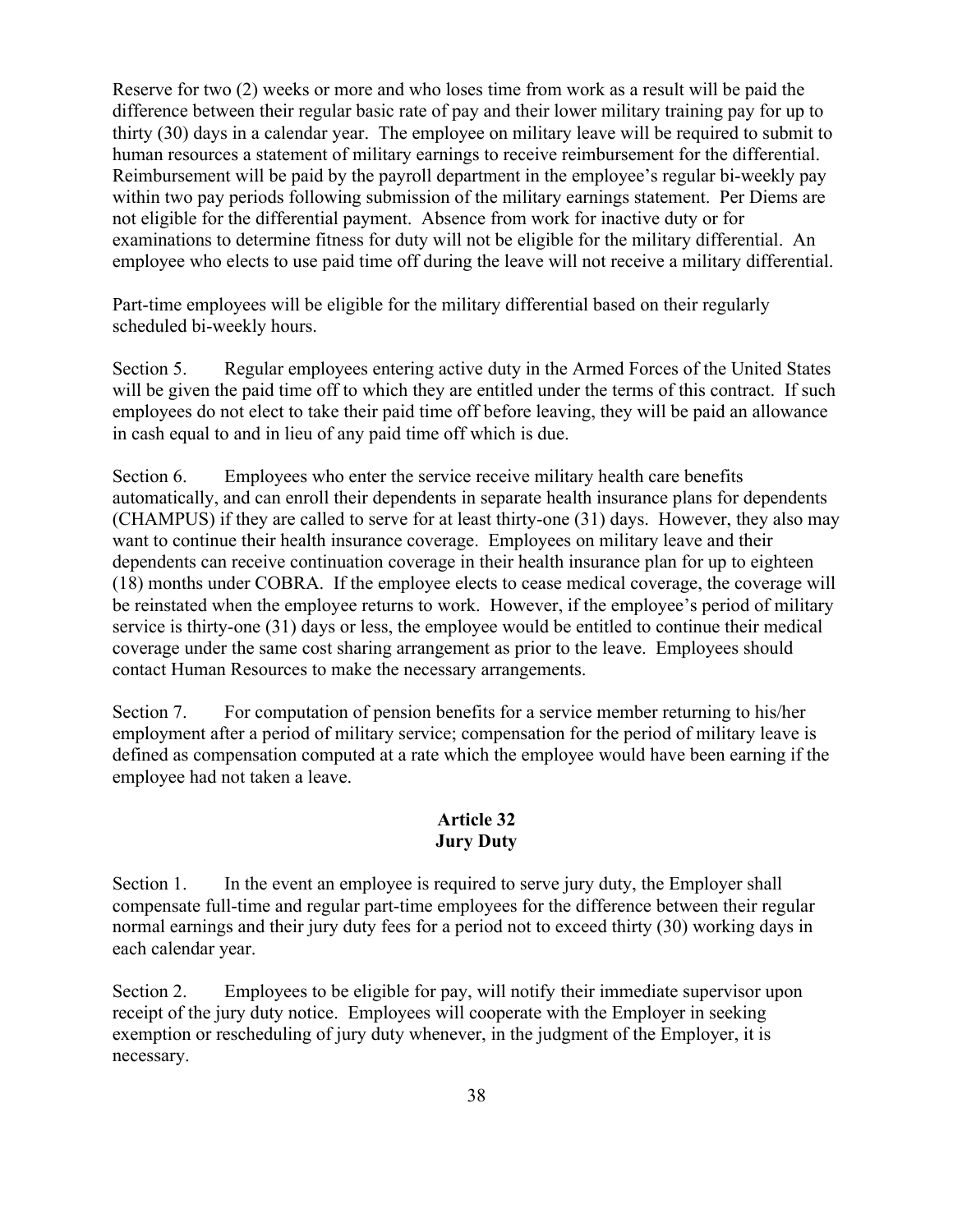Section 3. For scheduling purposes, day and evening shift employees will not be expected to work on the date they are required to serve (actually spend time on jury duty).

Section 4. When an employee is on call for jury duty, the employee shall report to work on any day they are not required to report for jury duty.

#### **Article 33 Bereavement Leave**

Section 1. All regular full-time and regular part-time employees who have completed probation will be eligible for bereavement leave following the death of a spouse**/**domestic partner, child, brother, sister, parents, stepparents, stepbrother, stepsister, stepchild or children, grandparents, grandchildren, mother-in-law or father-in-law, former legal guardian or foster child.

Section 2. Eligible employees will be excused from work with pay:

- a.) for up to three (3) consecutive scheduled work days (not including weekends) within a six (6) calendar day period up to a maximum of twenty five (25) hours; or
- b.) for up to five  $(5)$  consecutive scheduled work days (not including weekends) within a seven (7) calendar day period, up to a maximum of forty (40) hours, during the period of bereavement including the funeral or memorial service for out of town funerals over four hundred (400) miles from Buffalo, providing the employee attends the funeral or memorial service.

An employee's immediate supervisor will make every effort to give the employee additional days off as needed utilizing paid time off or excused absence days.

Section 3. Payment for each day of bereavement leave as defined in Section 2. will be equivalent to the regular hours the employee was scheduled to work.

Section 4. In the event of the death of the employee's brother-in-law, sister-in-law, son-inlaw, daughter-in-law, niece, nephew or grandparents of spouse/domestic partner, aunt or uncle a bereavement day for the funeral or memorial service will be given.

## **Article 34 Disability**

Section 1. Employees who become disabled by a non-occupational injury or illness are entitled to the benefits outlined in the New York State Disability Benefits Law (NYSDBL) and this Agreement.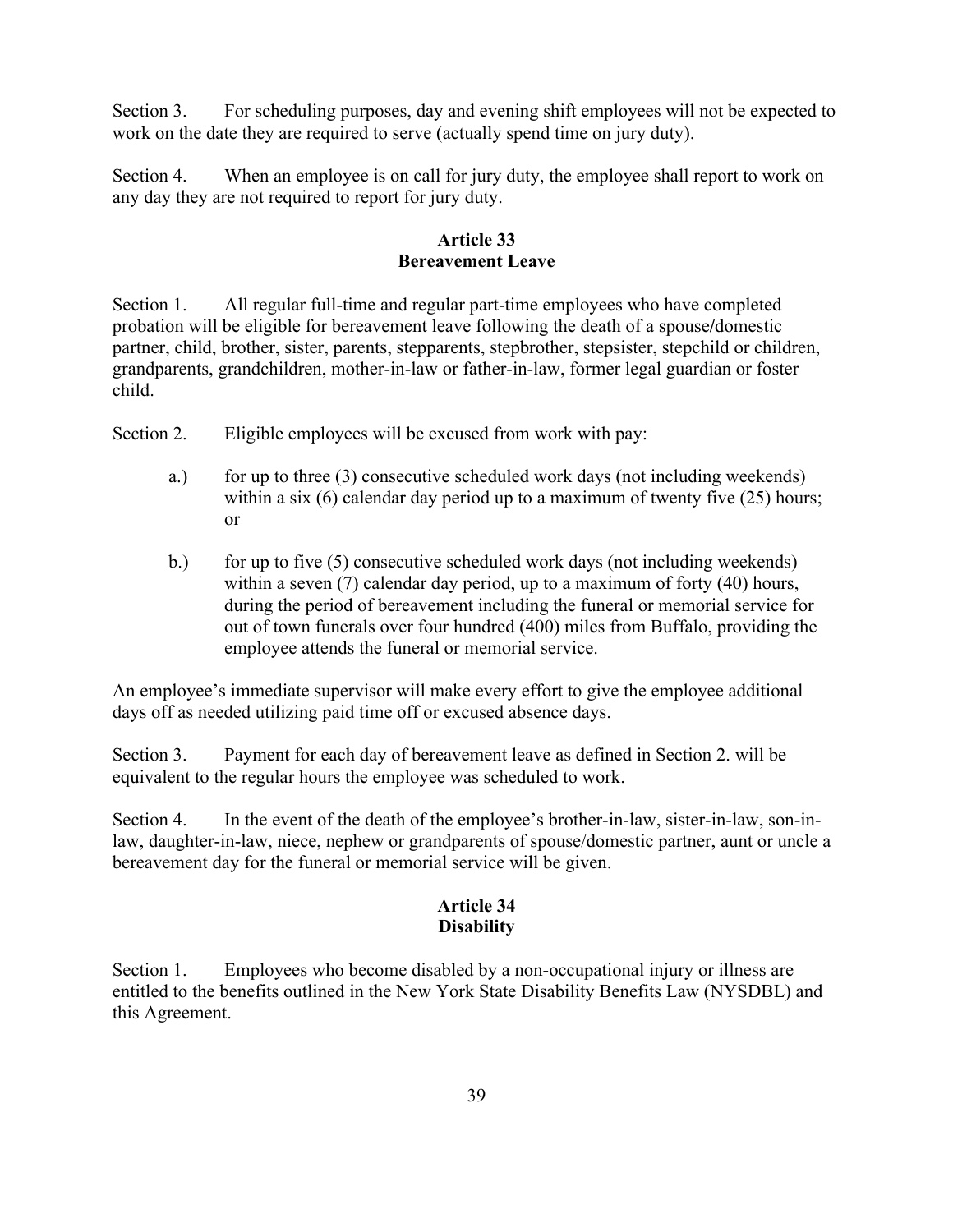Section 2. All employees, except for high school students, are eligible for disability benefits under the NYSDBL after working four (4) consecutive weeks.

Section 3. All employees will follow the procedure outlined below in filing a disability claim and in qualifying for benefits:

- a.) An employee must be under the care of a health care provider (as defined in the NYSDBL) who certifies that the employee is unable to work due to an injury or illness that did not arise out of, or in the course of employment.
- b.) The employee must notify his/her manager that he/she is disabled and unable to report to work. The manager will provide the employee with a disability claim form to be completed by the employee and his / her attending physician who will forward the claim form to UNUM. The UNUM disability claims administrator will then contact the employee or attending physician for further information if needed.
- c.) It is the responsibility of the disability claims administrator to keep the employee updated on the claim status and any need for further medical documentation.
- d.) The employee and the employee's health care provider must supply all requested information to the disability claims administrator in order for the employee to receive NYSDBL benefits.
- e.) During the period of disability, the employee's wages will come from different sources:
	- 1.) Under the NYSDBL benefits, the employee will receive payments equal to fifty percent (50%) of his/her average weekly wage, up to the maximum benefit provided for by law. The average weekly wage is based on the last eight (8) weeks of employment immediately before the disability occurs. Benefits will be paid for a maximum of twenty-six (26) weeks of disability in a fifty-two (52) week period; and
	- 2.) from the Employer as outlined in Section 4. below.
- f.) There is a seven (7) day waiting period including weekends, during which no benefits will be paid. Benefit rights begin on the eighth  $(8<sup>th</sup>)$  consecutive day of disability.
- g.) Disability benefit payments will be mailed to employees directly from the insurance company and will be subject to Social Security, Medicare and withholding taxes. The first payment will arrive within four (4) business days after the fourteenth  $(14<sup>th</sup>)$  day of disability or four (4) business days after the receipt of the claim, whichever is later.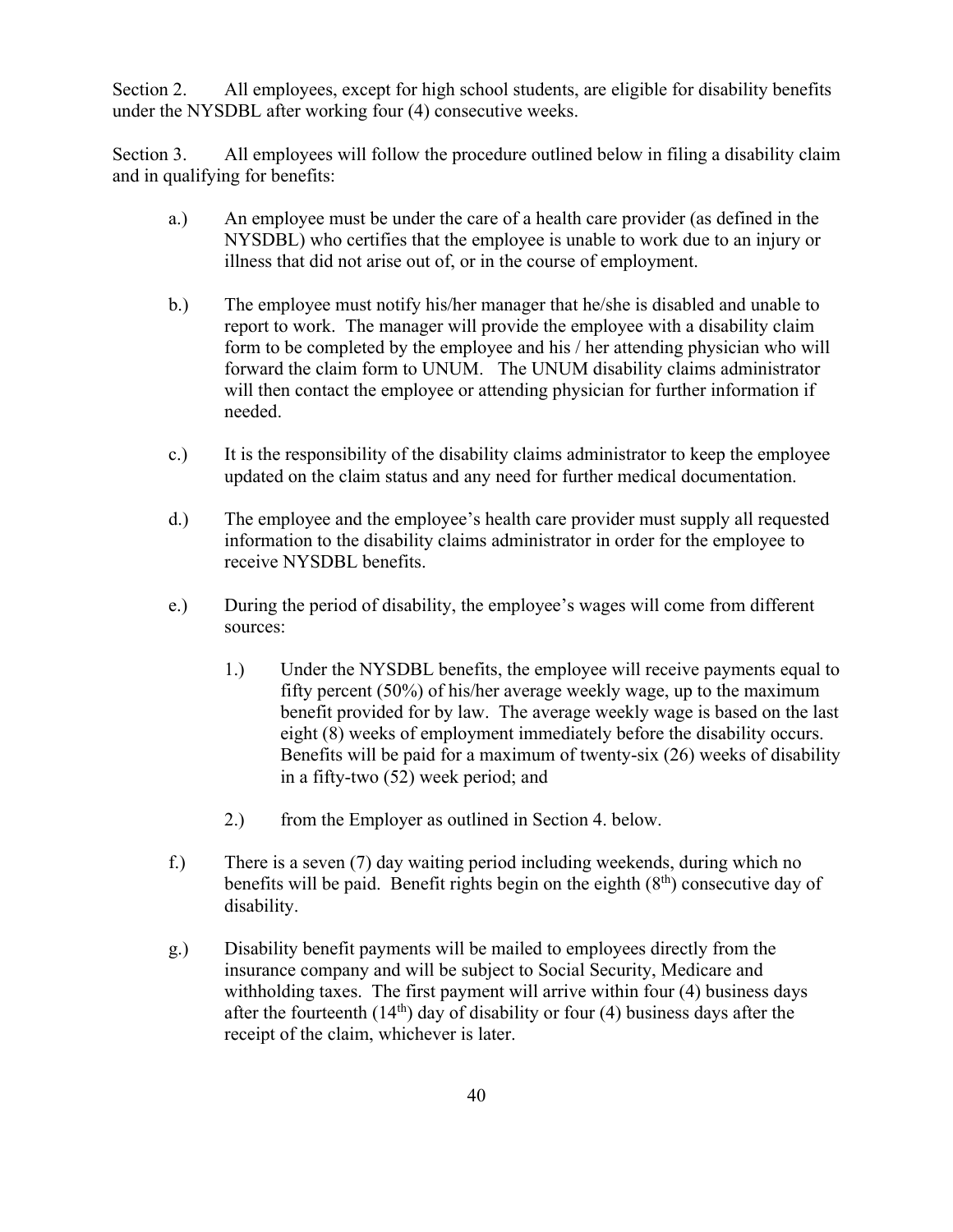- h.) Employees who receive NYS disability payments are responsible for reporting benefits paid as taxable income. The Employer will send a form W-2 stating the amount of taxable benefits paid to each employee who received disability payments during the year.
- i.) The Employer or the disability claims administrator may require employees who are claiming disability benefits to submit to a medical examination by a health care provider designated by the Employer. Such examinations will be paid for by the Employer.
- j.) If an employee's disability satisfies the requirements of both the Family and Medical Leave Act (FMLA) and the NYSDBL, the time spent on disability will count toward the employee's twelve (12) weeks of annual leave under the FMLA. Employees contractual rights under the FMLA are outlined in Article 31, Leave of Absence.
- k.) An employee will not be eligible to receive NYSDBL benefits or supplemental PTO pay while working for another employer or working in a business owned by the employee or conducting any union business for which pay is received.

Section 4. The Employer agrees to provide for all employees covered by this Agreement short term disability coverage through First UNUM Life Insurance Company. The short term disability program is intended to provide income to employees during periods of disability who qualify for benefits as outlined in Section 3. above or who have an injury or illness certified by the employee's medical doctor.

- a.) Employees will be able to use time from their PTO bank to cover the seven (7) day waiting period referred to in Section 1. above.
- b.) Employee's will be entitled to use any available hours in his/her paid time off bank, to supplement the UNUM disability benefits up to the amount of his/her regular weekly pay.
- c.) UNUM coverage shall provide employees with seventy (70%) percent of their salary up to fifteen hundred dollars (\$1,500.00) per week.
- d.) For all grandfathered employees (employees hired during the initial transfer of ownership) the Employer agrees to pay employees the difference between the UNUM disability benefit and their regular weekly earnings as follows:

| Weeks 2-8   | 100%   |
|-------------|--------|
| Weeks 9-10  | $90\%$ |
| Weeks 11-12 | 80%    |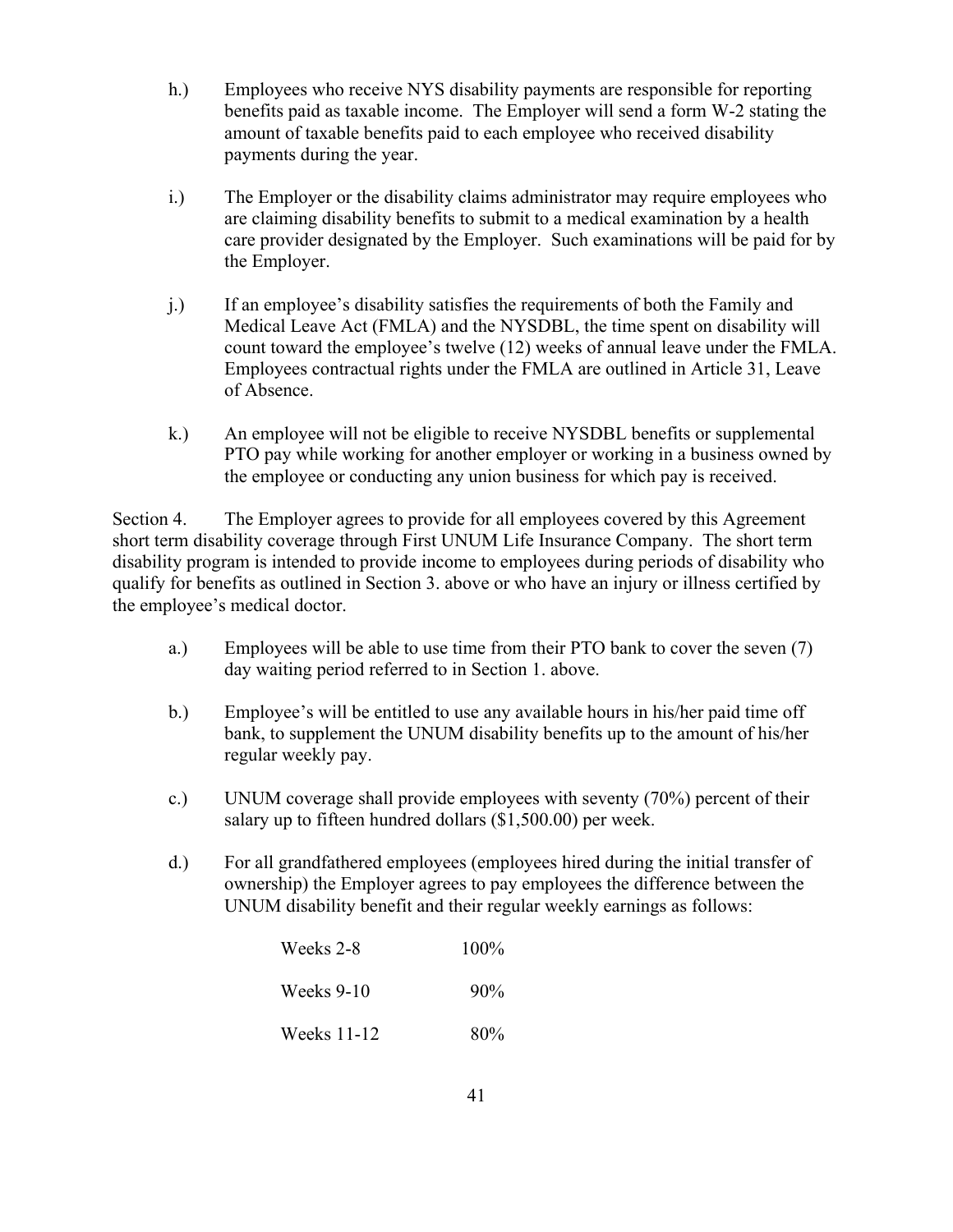The Employer will also reimburse the grandfathered employees PTO bank with the number of hours required to cover the waiting period.

Section 5. While an employee is disabled, the Employer will continue to contribute the Employer's share toward the employee's benefits outlined in the Agreement for a period of twenty six (26) weeks. Employees are responsible for paying the employee portion of these benefits.

Section 6. If an employee is still disabled after the benefits provided under the NYSDBL expire, the employee will continue to be classified as disabled as long as the disability continues to be certified by the employee's medical provider. If the disability will continue after the twenty six (26) consecutive week limit, the employee may apply for a leave of absence. The Employer will continue to contribute to the basic life insurance coverage only and employees must pay the full cost of any other benefits they wish to continue during the personal leave of absence.

Section 7. An employee who is preparing to return to work following a disability will follow the procedure outlined below:

- a.) The employee's health care provider must submit documentation to the Employer's disability claim administrator of the employee's ability to return to work.
- b.) The employee may be required to pass a fit-for-duty examination by the Employer's Employee Health Department prior to being authorized to return to work.
- c.) If the employee has any restrictions on regular duties, or with his/her regular hours of work, the employee's manager will be notified and the manager will view the employee's return to work in conjunction with Article 30, Restricted Duty Program, with the Americans with Disabilities Act (ADA), or with the Family and Medical Leave Act (FMLA).
- d.) If an employee does not return to active status or apply for an unpaid leave of absence by the date the employee's health care provider releases the employee to return to active work status, or by the end of the fifty-fourth  $(54<sup>th</sup>)$  consecutive week of a period of disability, the employee will be considered to have resigned from active employment.
- e.) When employees are certified as able to return to work, they will return to the position they held prior to their disability.

## **Article 35 Workers' Compensation**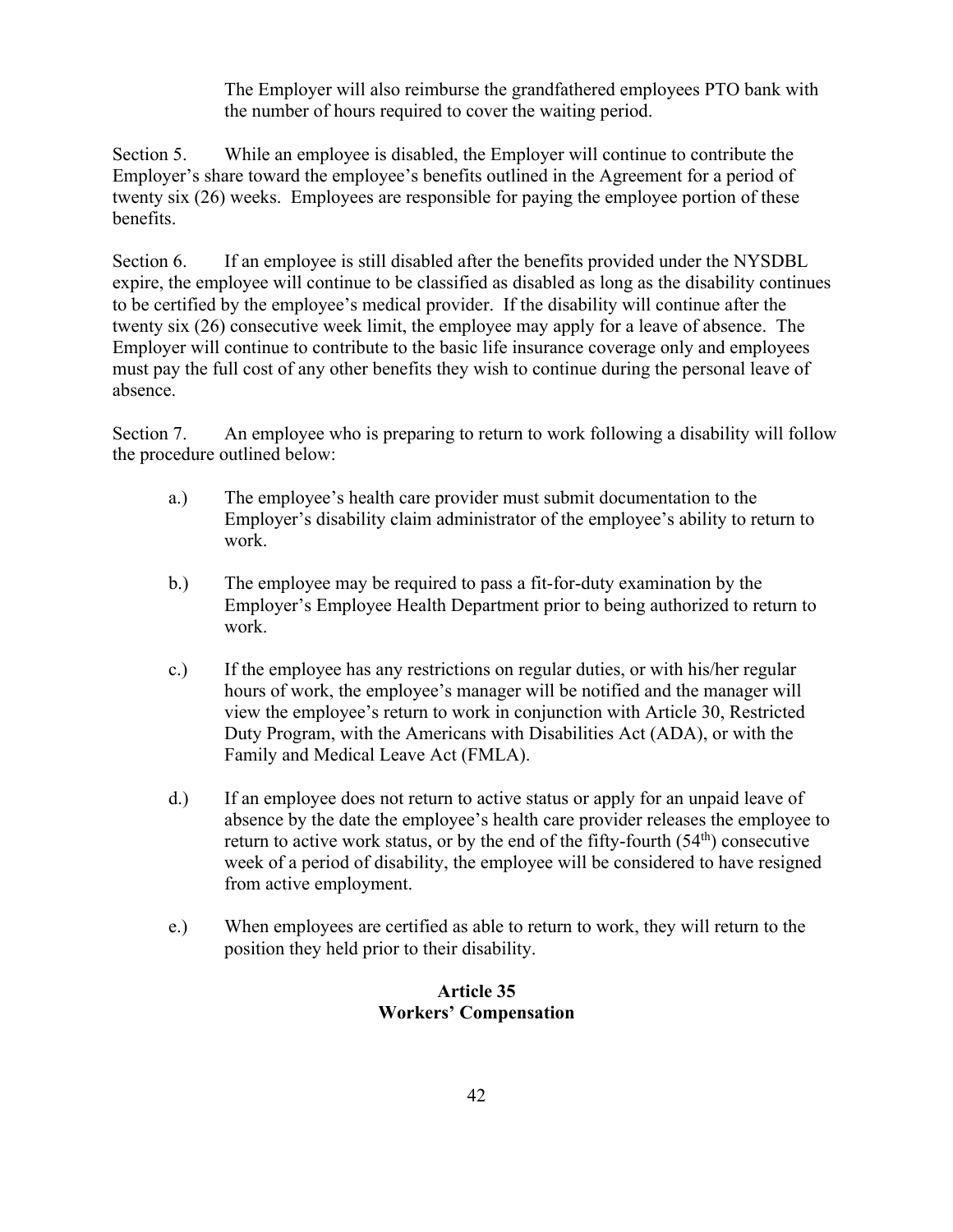Section 1. Any employee, that sustains an injury or illness arising out of or in the course of employment are entitled to the benefits outlined in the New York State Workers' Compensation Law (NYSWCL) and this Agreement.

Section 2. The procedure to follow after a workplace injury or illness occurs includes the following:

- a.) An employee must be under the care of a health care provider who certifies that the employee is unable to work due to an injury or illness that did arise out of or in the course of employment.
- b.) The employee must notify his/her manager of the workplace injury/illness as soon as possible, but no later than thirty (30) days as per NYSWCL.
- c.) The employee must notify his/her manager as soon as possible if his/her injury is disabling and he/she is unable to work. The manager will report the claim to the Employer's disability claim administrator; within forty-eight (48) hours from when the claim is reported.
- d.) After a sustained injury/illness the employee must report to any one of the Kaleida Health System Emergency Rooms.
- e.) When an employee is required to report to the-Employee Health office or for an independent medical exam, the cost of transportation will be reimbursed on the basis of the mileage involved and the rate of reimbursement currently in existence.
- f.) The disability claims administrator will keep the employee updated on the claim status and any need for further medical documentation in a timely manner.
- g.) Employee currently on Workers' Compensation will continue to receive all benefits as outlined in the previous collective bargaining agreement.

Section 3. During the period of Workers' Compensation, the employee's wages will come from different sources:

- a.) the employee will receive statutory payments which are equal to two-thirds  $(2/3)$ of his/her average weekly wage up to the current maximum benefit; and
- b.) from Employer as outlined in Section 7. below.

Section 4. There is a seven (7) day waiting period, including weekends, during which no lost pay benefits will initially be paid. Lost pay benefit rights begin on the eighth (8th) consecutive day of disability. Employees are initially entitled to use Paid Time Off (PTO) to cover 1/3 of their regular wages during this waiting period. In the case that the compensable injury or illness results in a disability of more than fourteen (14) days, workers' compensation shall be paid from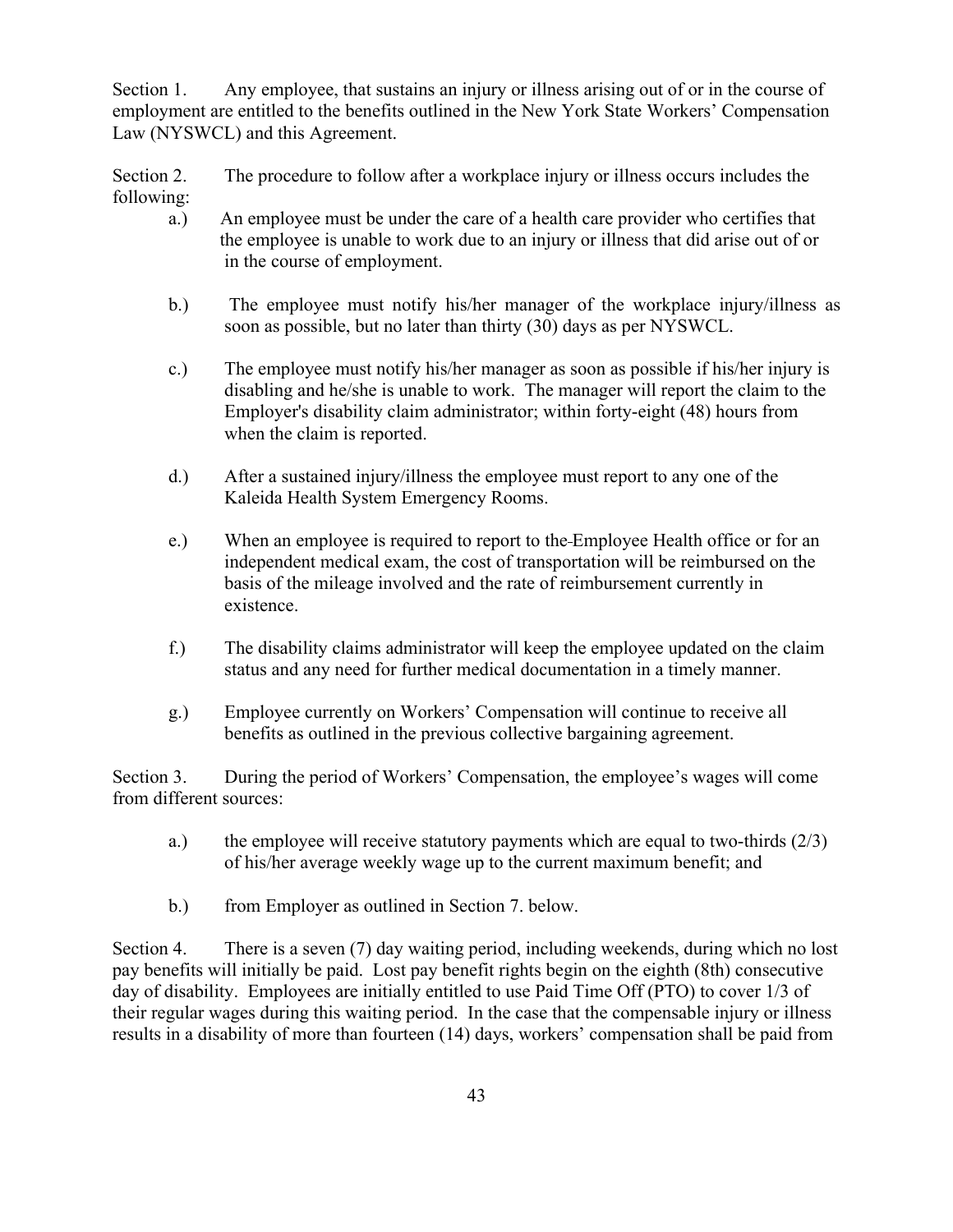the first full day of lost time from work. PTO may ultimately be used to supplement workers' compensation payments up to the employee's regular budgeted weekly pay.

Section 5. Workers' compensation payments will be taxed in accordance with existing law.

Section 6. If an employee's workers' compensation disability satisfies the requirements of both the Family and Medical Leave Act (FMLA) and NYSWCL, the time spent on Workers' Compensation will count toward the employee's twelve (12) weeks of annual leave under the FMLA. Employees' contractual rights under the FMLA are outlined in Article 31, Leave of Absence.

Section 7. The Employer agrees to provide statutory Workers' Compensation benefits for all employees covered by this Agreement. These benefits are intended to provide income to employees during periods of workers' compensation who qualify for benefits as outlined in Section 2. above or who have an injury or illness certified by the employee's medical doctor.

- a.) Employees will be able to use time from their PTO bank to cover the seven (7) day waiting period as described in Section 4. above.
- b.) Employee's will be entitled to use any available hours in his/her paid time off bank, to supplement workers' compensation benefits up to the amount of his/her regular weekly pay.
- c.) For all grandfathered employees (employees hired during the initial transfer of ownership) the Employer agrees to pay employees the difference between the combination of their workers' compensation benefit and their regular weekly earnings as follows:

| Weeks 1-8   | $100\%$ |
|-------------|---------|
| Weeks 9-10  | 90%     |
| Weeks 11-12 | 80%     |

The Employer will also reimburse the employees PTO bank with the number of hours required to cover the difference between their Workers' Compensation benefits and their regular weekly earnings during the first two (2) weeks.

Section 8. While the employee is on workers' compensation, the Employer will continue to contribute the Employer's share toward the employee's benefits outlined in this Agreement for a period of fifty-two (52) consecutive weeks. Employees are responsible for paying the employee portion of these benefits. As long as an employee is receiving payments from the PTO bank, the employee's share of benefit premiums will be deducted from those payments. After PTO payments cease, the employee will be required to submit payments each pay period. If an employee is still disabled after the 52-week period expires, the employee may apply for a leave of absence for extended personal illness and will continue to be classified as disabled as long as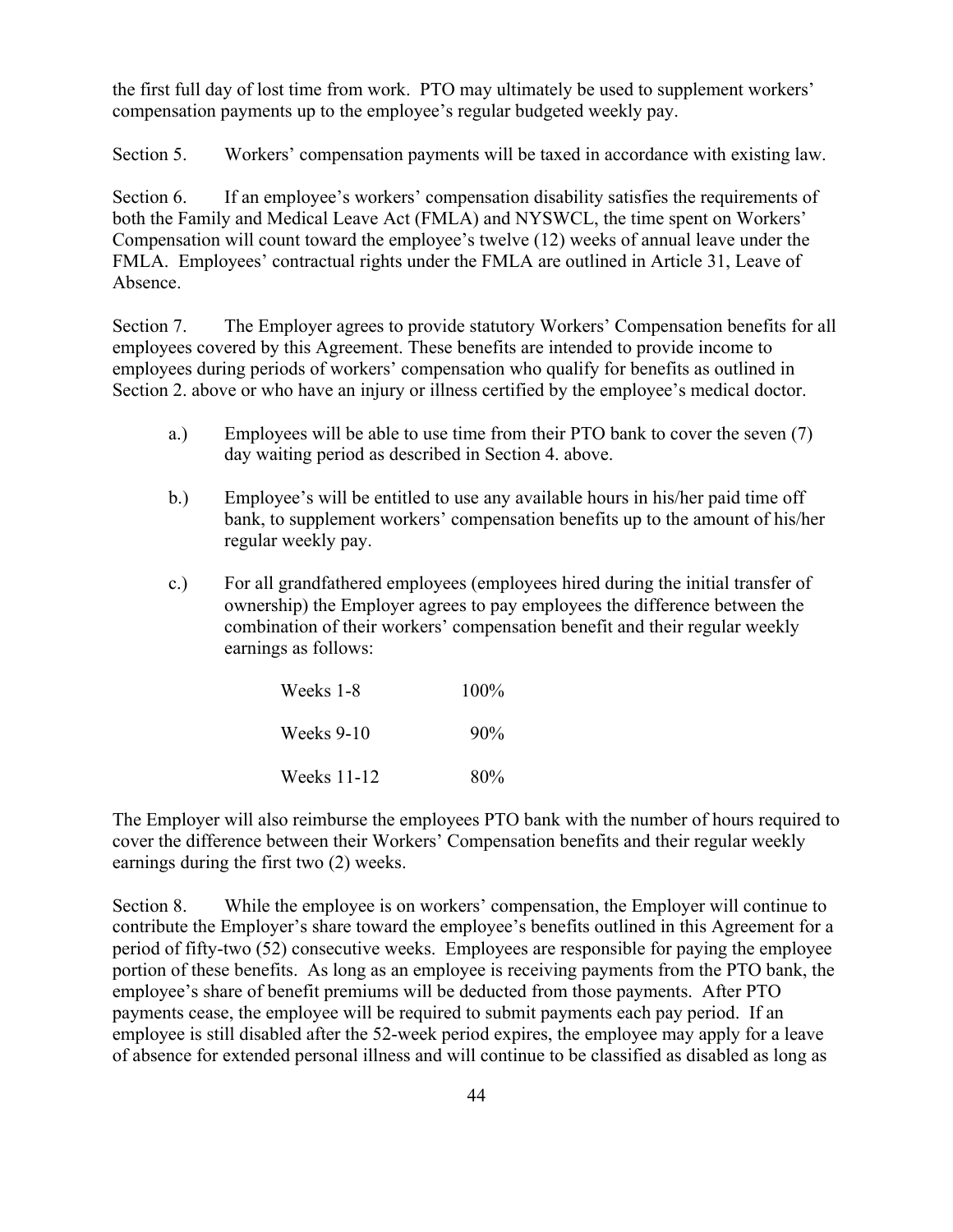the disability continues to be certified by the Workers' Compensation Board. The Employer will continue to contribute to the basic life insurance coverage only and employees must pay the full cost of any other benefits they wish to continue during the personal leave of absence.

Section 9. An employee who is cleared to return to work by his or her provider will follow the procedure outlined below:

- a.) An employee must produce certification from a health care provider that the employee is able to return to work and resume the full responsibility of his/her position. The certification must be submitted to the Employer's disability claims administrator.
- b.) The employee may be required to pass a fit for duty examination by the Employer's Employee Health Department prior to being authorized to return to work.
- c.) If the employee has any restrictions that make him/her unable to perform his/her regular duties or his/her regular hours of work, the employee's manager will be notified and the manager will review the employee's return to work in conjunction with Article 30, Restricted Duty Program, with the Americans with Disabilities Act (ADA), or the Family and Medical Leave Act (FMLA).
- d.) If the employee does not or is unable to return to work after his/her work related injury/illness or apply for an unpaid leave of absence by the date the employee's health provider releases the employee to return to active work status, or by the end of the sixtieth  $(60<sup>th</sup>)$  consecutive week of a period of absence for a work related injury/illness, the employee will be considered to have resigned from active employment.
- e.) If an employee is classified for restricted duty and no work is available with the Employer, he/she may work outside the Employer, within the limits of the restrictions noted, and, if so, may not be terminated.

When an employee is certified by his/her provider to return to work at full capacity, he/she will be returned to the position they held prior to their workplace injury/illness.

#### **Article 36 Employee Assistance Program**

Section 1. Recognizing that the health and well-being of its employees and their families is vital to the success of the Employer, an Employee Assistance Program (EAP) shall be established and maintained by the Employer. The EAP will provide responsible, confidential assistance to employees experiencing personal problems including alcoholism, drug dependency and mental health issues, which may adversely affect their job performance, work schedules and attendance. There shall be no cost to the employee.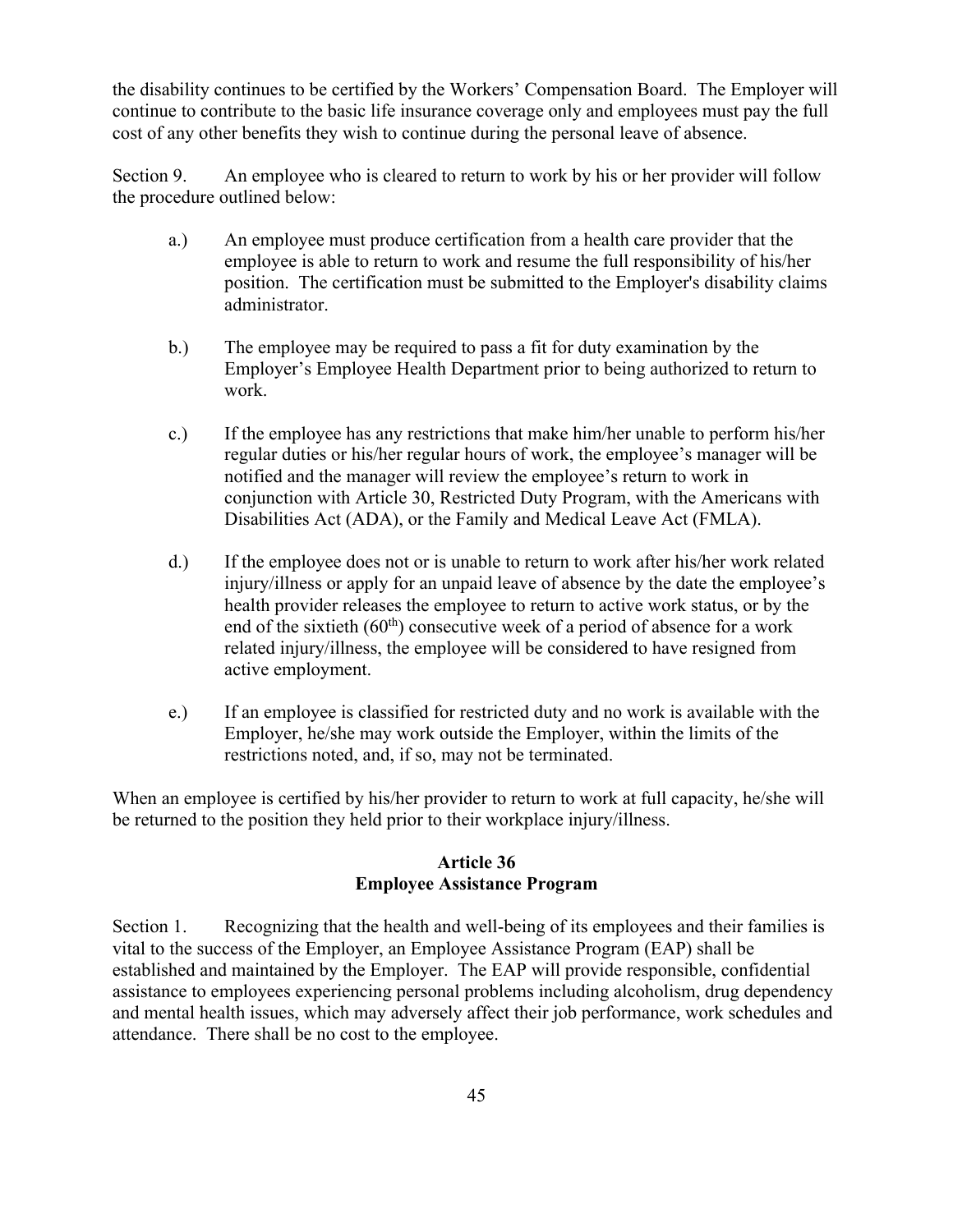Section 2. The decision to participate in the EAP is voluntary and the personal responsibility of the employee. At no time shall any employee be required to use EAP as a condition of employment except when entered into a "last chance" agreement.

Section 3. Employees who are told by the Employer in writing that they are terminated due to alcohol or drug abuse shall continue to receive the benefits provided in this Article for a period of two (2) months following such termination.

Section 4. No employee will be required to submit to any type of laboratory work unless such work is mandated by state and federal law.

## **Article 37 Tuition Assistance**

Section 1. The Employer recognizes that the continuing educational development of employees is essential to the delivery of quality health care. Hence, the Employer provides tuition assistance for eligible employees in the CWA bargaining units who seek additional training in order to increase their confidence in present jobs or to prepare themselves for advancements into more responsible positions with the Employer in the procedure outlined in Sections 2. through 7. below.

Section 2. A course as defined under the tuition reimbursement plan must meet the following requirements:

- a.) it must have a defined curriculum;
- b.) it must provide credit toward a degree or completion of a prescribed program of study; and
- c.) it must be offered through an accredited program.

A course that meets the above definition will be considered for eligibility under the tuition assistance program if it is job-related and also meets one of the following criteria:

- a.) the course is expected to build competencies and strengthen the performance of the employee on their present job;
- b.) the course is considered a prerequisite for the job presently held or of the job next in line of an obvious progression;
- c.) the course is prescribed for the attainment or maintenance of a program of study or degree in an academic or business that is compatible with the interests of the Employer and the employee.

Programs eligible under Article 39, Continuing Education Program, are not eligible under Tuition Assistance.

- Section 3. Procedure:
	- a.) Regular full-time and regular part-time employees with one or more years of continuous service prior to the commencement of the approved course shall be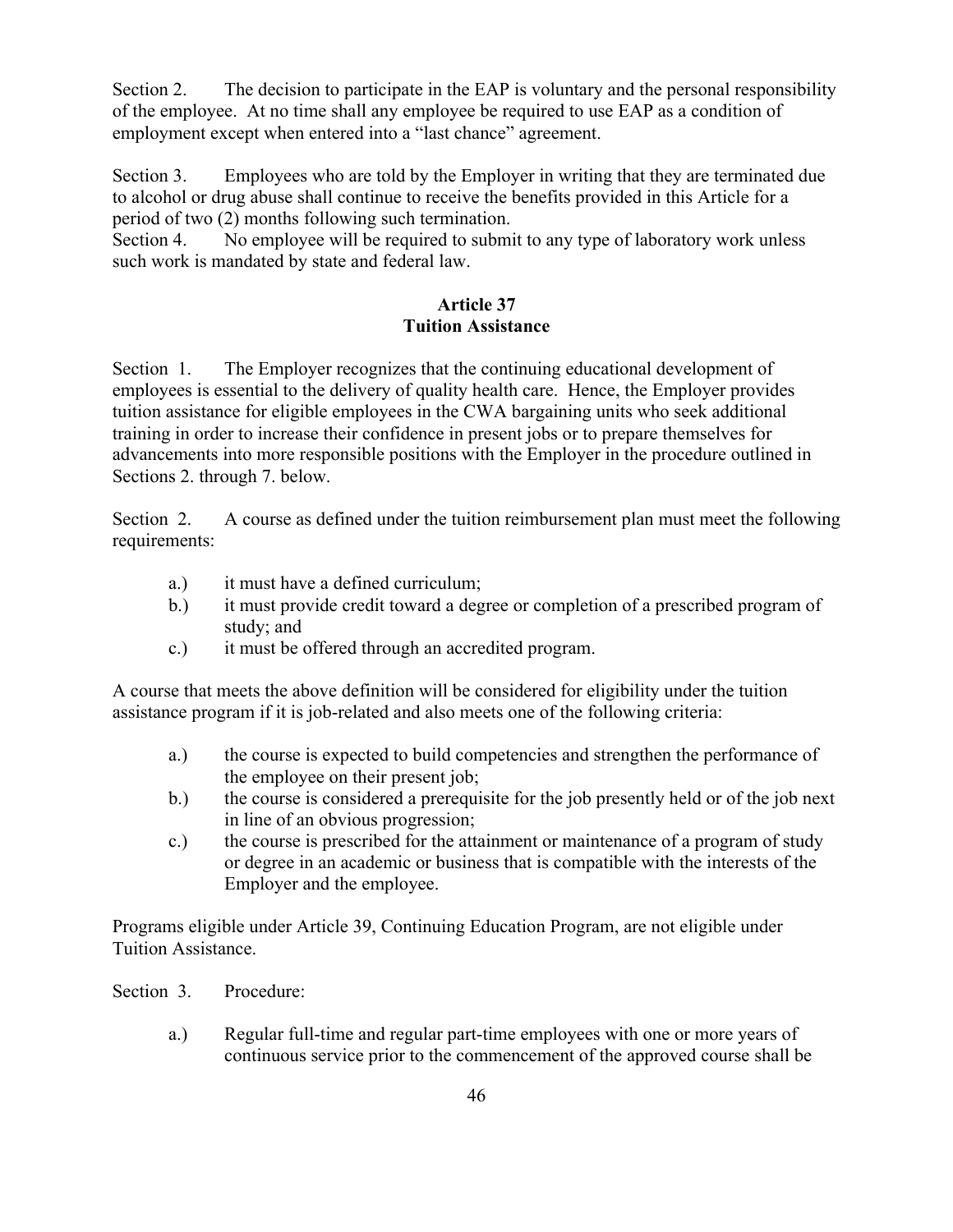eligible for tuition assistance provided they remain in an active status for the duration of the course(s). Employees classified as per diem, non-benefited, inactive and temporary are not eligible for the educational assistance.

- b.) The MFSC Director shall examine the request for tuition assistance from employees within their departments. Approval shall be granted to eligible employees based on the definition in Section 2. above and the eligibility requirements in Section 4.
- c.) While courses must be submitted for approval on a course by course basis, requests to approve degree programs must be approved by the MFSC Director.
- d.) Prior to enrollment in the course, the employee must obtain management approval on the Request for Tuition Reimbursement form verifying that the course meets the eligibility criteria in Section 2. above. Courses, which do not have management approval prior to the course start date, will not be eligible for reimbursement.
- e.) It shall be understood and communicated that this program is a reimbursement system. Employees shall be responsible for all initial payments to the school or other educational organization.

Section 4. The amount of tuition assistance offered by the Employer shall be a function of length of service, and a passing grade. The schedule of payment is as follows:

| <b>LENGTH OF SERVICE:</b> | 1-4 YEARS  | <b>OVER 4 YEARS</b> |
|---------------------------|------------|---------------------|
| Satisfactory/Pass         | 75%        | $100\%$             |
| Unsatisfactory/Fail       | $0\%$      | $0\%$               |
| Maximum/Calendar Year     | \$1,000.00 | \$1,000.00          |

The employee will not be eligible to receive reimbursement for the same course more than once.

Section 5. Application of the maximum, outlined in Section 4. above, shall be determined by the completion date of the course. For example, a course is completed in December 2017 and reimbursement request is submitted in January 2018, the amount reimbursed will be charged against the 2017 calendar year maximum.

Section 6. Payment will be made directly to the employee upon submission of the following to the MFSC Director:

- a.) Copy of tuition reimbursement form signed by employee's manager to verify that the course of study has been approved.
- b.) Final grade for the course.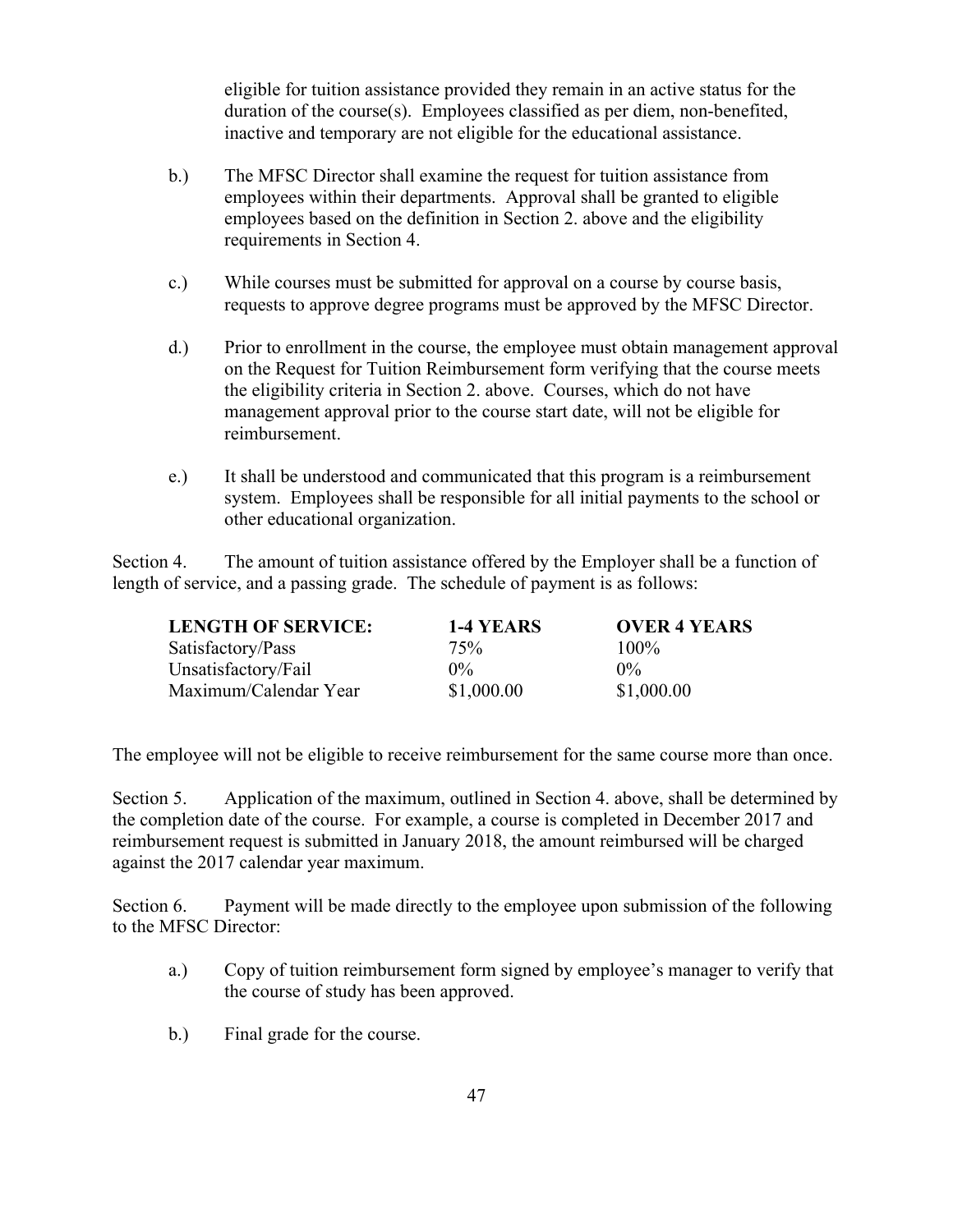c.) Submission of itemized receipt verifying the payment made to the institution detailing the cost of tuition, fees and documentation of any stipends or scholarships if applicable.

Payroll will make payment directly to the employee's regular paycheck after the director has approved the reimbursement. Tuition reimbursement requests will be processed within two (2) full pay periods of the date received by the director. The employee will have six (6) months from course end date to submit the appropriate information. Any applications received after the six (6) month period will not be processed.

Section 7. No tuition assistance will be paid regardless of prior approval unless the student is still an eligible employee in a covered status throughout the course. Employees who, at the request of the Employer, change job categories to an ineligible job status during the course of their outside training, shall be reimbursed on the same basis as if they had remained eligible for assistance.

Section 8. An employee who voluntarily terminates his/her employment with the Employer shall be required to refund any tuition assistance payments they received during the twelve (12) month period immediately preceding the effective date of termination.

## **Article 38 Continuing Education Program**

Section 1. A continuing education program will be defined as workshops, conferences, training sessions, continuing education classes or in-services which contribute to an employee's career development. All employees will be eligible to participate in continuing education programs. Participation will be based on the following guidelines.

- a.) If a continuing education program is mandated by the Employer, the Employer will be responsible for all of the costs associated with that program.
- b.) The Employer will budget four thousand dollars (\$4,000) annually for the purpose of continuing education.
- c.) The annual budget for continuing education is intended to cover expenses related to program registration fees and/or travel expenses for areas not addressed by the Employer's internal education programs. Lost time wages may be approved by the employees' immediate supervisor, over the budgeted dollars outlined above, based upon the budget and staffing in the cost center. However, a total of ten (10) paid Continuing Education Days, equal to the duration of an individual's shift, will be available to members of the bargaining unit each calendar year.
- d.) An application for continuing education money will be made to the MFSC Director on a form provided by the Employer. The application will be reviewed and an approval or denial granted, within two (2) weeks of the request being made.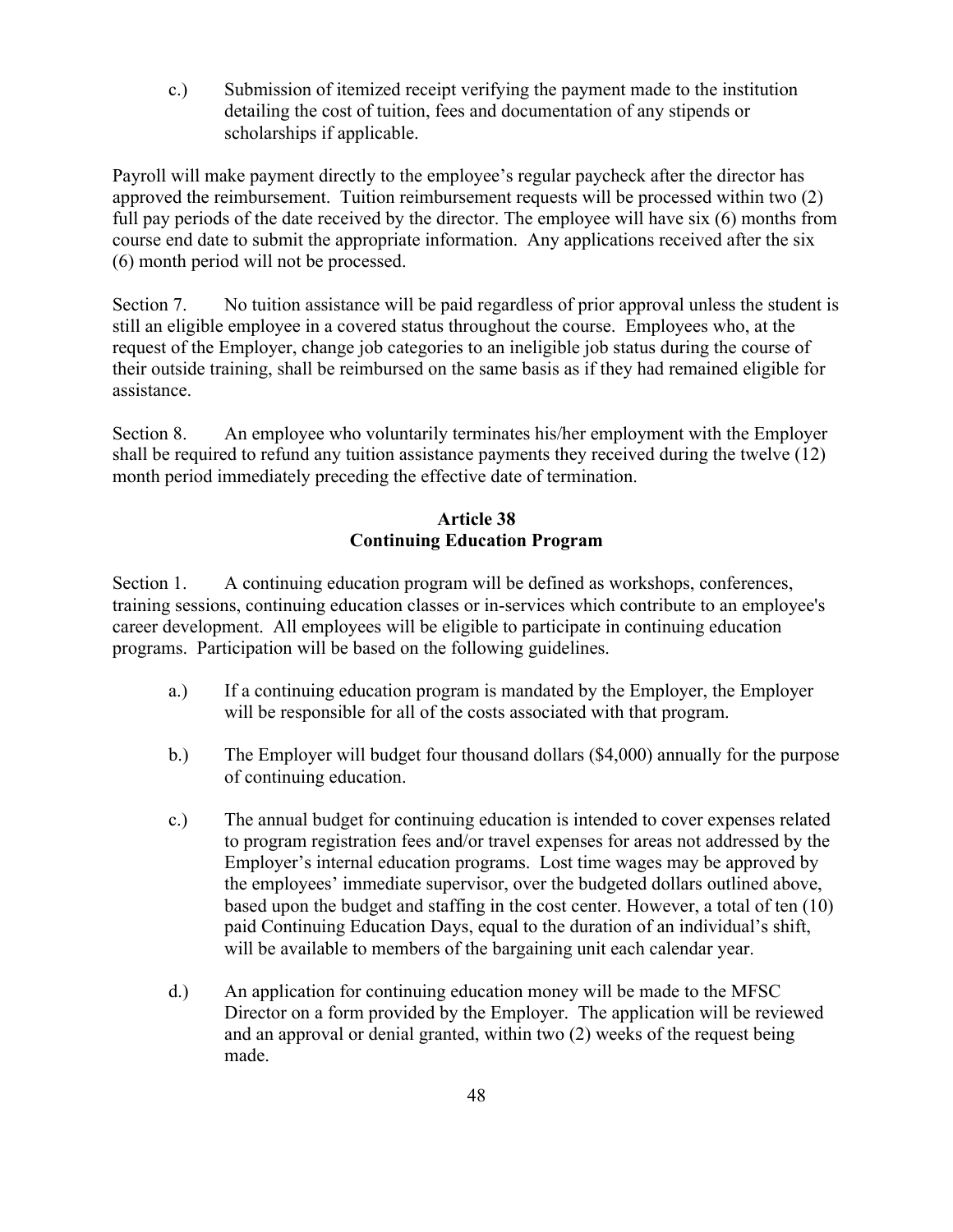e.) Such requests will be approved based upon course content (new, or improvements in current, job related skills) and the availability of continuing education dollars, which remain at the operation center.

Section 2. For the purpose of equitable distribution of continuing education dollars, the funds will be made available on an annual basis and on a first come, first serve basis. At the last Joint Labor Management Committee meeting of each year the Director of MFSC LLC will provide a written accounting of Continuing Education Funds spent for that year, and any remaining balance.

#### **Article 39 Domestic Partner**

Section 1. A domestic partner will be defined as a person over age 18 who shares living quarters (for a minimum of six [6] months) with another unrelated adult in an exclusive, committed relationship in which the partners are responsible for each other's common welfare and are financially interdependent. To be eligible for the benefits outlined in other provisions of this Agreement, a domestic partner must be specifically listed in the Article and must be registered with Human Resources on a form provided by the Employer.

## **Article 40 Seniority**

Section 1. Seniority shall mean the length of unbroken service of an employee covered by this Agreement beginning with their most recent date of hire by the Employer in any job classification whether or not it is or was in the covered bargaining unit.

Section 2. Seniority shall be lost and an employee shall be terminated when he/she:

- a.) resigns or quits;
- b.) is discharged for cause;
- c.) retires, with or without qualifying for benefits under the Employer's retirement plan or Social Security;
- d.) refuses to recall from layoff or fails to report from a recall within fourteen (14) calendar days;
- e.) fails to report to work on the date agreed upon for return from a leave of absence;
- f.) is absent for three (3) consecutive regularly scheduled shifts without notification to the Employer unless the employee can prove complete inability to notify the Employer;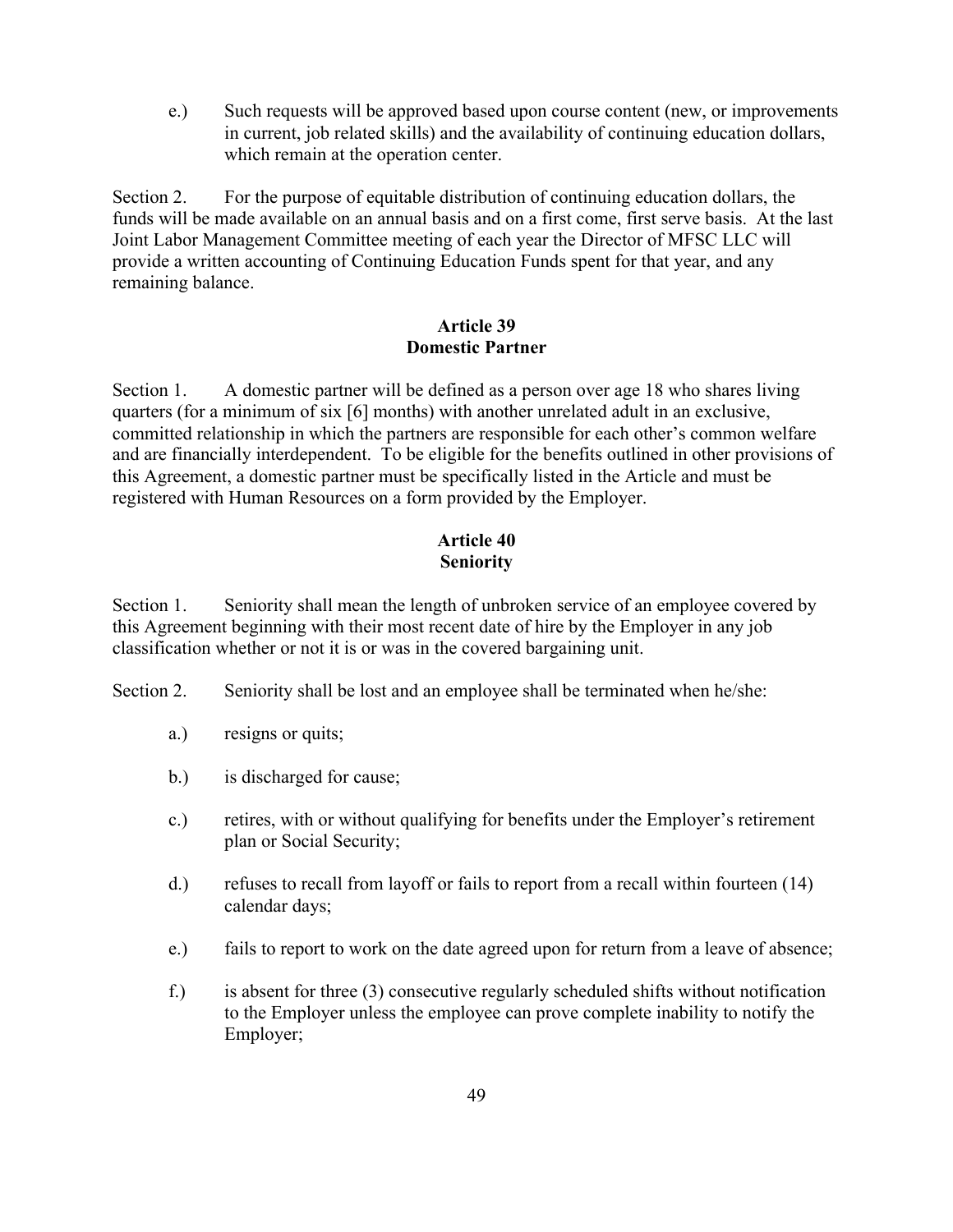- g.) is laid off for a period equal to their length of service or a minimum of one hundred and four (104) weeks;
- h.) is absent due to illness or injury for more than fifty-four (54) consecutive weeks or is absent due to Employer connected illness or injury covered by workers' compensation for more than sixty (60) consecutive weeks. The Employer will provide an employee on workers' compensation or disability, four (4) weeks' written notice by certified mail to the employee's last address of record, that the above periods are due to expire. The Union office will be copied on notices sent to employees.

Section 3. The Employer shall maintain an updated seniority list that will be available for inspection by members of the bargaining unit.

Section 4. An employee with at least twelve (12) months of seniority who terminates his or her employment for reasons other than those constituting just cause and is rehired within one (1) year from the date of termination of service shall, after completing twelve (12) months of service, receive his or her original seniority date(s), adjusted for the period of separation.

Section 5. In any instance where seniority is used in this Agreement and two (2) or more employees share the same date the following procedure will be followed:

- a.) The last four (4) digits of each employee's Social Security number will be considered as a whole number; the lowest number is the most senior. For example; Employee  $A - SSN = 711-04-1501$ , Employee  $B - SSN = 325-67-2738$ Employee A is senior.
- b.) In the event that the last four (4) digits are equal; add all nine (9) of the number in the SSN and the total lowest number will be most senior.

For Example: Employee  $A - SSN = 711 - 04 - 1501$ Employee B – SSN = 325-67-1501

Then: Employee  $A - 7+1+1+0+4+1+5+0+1=20$ Employee  $B - 3+2+5+6+7+1+5+0+1=30$ Employee A is senior.

## **Article 41 Job Bidding**

- Section 1. All job vacancies will be posted as follows:
	- a.) The position will be posted in a prominent place where members of the bargaining unit work for seven (7) calendar days.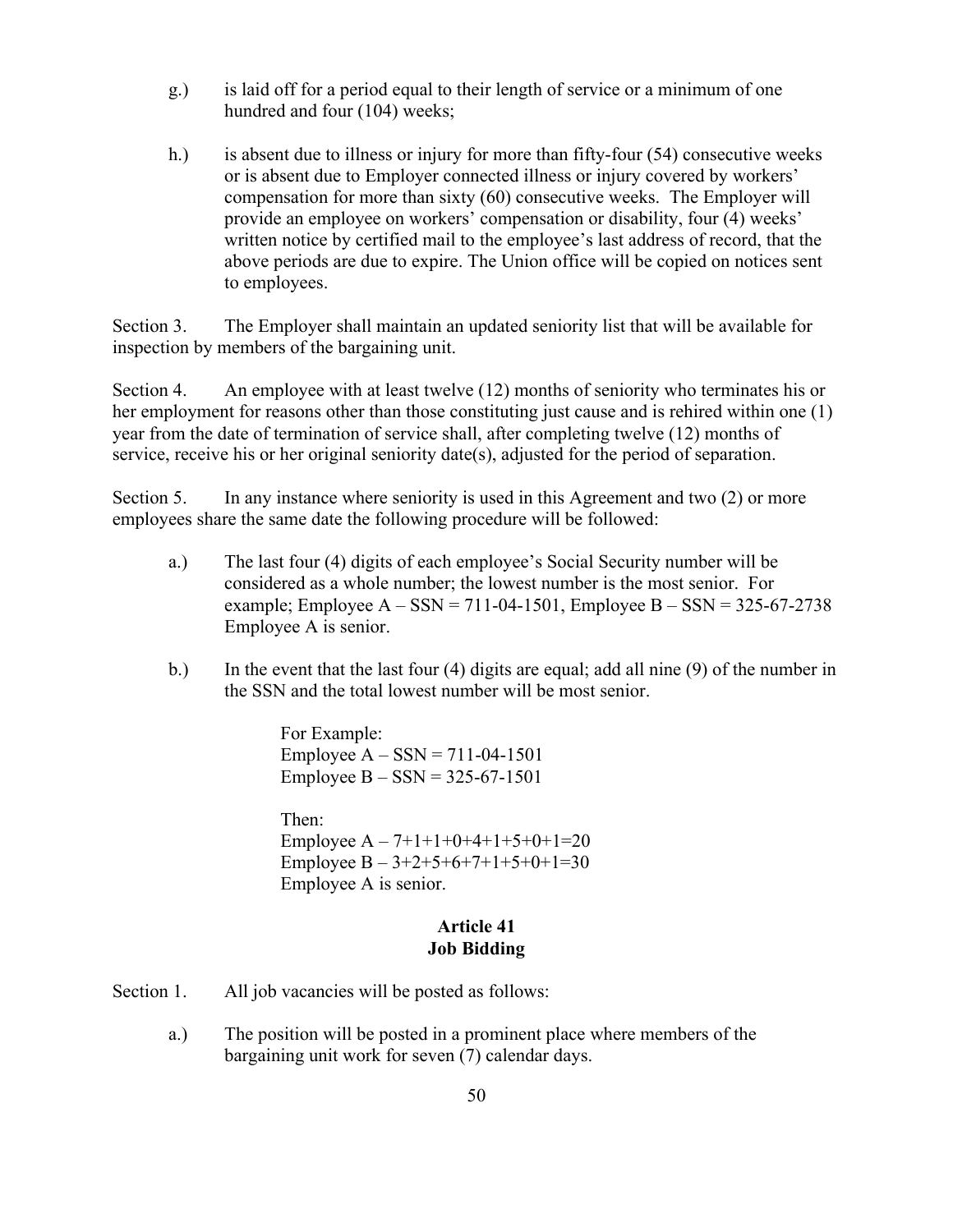- b.) The posting shall include the position (job title), posting dates, status, hours per pay period, shift, starting and ending times, pay grade and the qualifications for the position as defined in the job description for the position. A copy of all job postings will be sent to the Union.
- c.) Employees may not be accepted for posted positions until they have completed six (6) months of employment. In addition, an employee who has transferred to a position must remain in that position for six (6) months before applying for another posted position. Except that an employee may apply for a posted position which is at a higher pay grade without regard to the six (6) month limit. This paragraph shall not apply to intra cost center shift change or intra cost center status changes.
- d.) It is agreed to and understood by the parties that the Employer will post all temporary vacancies and temporary assignments. Any employee may apply for and be accepted into a position which is labeled and posted as a temporary vacancy or temporary assignment. Only employees who already have the competencies to fill the position and who can fill the position without training will be considered. Employees filling temporary vacancies will receive benefits of that position while in the temporary vacancy and will return to his/her permanent position when the temporary vacancy has been filled permanently or deleted.

Section 2. Posted positions shall be filled by the most senior qualified applicant from within the bargaining unit. If the position cannot be filled from within the bargaining, the Employer may fill the position from any source available to the Employer, provided the candidate meets all of the qualifications for hiring into that position. In all instances, the appropriate manager is responsible for the interview and selection of applicants within fourteen (14) days of the end of the posting.

Section 3. A qualified applicant shall be defined as an employee who possesses the entry level qualifications in the job description and is able to do the work when required. Ability to do the work and documented performance, inclusive of disciplinary record, may be considered when awarding a position. The Employer will notify all applicants of the result of their bid in a timely manner not to exceed two (2) weeks from the date the position is awarded.

Section 4. A successful bidder shall be required to serve a thirty (30) calendar day trial period exclusive of any classroom training required. At the midpoint of the trial period the employee shall be evaluated and given written notification if a problem exists. During the trial period, the employee will be returned to his/her original position if the employee elects to be returned or the Employer finds the employee is unsatisfactory in the new position.

Section 5. The decision as to whether any vacancy in any job classification exists, and if it will be filled, is reserved to the Employer.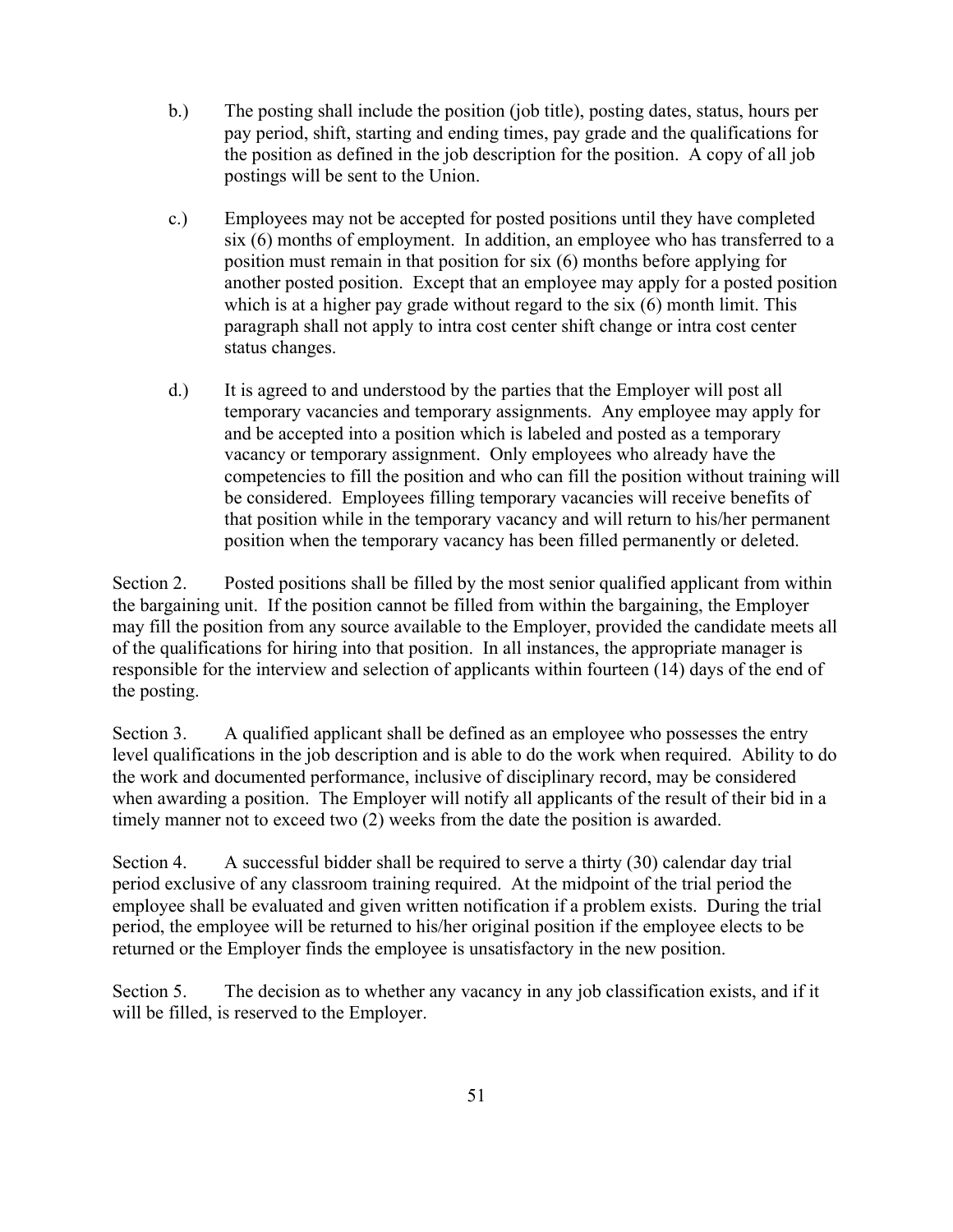## **Article 42 Layoff and Recall**

Section 1. In the event it is necessary to layoff employees covered by this Agreement, or to eliminate a filled position covered by this Agreement, such layoffs or eliminations will be done as follows:

- a.) by providing the Union with the complete plan for staff reduction;
- b.) by subjecting to layoff the least senior employee or employees in the job title, unit and category of employment;
- c.) all temporary and then probationary employees in the job title and unit in which a layoff is to occur will be terminated prior to any regular employee;
- d.) an employee with seniority who is subject to layoff will have the option of a bump within his/her unit, within the same job title, but to a different category of employment;
- e.) regular part-time employees with seniority who are subject to layoff will have the option to bump the least senior regular part-time employee who is hired to work the equivalent number of hours. For example: a regular part-time employee who is hired to work thirty (30) hours per week may bump the least senior employee who is hired to work thirty (30) hours per week; in accordance with the steps in Section 2. below;
- f.) employees may volunteer to be subjected to layoff, by seniority, in the job titles, unit and category of employment.

Section 2. When an employee with seniority is subject to layoff or has their position eliminated under Section 1. above, such affected employee shall be placed in a position in the bargaining unit in the following sequence:

- Step 1: First, they shall be assigned to any vacant position in the bargaining unit which is their category of employment and job title. If there is a vacancy in another category of employment with lesser hours which has not been filled by an employee in that category during Step 1 of this procedure, an employee may opt to fill that vacancy.
- Step 2: Second, if no such vacancy exists, an employee would be permitted to bump any probationary employee in their unit, category of employment and job title.
- Step 3: Third, if there are no probationary employees who may be bumped, then the employee subject to layoff may bump the least senior employee in their category of employment and job title.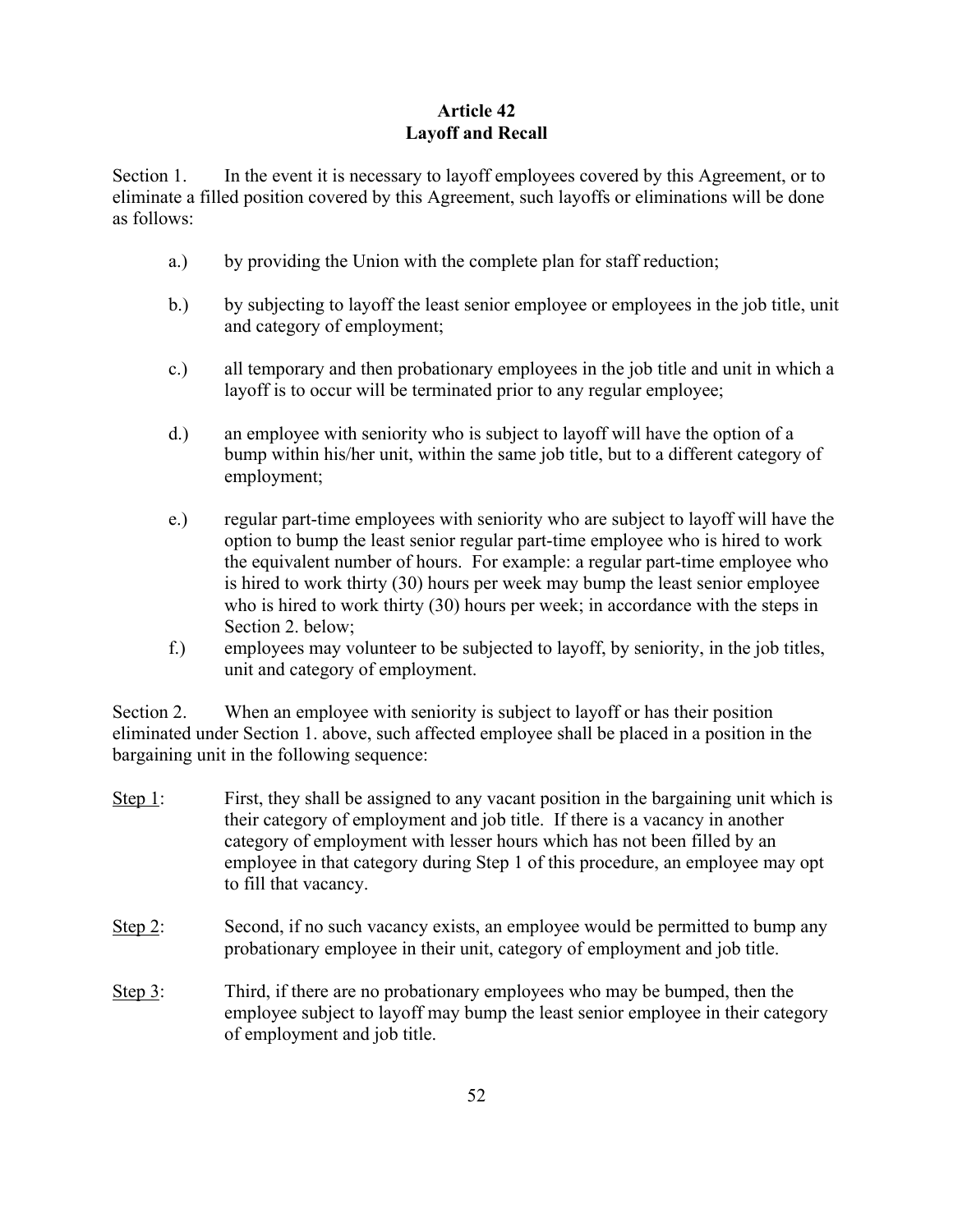| Step $4$ : | Fourth, if the employee cannot be placed in their category of employment and job<br>title, they shall be offered the option to bump the least senior employee in their<br>job title.                           |
|------------|----------------------------------------------------------------------------------------------------------------------------------------------------------------------------------------------------------------|
| Step $5$ : | Fifth, if there is no less senior employee in their job title the employee may bump<br>any less senior employee in their grade, provided the employee meets the<br>requirements for hiring into that position. |
| Step $6$ : | Sixth, if the employee cannot be placed as outlined in Steps 1 through 5 above the<br>employee shall be laid off.                                                                                              |

Section 3. When an employee is bumped, they shall have all the rights of this Article as if they were originally subject to layoff, beginning with Section 1. of this Article.

Section 4. At other than Step 1, the employee may elect a layoff. A refusal to accept a position for which the employee meets the requirements will result in the employee being laid off at that point.

Section 5. It is understood that the employee's response must be provided to the appropriate Human Resources representative within twenty-four (24) hours of the time they were informed of their option(s). Failure to timely respond shall be considered as a waiver of the option(s) and the employee will be laid off.

Section 6. The Employer shall give a minimum of seven (7) days' notice of layoff.

Section 7. Employees will be recalled from layoff in order of seniority to any open job within the bargaining unit provided they have the ability to perform the work available. If the opening is in a different category they will have the option to refuse such offer up to two (2) times during the layoff period. Following such refusal the employee will continue to have recall rights to a position in their job title, category of employment and shift as per Section 2.

Section 8. Recalls from layoff will be by certified mail to the employee's last known address, and will give the employee a minimum of fourteen (14) calendar days to report for work after such notification.

Section 9. Severance:

The following applies to eligible employees who are permanently laid off by the Employer due to a closure of the Surgery Center and who relinquish any right to recall at the time of layoff:

- a.) The employee shall receive thirty (30) day's notice.
- b.) The employee shall receive one (1) week's pay for each year of service with the Surgery Center up to a maximum of 8 weeks base pay. Said payment shall be paid in bi-weekly installments with normal payroll withholdings deducted.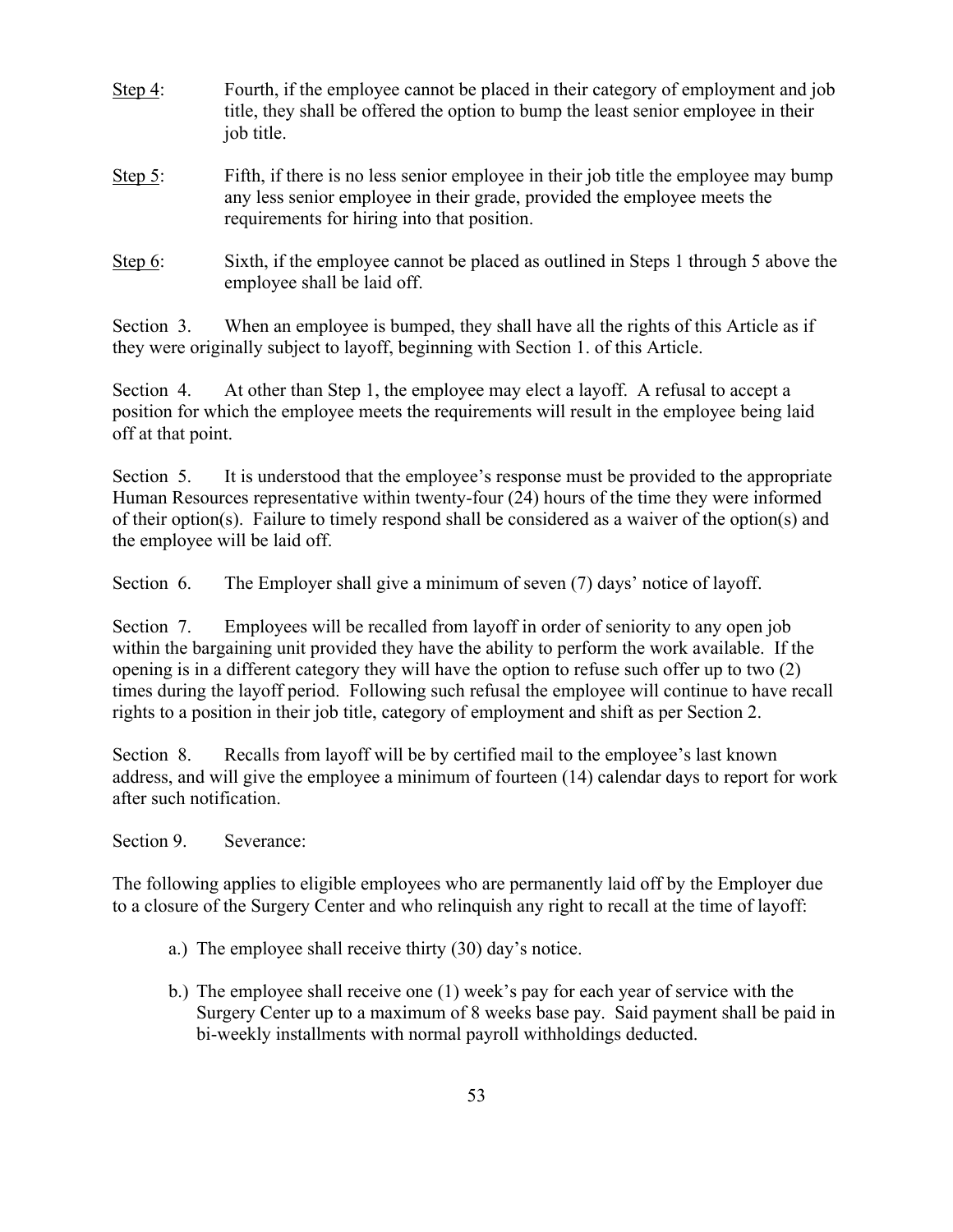- c.) The Employer's premium payment contribution towards the employee's health benefits shall be continued until the end of the month in which the severance payment period expires.
- d.) Employer will not contest the employee's application for unemployment benefits.
- e.) Employee will sign a severance agreement provided by the Employer, which will include, among other terms, a full waiver and release of claims.

## **Article 43 Downsizing**

Section 1. The Employer and the Union recognize the need for a system to temporarily downsize the staff if the census/workload drops. If it becomes necessary to temporarily reduce the number of employees in a unit, the reduction will be completed as follows, except any shift may be skipped if necessary to assure adequate coverage for safe patient care.

- a.) any scheduled overtime (time paid at time and one-half) will be canceled in inverse order of seniority;
- b.) volunteers will be offered paid time off, or if their PTO balance is at or below sixty (60) hours, excused absence time without pay in order of seniority on a rotating basis (wheel), with individuals not on site given thirty (30) minutes to respond before the next most senior employee (on wheel) is granted the time;
- c.) any scheduled agency personnel in the units will be canceled;
- d.) per diem employees who are scheduled will be canceled and/or reassigned as per needs within the unit/department;
- e.) any scheduled hours in excess of an employee's normal workweek, or in the case of regular part-time employees, in excess of the minimum weekly hours for which they are hired will be canceled in inverse order of seniority. (Such employees may use accrued paid time off).

Section 2. In the event management does not achieve the necessary reduction(s) utilizing the steps referenced in Sections 1.(a-f) above, staff may be required to take time off in inverse order of seniority, on a rotating basis.

It is understood that no Full-Time or Part-Time employee will be required to downsize on more than five (5) occurrences per calendar year. This includes a maximum of 9.5 hours per occurrence (47.5 hours max per year).

Employees required to downsize will have the option to take PTO (including negative but only through the last full pay period of April of each calendar year) or excused absence.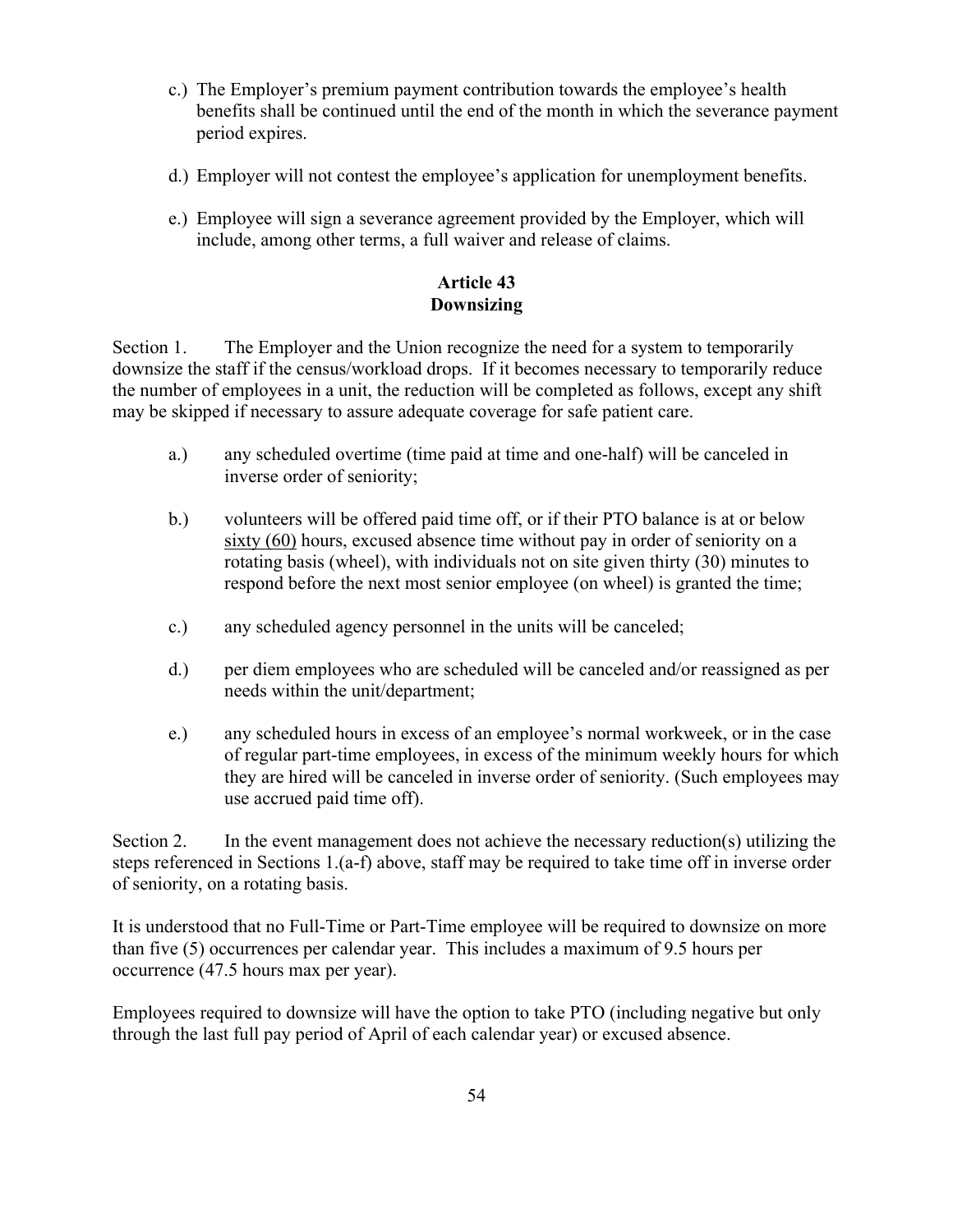Section 3. The Employer will make every effort to contact bargaining unit members at least one (1) hour prior to the start of the shift, but not before the previous business day if they are to be canceled.

## **Article 44 Personnel Files**

Section 1. Employees who have completed their probationary period shall have access to their own personnel file during reasonable working hours, provided they have their supervisor's permission to leave the work place, and may be accompanied by a Union representative during an inspection of their file. Requests for such inspection shall be made to the Human Resource representative and shall be reasonable as to frequency. All documents placed in the employee's file shall be initialed and dated by the employee at the time of examination. Employees may request copies of documents from their personnel file.

Section 2. Such initialing shall not constitute agreement with its content. The employee shall have the right to respond in writing to any document in the file. Such response shall become part of the employee's personnel file.

## **Article 45 Job Descriptions**

Section 1. All job descriptions which are currently in place shall remain in effect.

Section 2. Should it become necessary to change existing job descriptions, the Employer will produce a suggested change in writing thirty (30) days prior to the proposed implementation, and give the Union an opportunity to discuss it. If the Union disagrees with the rate of pay as proposed by the Employer, they may file a grievance at Step 2 of the Grievance Procedure Article of this Agreement, provided it does so within twenty (20) calendar days from the date on which the revision or rate is set and announced.

#### **Article 46 Progressive Discipline and Remediation**

Section 1. The Employer commits to a policy of progressive discipline. Progressive disciplinary measures will include the following:

- a.) verbal warning;
- b.) written warning;
- c.) suspension;
- d.) termination.

It is understood, however, that nothing in this Article shall prohibit the Employer from advancing the level of discipline in proportion to the seriousness of the offense. A copy of the disciplinary action shall be given to the employee and the Union.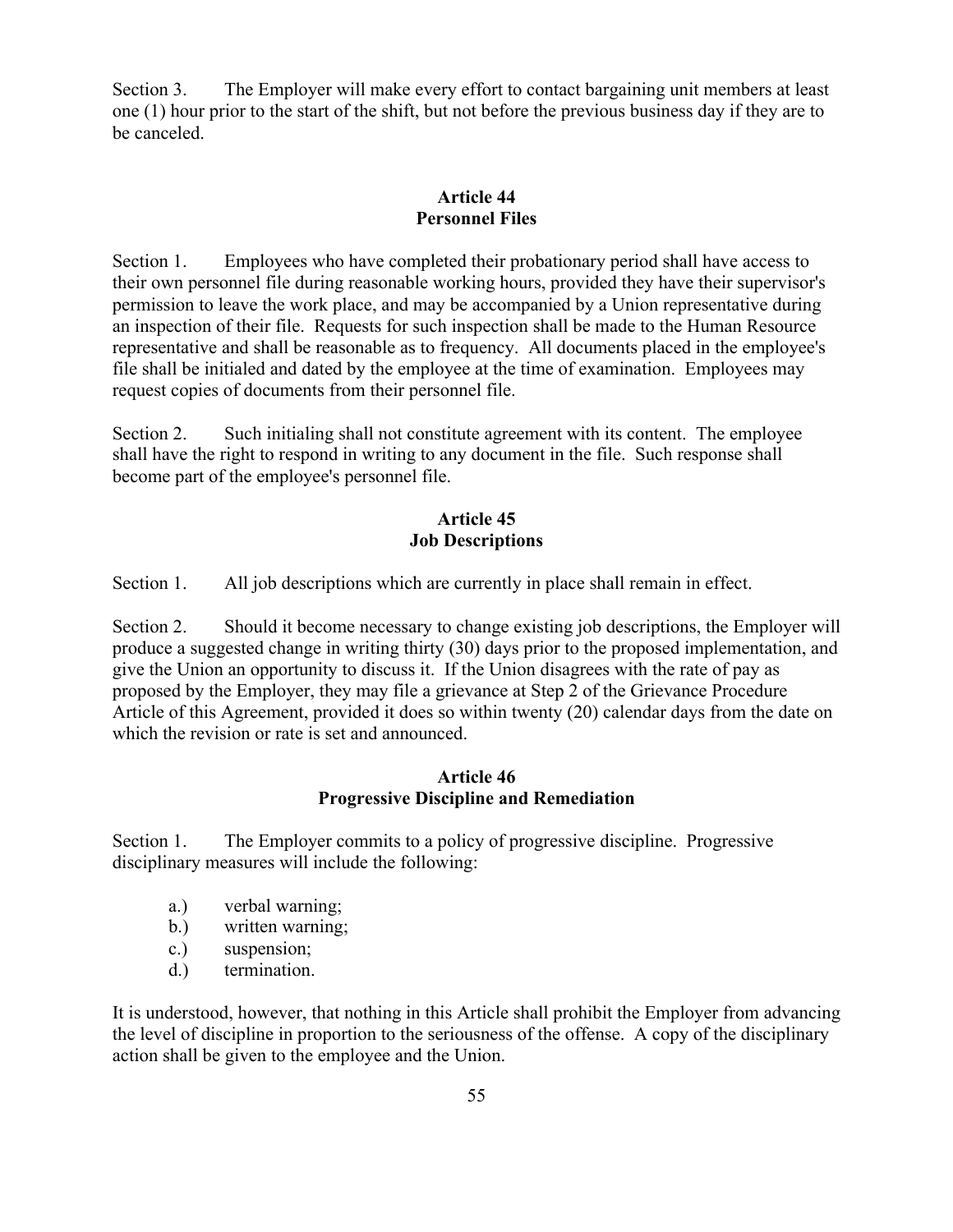Section 2. Counseling shall not be considered as discipline and should precede any formal disciplinary action.

Section 3. No disciplinary action will be taken without just cause. The Employer will notify the Union, in writing, of a suspension or discharge within seventy-two (72) hours or as soon as reasonably possible, stating the reason for the discipline.

- Section 4. Progressive Remediation:
	- a.) The Employer shall identify certain corrective actions which are needed to assist and support an employee when a problem occurs in the course of performing his/her job and will provide the employee with a written plan of correction at the written warning step or suspension step if the suspension step is where the discipline process begins.
	- b.) When the employee has demonstrated consistent improvement in performance as a result of the remedial program the documentation of the need for discipline will be removed from the employee's personnel file. It is agreed that documentation of corrective disciplinary measures shall not remain in the employee's personnel file for a period longer than the following providing the behavior in question does not recur:
		- i.) Verbal warning: six (6) months from the date discipline imposed.
		- ii.) Written warning: twelve (12) months from the date discipline imposed.
		- iii.) Suspension: eighteen (18) months from the date discipline imposed.

The time periods referred to above shall refer to actual time worked.

- c.) The Union and the Employer agree that the written plan of correction shall not be required when there are non job performance problems.
- d.) It is further agreed that this Article does not preclude the Employer from the initiation of disciplinary action for serious performance problems at a higher step despite the absence of a written plan of correction.

#### **Article 47 Resignations/Terminations**

Section 1. An employee wishing to resign shall give the Employer two (2) weeks' notice of resignation. Resignation notices should be submitted in writing and specify the last day the employee is to be at work.

Section 2. The employee who resigns employment with the Employer and complies with the notice provisions of Section 1., or who is terminated by the Employer, will receive pay for all accrued, unused paid time off in accordance with Article 22., Paid Time Off.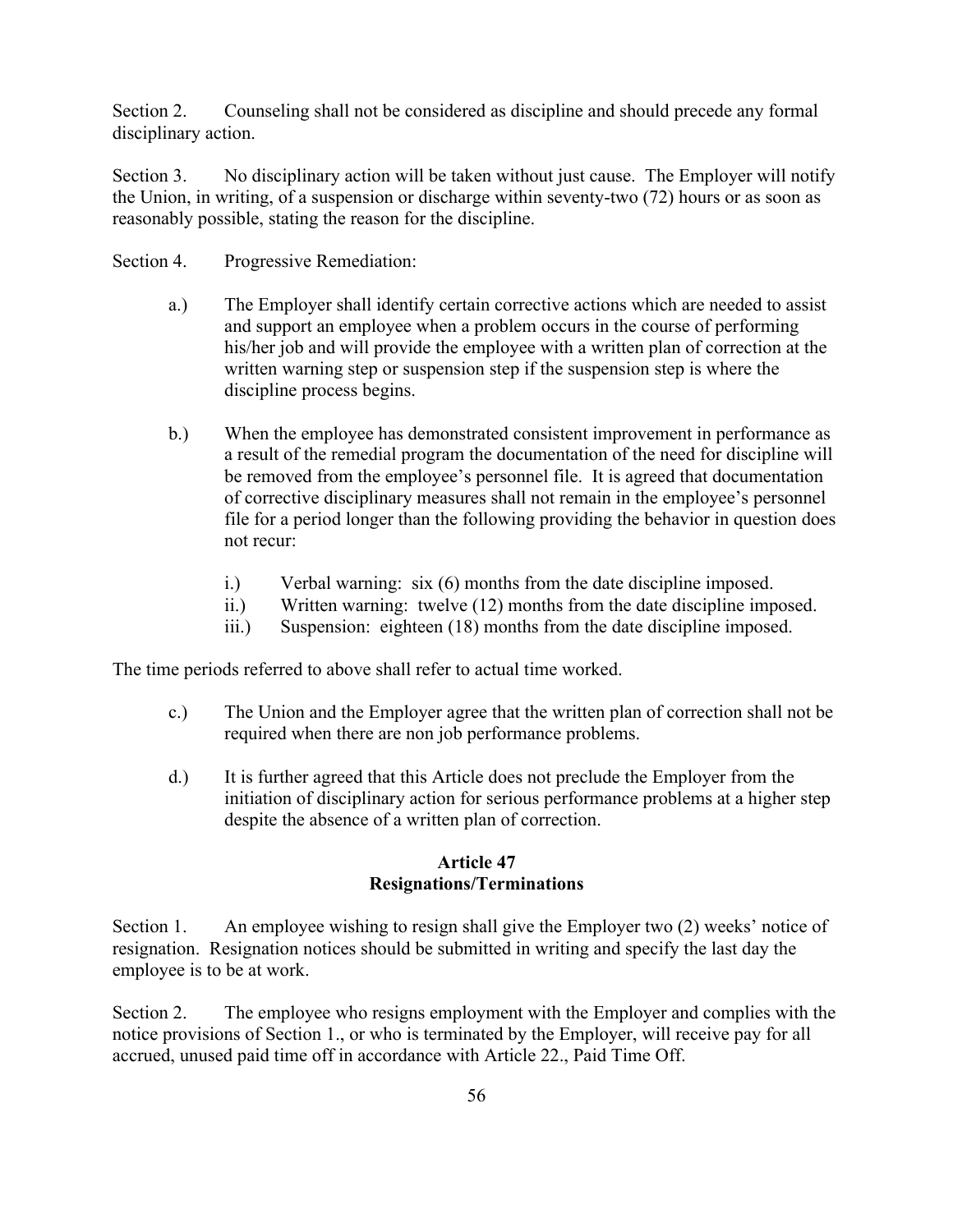#### **Article 48 Bargaining Unit Work**

Non-bargaining unit personnel shall not perform work assigned to bargaining unit employees.

#### **Article 49 Contracting Out Work**

The Employer will not contract out bargaining unit work.

#### **Article 50 Management Rights**

Section 1. The Employer retains the sole right to manage its business and services and to direct the working force, including the right to decide the number and location of its business and service operations, the business and service operations to be conducted and rendered, the method, process and means used in operating its business and service, and to control buildings, real estate, materials, parts, tools, machinery, and all equipment which may be used in the operations of its business or in supplying its services; to determine whether and to what extent the work required in operating its business and supplying its services shall be performed by employees covered by this Agreement; to maintain order and efficiency in all its departments and operations, including the sole right to discipline, suspend, and discharge employees for just cause; to hire, layoff, assign, transfer, promote, and determine the qualifications of the employees; to determine the starting and quitting time and the number of hours to be worked; all of the foregoing subject only to such regulations governing the exercise of these rights as are expressly provided for in this Agreement.

Section 2. The foregoing rights are not all-inclusive, but indicate the types of matters or rights which are inherent to the Employer. The Employer retains all rights, powers, and authority enjoyed prior to entering this Agreement, except as expressly and specifically abridged, delegated, granted, or modified by this Agreement.

#### **Article 51 Employer Policies**

The Employer may issue new policies or change existing policies provided such policies are not inconsistent with the specific provisions of this Agreement. Should it become necessary to change existing policies the Employer will inform the Union fourteen (14) calendar days prior to implementation and will forward a copy of the proposed change to the Union for discussion or negotiation as required.

#### **Article 52 No Strike – No Lockout**

Section 1. There will be no concerted failure to report to work, cessation or interruption of work, slowdown, strike, picketing, or lockout during the term of the Agreement.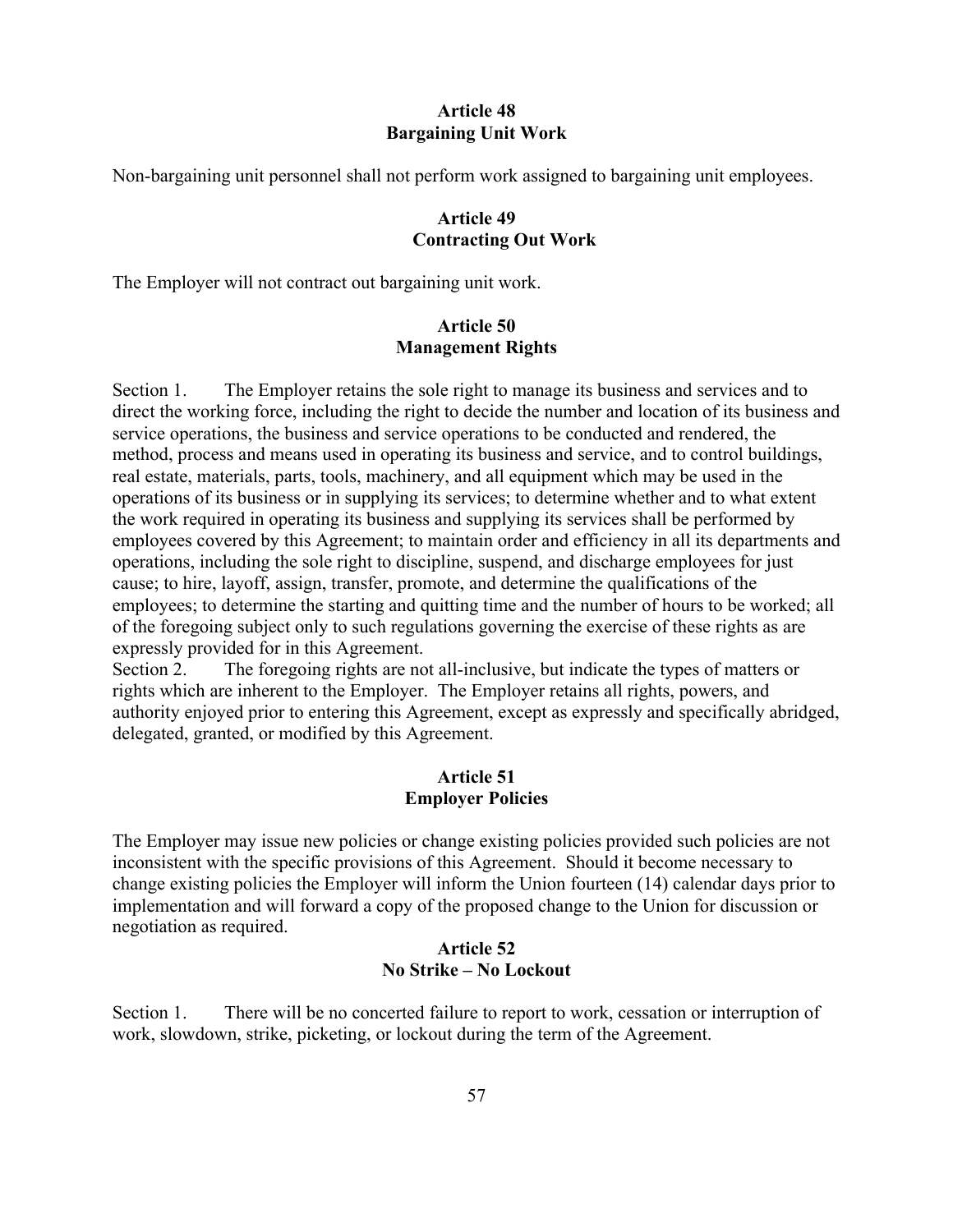Section 2. No officer or representative of the Union shall authorize, instigate, aid, or condone any such activity, nor shall any employee participate in such activity. In the event any employee or group of employees covered by this Agreement shall participate in any such unauthorized strike, slowdown, work stoppage, or picketing, the Union agrees that immediately after being notified by the Employer, it will direct such employee or group of employees to resume work and will take effective means to terminate such unauthorized conduct including the issuance of a notice to the effect that such conduct is neither authorized nor approved by the Union or its officers**.**

#### **Article 53 Designated Smoking Areas**

The Employer's facility shall comply with the smoking restrictions contained in Chapter 45 of New York's Public Health Law.

#### **Article 54 Scrub Apparel**

Section 1. The Employer will provide scrub apparel for all employees.

Section 2. Employer provided scrub apparel will not be worn outside of the facility unless approved by a manager. Employees will change into scrub apparel at the beginning of the shift and out of the apparel at the end of the shift.

#### **Article 55 Savings Clause**

In the event a court of competent jurisdiction finds that a Federal or State law, rule, or regulation, or Executive order conflicts with the provisions of this Agreement, the provision or provisions so affected shall no longer be operative or binding upon the parties, but the remaining portion of the Agreement shall continue in full force and effect and the parties will meet to negotiate regarding that portion of the Agreement which has been held invalid.

#### **Article 56 Joint Labor Management Committee**

Millard Fillmore Surgery Center. LLC. and Communications Workers of America agree, subsequent to ratification of the Agreement to establish a formalized joint Labor Management Committee. The purpose will be to discuss issues relative to patient and staff well being. The committee will be responsible to review, address and make recommendations to resolve the following:

- 1. Workload and staffing issues
- 2. Health and safety needs
- 3. Equipment issues
- 4. Miscellaneous workplace issues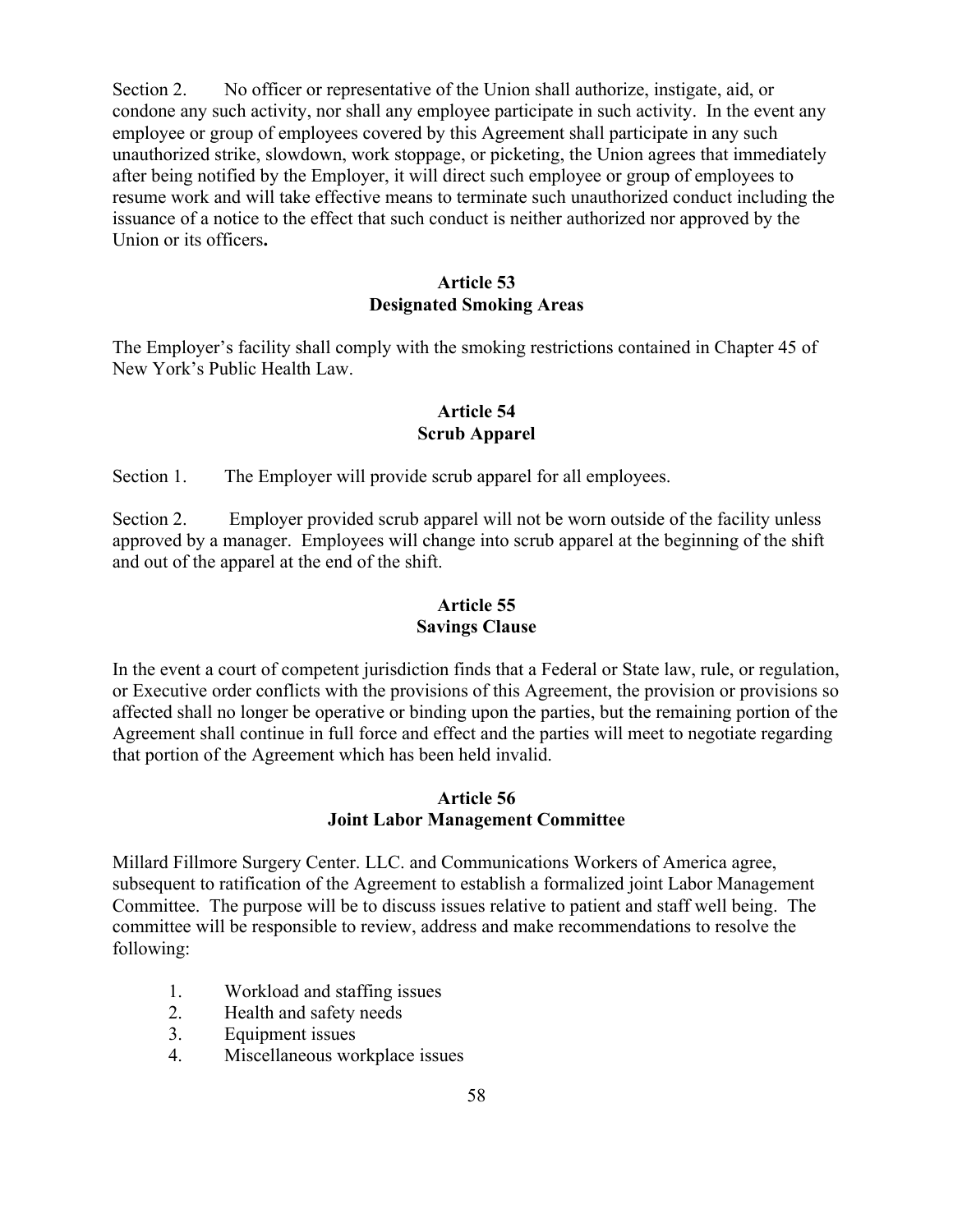The committee will meet on a bi-monthly basis and shall mutually agree to the agenda items to be covered one (1) week prior to the meeting. The committee shall consist of two (2) Union members (1 RN and 1 from the Technical or Clerical units) and one (1) chief steward (alternating) and an equal number of employer representatives. Committee members and a chief steward will be paid for participation during their regularly scheduled work hours. Staff committee representatives will be voted on and serve a one year term on the committee.

Health  $&$  Safety – Guiding principles:

The Employer will continue to comply with all local, state and federal health and safety laws and regulations and will provide and maintain a safe workplace, free of recognized hazards.

The Employer agrees to make available necessary safety equipment, promote safe working conditions, and make other reasonable provisions for the safety and health of employees. The Employee will comply with all safety requirements and will utilize safety equipment provided by the Employer.

A condition or hazard believed to be unsafe should be brought to the attention of the nurse manager/designee, so that the condition can be investigated and dealt with appropriately. If the unsafe condition or hazard is not addressed, it shall be brought to the attention of the Quality Improvement/Risk Management Committee and reviewed at LMC.

Minutes of the Health/Safety portion of the Quality Improvement/Risk Management Committee and minutes of the Joint Labor Management Committee will be posted on the CWA Bulletin Board. A record of all meeting minutes will be kept on site in a binder for review by CWA members upon request.

#### **Article 57 Security Technology**

- Section 1. The Employer and the Union agree to the following:
	- a.) The Employer will not install surveillance cameras solely for the purpose of monitoring employee actions. If the Employer uses surveillance camera video as evidence to support employee discipline, a copy of the video will be provided to the Union prior to any discipline being administered.
	- b.) The Union has been provided with the location of all existing surveillance cameras during the negotiations which lead to this Agreement. The Employer agrees to provide the Union with notification prior to any camera relocation or addition.
	- c.) The Employer will not install surveillance cameras in any rest room areas, lunch rooms or locker room areas.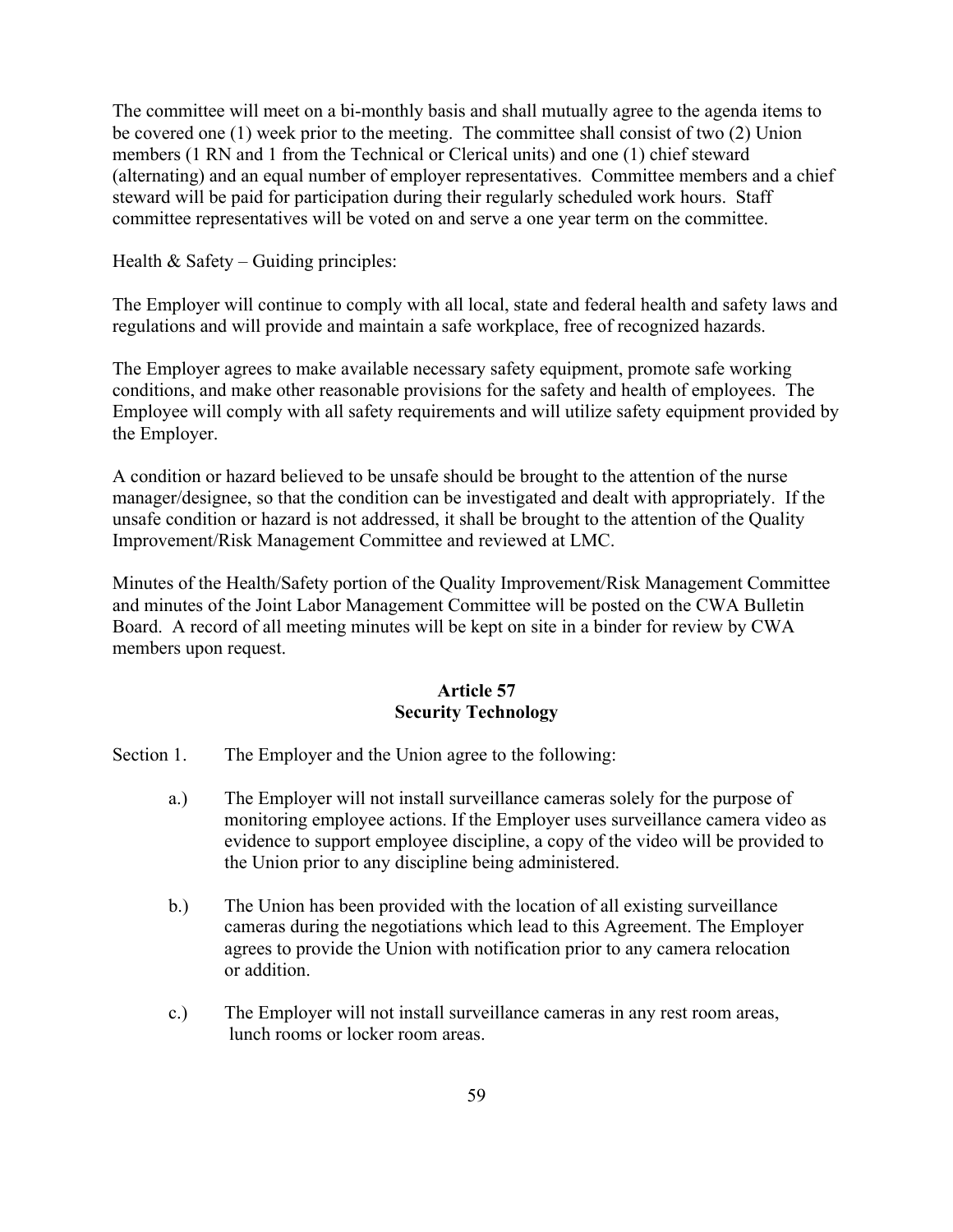## **Article 58 Duration**

This Agreement shall be effective June 1, 2021 and shall remain in full force and effect until May 31, 2023 and shall be automatically renewed for one (1) year cycles thereafter unless either party shall notify the other in writing not less than ninety  $(90)$  days prior to the end of any termination date (or termination date established by an automatic renewal of this agreement) that it desires to modify this Agreement. In the event that such notice is given, negotiations will begin at a mutually agreeable time prior to the termination date.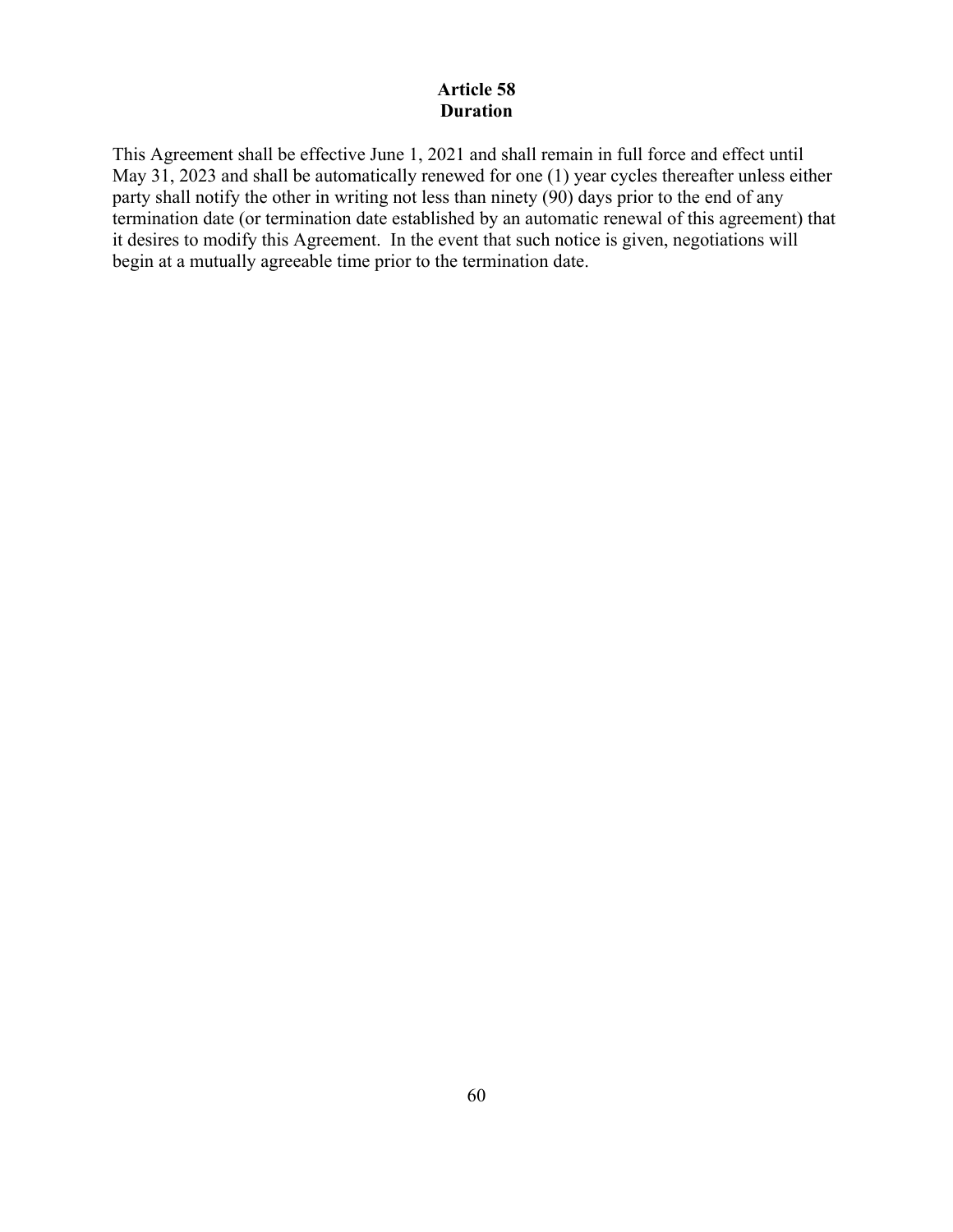Dated: 5/16/22

Millard Fillmore Surgery Center, LLC AFL-CIO:

Mark Mineo

Communications Workers of America,

By:  $\mu$  by:  $\mu$  By:  $\mu$   $\sim$  By:  $\mu$ 

 Erin Spaulding, Staff Representative Communications Workers of America, AFL-CIO

By: Heat V Andaws

Robert V. Andruszko  $\angle$  Executive Vice President CWA Local 1168

By: Velm Muchell k /

 Margaret Schneller, RN Bargaining Committee Representative

By: . **/:tvviu, Jltku,u,l,Jif)** *12A}* 

 Carrie Gennuso, RN Bargaining Committee Representative